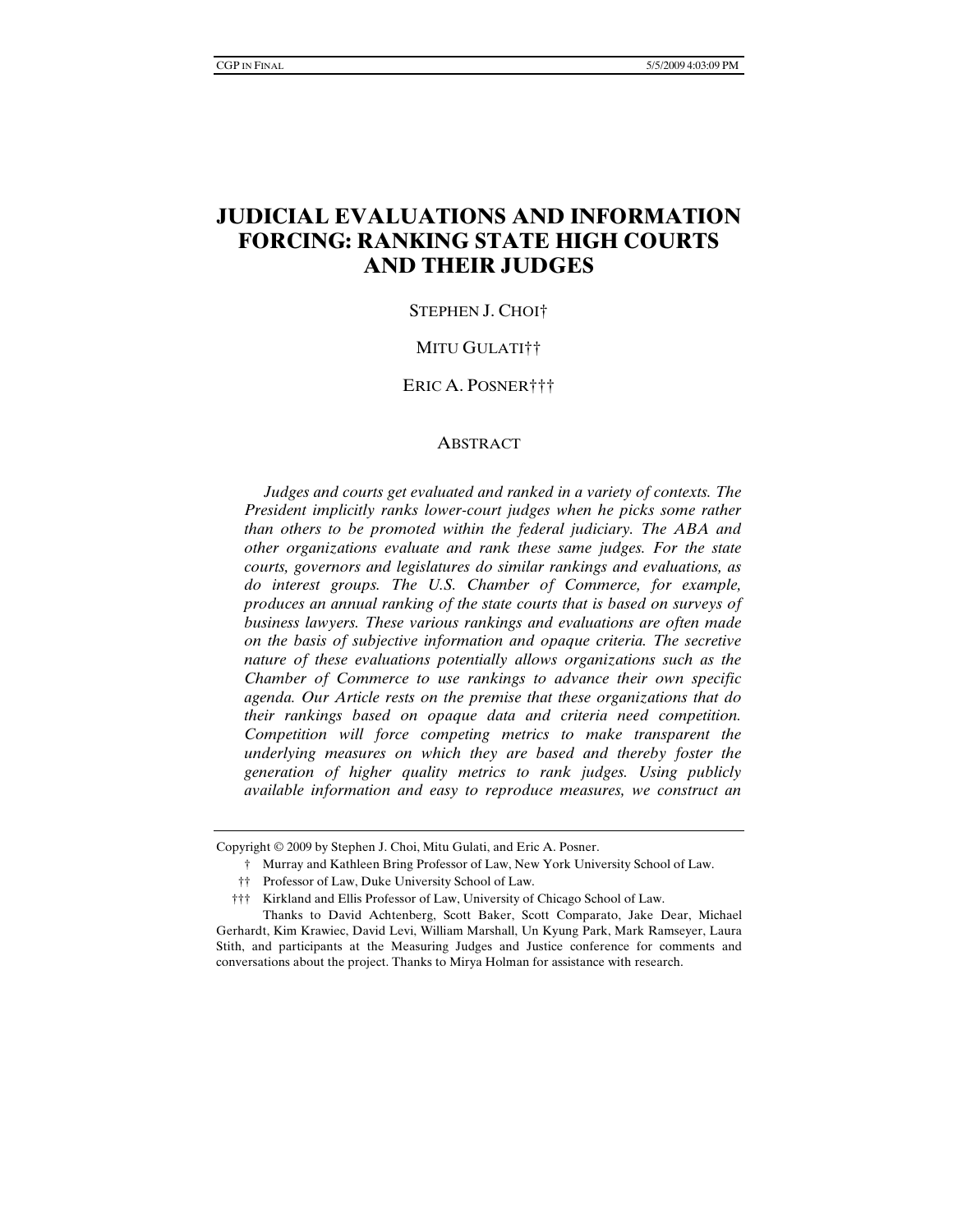*alternate set of rankings of the state courts that we then match up against the rankings from the Chamber of Commerce. Our measures are admittedly coarse. Nevertheless, to the extent they are credible, transparent, and significantly different from those of organizations like the Chamber of Commerce, the hope is that they will force those organizations to better explain the methods and information that underlie their rankings.* 

#### TABLE OF CONTENTS

| A. The U.S. Chamber of Commerce Rankings 1326                  |  |  |  |  |
|----------------------------------------------------------------|--|--|--|--|
| B. Prior Academic Literature on Ranking State Courts1328       |  |  |  |  |
|                                                                |  |  |  |  |
|                                                                |  |  |  |  |
|                                                                |  |  |  |  |
|                                                                |  |  |  |  |
|                                                                |  |  |  |  |
| D. Digging Deeper: Ranking Courts while Controlling for State- |  |  |  |  |
|                                                                |  |  |  |  |
| E. The U.S. Chamber of Commerce Study:                         |  |  |  |  |
|                                                                |  |  |  |  |
|                                                                |  |  |  |  |
|                                                                |  |  |  |  |
|                                                                |  |  |  |  |
|                                                                |  |  |  |  |
| Appendix C: Judge Ranking Using Majority Opinion Productivity  |  |  |  |  |
|                                                                |  |  |  |  |
|                                                                |  |  |  |  |
|                                                                |  |  |  |  |

#### **INTRODUCTION**

Everyone recognizes that there are better and worse courts and better and worse judges, but how does one evaluate courts and judges? Much depends on the answer to this question. Within constitutional constraints, state governments and the federal government have the power to change institutional features of their judicial systems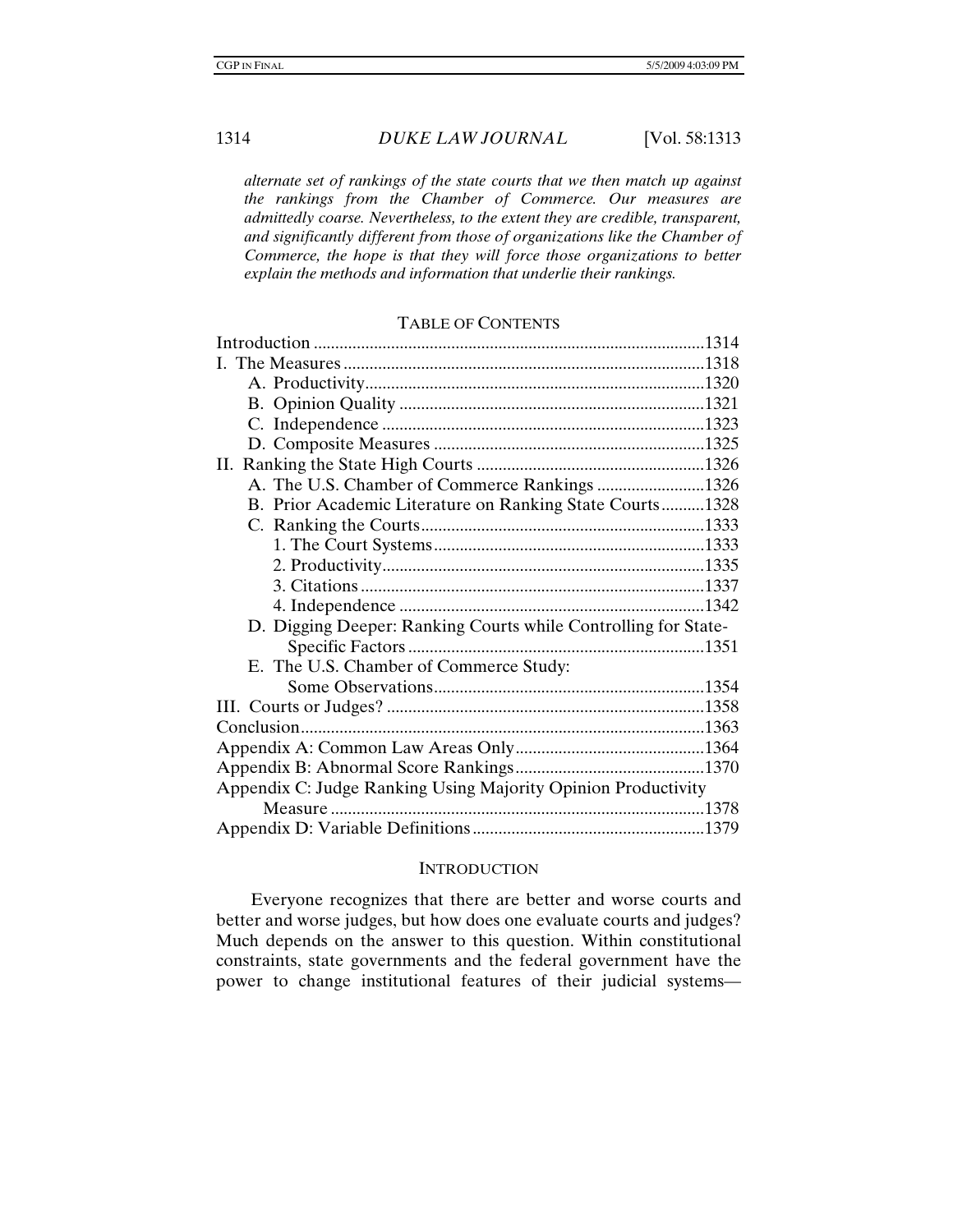including, in the states, whether judges are elected or appointed and how long their terms are—and history provides many examples of institutional reforms motivated by the desire to improve the judiciary. Institutional reform is premised on the assumption that accurate evaluation of the quality of the existing judiciary can lead to improvements in the judiciary. The same point can be made about individual judges. In the state systems, most judges serve for limited terms, which means that voters, governors, and others must decide whether to retain or replace a particular judge. They must base this decision on an evaluation of that judge's performance; otherwise the decision is arbitrary.

How, then, does one evaluate judges and courts? Start with judges. Judges are employees of the state, and the standard economic approach to answering the question begins with a principal-agent model. The judge is the agent; the state is the principal; and the state should want the judge to act in the state's interests. But the state is not a person; at best, its interests aggregate the interests of citizens. What are the interests of citizens? One might assume that they are something broad—well-being, justice, fairness. Or one might assume that they include specific policy preferences—abortion rights or not, gay marriage or not, and so forth. Or one might assume that citizens want judges to play their institutional role—to enforce the law and respect the Constitution. No one knows what citizens want; all of these assumptions might seem reasonable or not, but even if they are, the implications for judicial behavior are hardly clear. On the first view, how should judges act when citizens disagree about fairness? On the second view, how should judges act when citizens disagree about policy? On the third view, how should judges act when citizens disagree about the institutional role of judges—for example, about whether judges should enforce the original understanding of the Constitution or a Constitution that reflects evolving norms? None of these questions has a clear answer, and so the preferences of the principal are almost impossible to identify—though one can rule out certain things like bribe taking.

Because of the difficulty of identifying the principal's preferences, we cannot very easily evaluate judges on the basis of case outcomes. At best we can look at certain proxies, as we discuss below. The same problems arise for evaluating courts. Again, because the principal's preferences are difficult to identify, it is hard to determine whether a particular judicial system advances those preferences or not. An additional complexity here is that judicial systems take judges as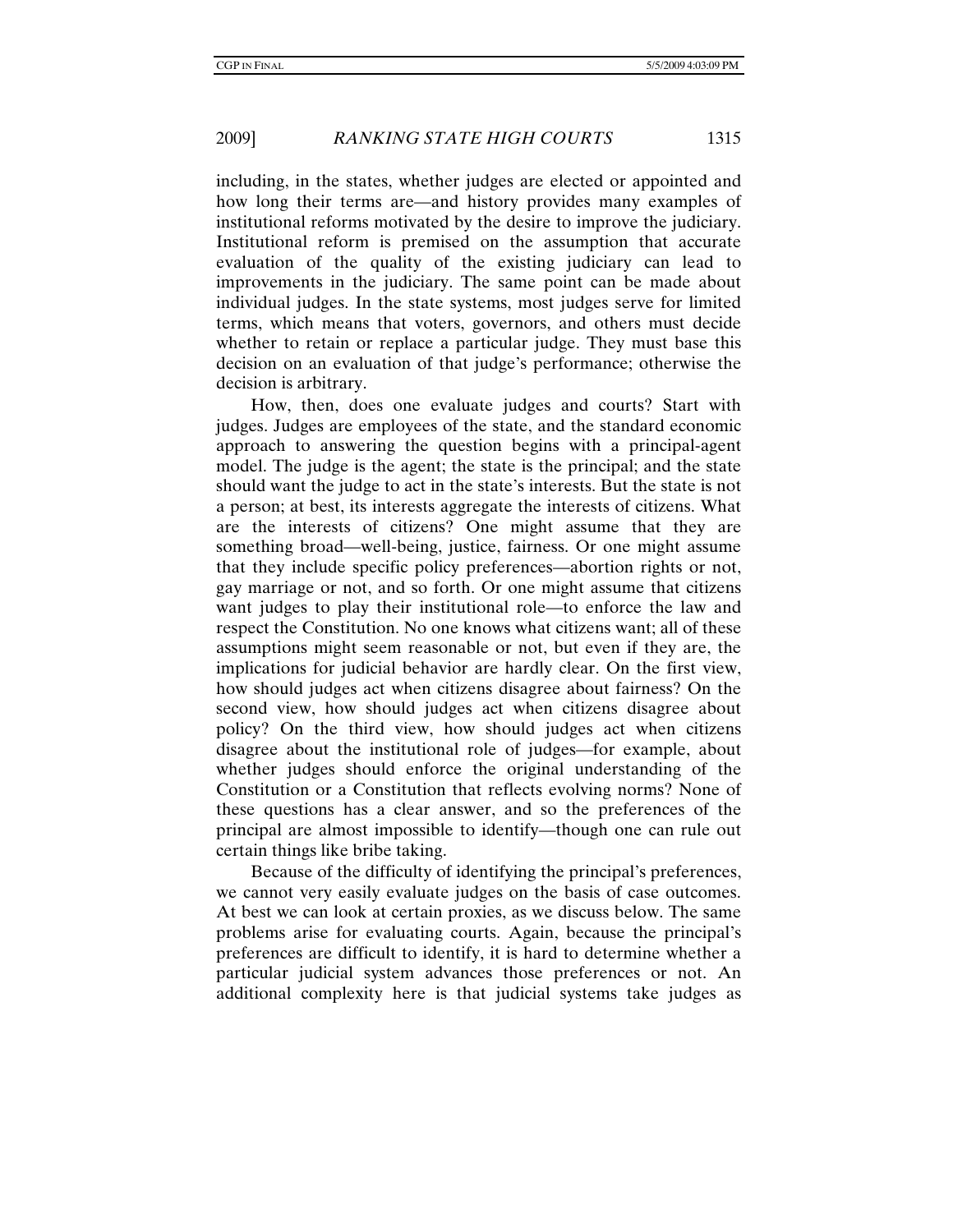inputs and produce outputs—aggregate case outcomes—that may be better or worse than the judges taken as individuals. Put another way, aggregate case outcomes are not only a function of individual judge quality but also a host of other factors specific to a state—making it difficult to rank particular judges when differences among these other factors may lead to variation in aggregate outcomes. For example, rules that limit appeal to the high court may ensure that the opinions are very high quality (because the judges have plenty of time), but that many cases are not resolved consistently (because the higher court does not resolve disagreements among the lower courts).

Despite these difficulties, efforts to rank courts are increasingly common. The U.S. Chamber of Commerce, for example, sponsors an annual survey of business lawyers and reports rankings of the best and worst state courts.<sup>1</sup> These rankings can have real world implications. Some state governments cite them to attract businesses, and they and other rankings have played a role in judicial elections.<sup>2</sup> Judges are also evaluated on a comparative basis. The American Bar Association (ABA) engages in judgments of this kind with respect to lower court judges who are being considered for nomination to the U.S. Supreme Court when it rates them as well qualified, qualified, or not qualified.<sup>3</sup>

But these evaluations are opaque. They reflect judgments of various individuals who do not necessarily have good judgment, express their views sincerely, or take account of all relevant

 <sup>1.</sup> Inst. for Legal Reform, Lawsuit Climate 2008, http://www.instituteforlegalreform. com/index.php?option=com\_ilr\_harris\_poll&year=2008 (last visited Feb. 2, 2009).

 <sup>2.</sup> One example is the advertisement on the Delaware state courts website. *See* First State Judiciary, Superior Court in the News!, http://courts.delaware.gov/Courts/Superior Court/About Us/?press\_99\_05.htm (last visited Feb. 2, 2009) ("The Judicial Branch of Delaware government is extremely pleased and gratified that our Courts rank number one in the nation in the quality of our litigation system." (quoting Chief Justice Norm Veasey of the Delaware Supreme Court)); *see also* Official Site of the Governor of Virginia, http://www.governor.virginia.gov/ MediaRelations/newsReleases/viewRelease.cfm?id=213 (last visited Feb. 2, 2009) (talking about Virginia's high ranking on the Chamber of Commerce survey). For discussions of the rankings and the need for reforms to improve rankings, see, for example, *Chamber Fights to Improve Legal Climate*, BUS. ADVOC. (Kan.), Apr. 21, 2005, http://www.kansaschamber.org/forms/ advo3/V3Num14.htm (noting Kansas's drop from fourth to sixteenth). On the use of rankings to argue for salary increases, see generally Letter from Robert D. Ray, Iowa Judicial Comp. Task Force, to Nicholas Critelli, President, Iowa State Bar Ass'n (Apr. 18, 2005), http://www.iowabar.org/miscdocuments.nsf/2b85a4ea12f4bfac8625669d006e27ab/f0fb92e322a998 7d86256ff20049a0bb/\$FILE/Judicial%20compensation.pdf.

<sup>3</sup>*. See, e.g.*, AM. BAR ASS'N, RATINGS OF ARTICLE III JUDICIAL NOMINEES: 110TH CONGRESS (2008), *available at* http://www.abanet.org/scfedjud/ratings/ratings110.pdf.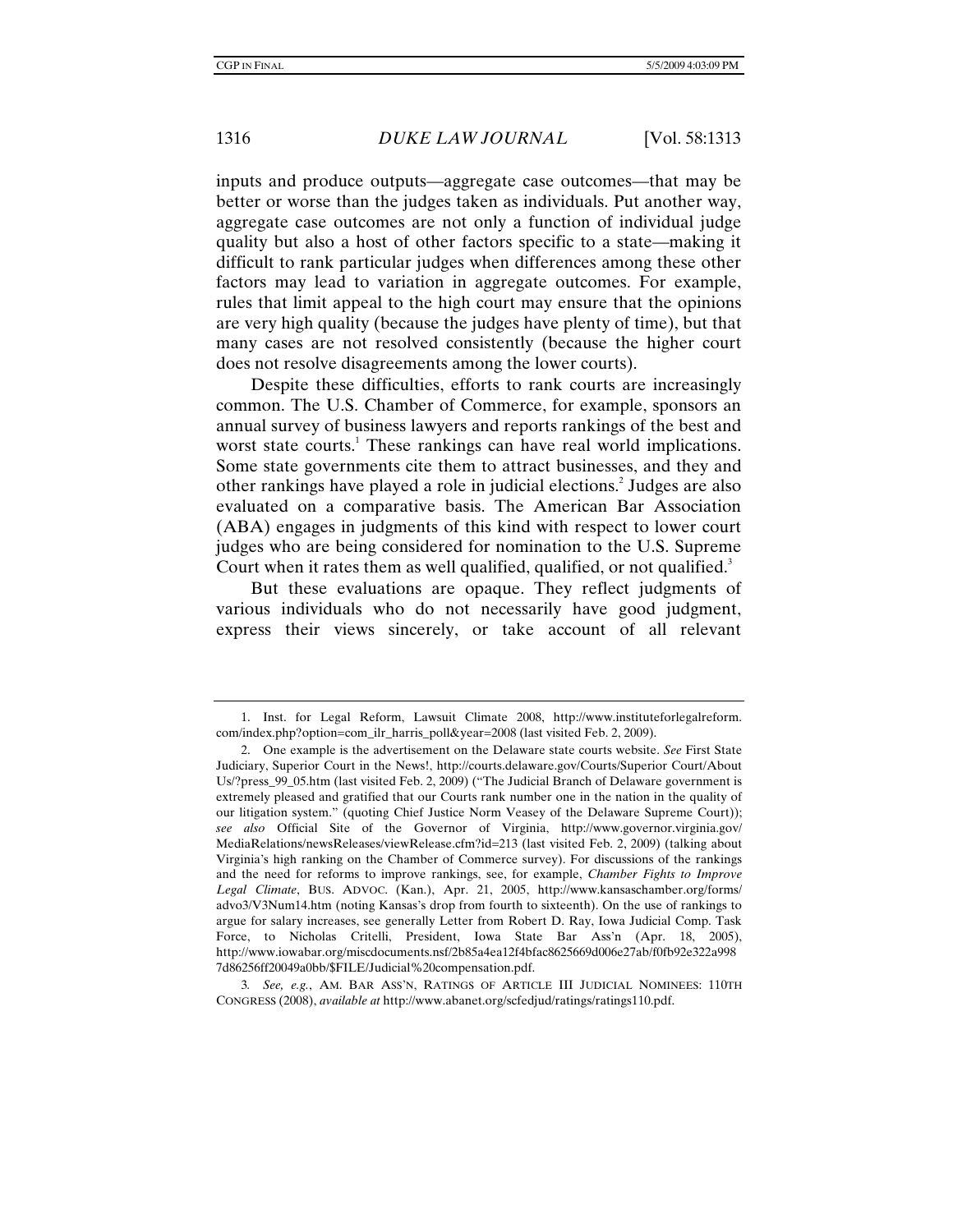considerations. This is also a problem for websites that feature anonymous comments on judges.<sup>4</sup>

An alternative approach is to use objective measures of judicial quality. Academics have used citation counts as proxies for judicial quality.<sup>5</sup> In earlier work, we developed an alternative approach that captures other important elements of judicial performance—not only citations, but also independence and productivity. We used these measures to evaluate certain institutional features of courts—how judges are selected and how they are paid<sup>7</sup>—and their relationship to judicial quality.

In this Article, we generate rankings from our measures and compare them to the rankings generated by the U.S. Chamber of Commerce and by academics in prior work. We hope that this comparison will stimulate thinking about how courts should be evaluated and ranked. Objective rankings of courts and judges provide a number of benefits. People who live in states with lower ranked state court systems may learn from the features of the judicial system (such as the mechanism of judge selection) used in higher ranked states. People whose lives that are influenced by out-of-state supreme courts (through, for example, the influence of the out-of-state court's opinions on the decisionmaking of courts in their own states) may benefit from knowing which of those courts have the most influence. At a minimum, they might want to get involved when judges on that court are being selected and to contribute amicus briefs and other assistance during litigation with out-of-state implications. Accurate rankings of state courts could also help legal research. If the best judicial opinions are the product of courts rather than individual judges, then judges, lawyers, and scholars who are searching for wellreasoned cases would benefit from knowing which courts are most likely to produce those cases. The presence of objective rankings may also force those, such as the Chamber of Commerce, providing less

<sup>4</sup>*. See* The Robe Probe, http://robeprobe.com (last visited Feb. 6, 2009); The Robing Room, http://www.therobingroom.com (last visited Feb. 6, 2009).

<sup>5</sup>*. See, e.g.*, William M. Landes, Lawrence Lessig & Michael E. Solimine, *Judicial Influence: A Citation Analysis of Federal Courts of Appeal Judges*, 27 J. LEGAL STUD. 271, 271 (1998).

 <sup>6.</sup> Stephen J. Choi, G. Mitu Gulati & Eric A. Posner, *Professionals or Politicians: The Uncertain Empirical Case for an Elected Rather than Appointed Judiciary*, J.L. ECON. & ORG. (forthcoming 2009) (manuscript at 3), *available at* http://ssrn.com/abstract\_id=1008989.

 <sup>7.</sup> Stephen J. Choi, G. Mitu Gulati & Eric A. Posner, *Are Judges Overpaid?: A Skeptical Response to the Judicial Salary Debate*, 1 J. LEGAL ANALYSIS 47, 50 (2009), https://ojs.hup.harvard.edu/index.php/jla/article/view/3/18.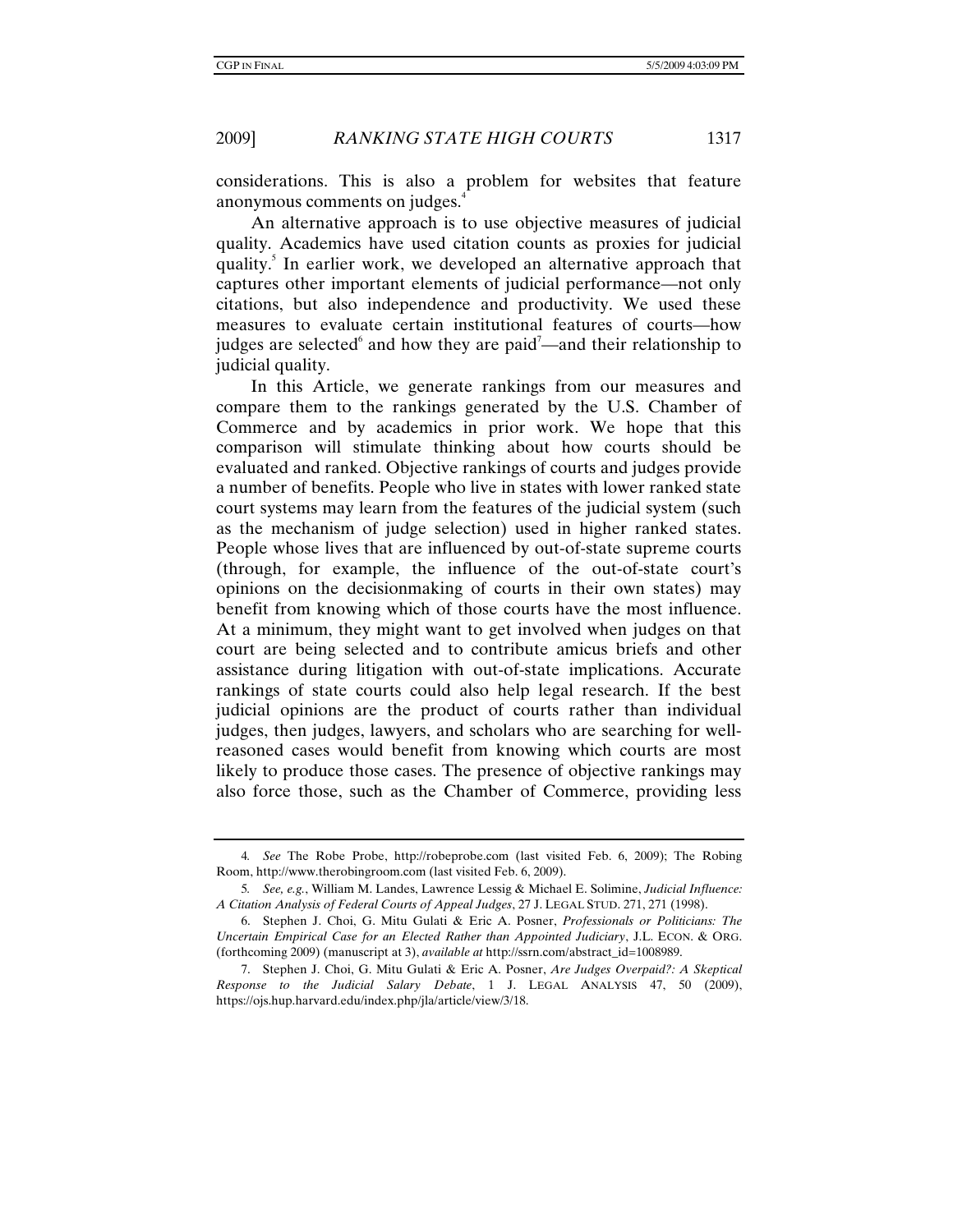transparent rankings to disclose greater information and justification for their rankings. If, for example, a state does poorly under objective measures of judicial quality and well under the Chamber of Commerce ranking, this discrepancy will both highlight the inability of any ranking to capture all aspects of what people care about with respect to judicial quality and focus attention on the precise data and criteria for quality the Chamber of Commerce follows.

There are those who will object to the general goal of encouraging better rankings of judicial performance. And we acknowledge that there is a danger here. Rankings seem to trivialize activities that are of public importance, and they may incite the ranked agents or institutions to engage in destructive competition or demoralize those who have no ability to escape from the bottom. The most serious objection to rankings is that they unavoidably rely on measures that neglect hard-to-observe, but important, aspects of performance. If those who achieve a high ranking are, nonetheless, rewarded with resources or public esteem, agents may distort their missions to do well on whatever measures are used.<sup>8</sup> Given that rankings happen whether one likes them or not, it seems better to have a system with multiple competitors seeking to deliver better and more informative rankings than one in which there are only a handful of biased evaluators.

The Article proceeds in three Parts. Part I sets our objective measures. Part II applies them to the state high courts. Part III then applies the same measures to individual state high court judges.

#### I. THE MEASURES

If one starts with the proposition that some courts are better than other courts and some judges are better than others, then, in principle, one can rank courts and judges according to their quality. But the idea that courts can be ranked objectively, that is, by using publicly verifiable information about their decisions, might trouble some. Too much of what a court does cannot be observed or measured objectively, and so objective measures are more likely to mislead than to enlighten.<sup>9</sup>

<sup>8</sup>*. See* Steven Kerr, *On the Folly of Rewarding A, While Hoping for B*, 18 ACAD. MGMT. J. 769, 778 (1975); Wendy Nelson Espeland & Michael Sauder, *Rankings and Reactivity: How Public Measures Recreate Social Worlds*, 113 AMER. J. SOC. 1, 1 (2007).

<sup>9</sup>*. E.g.*, William P. Marshall, *Be Careful What You Wish for: The Problems with Using Empirical Rankings to Select Supreme Court Justices*, 78 S. CAL. L. REV. 119, 122–29 (2004).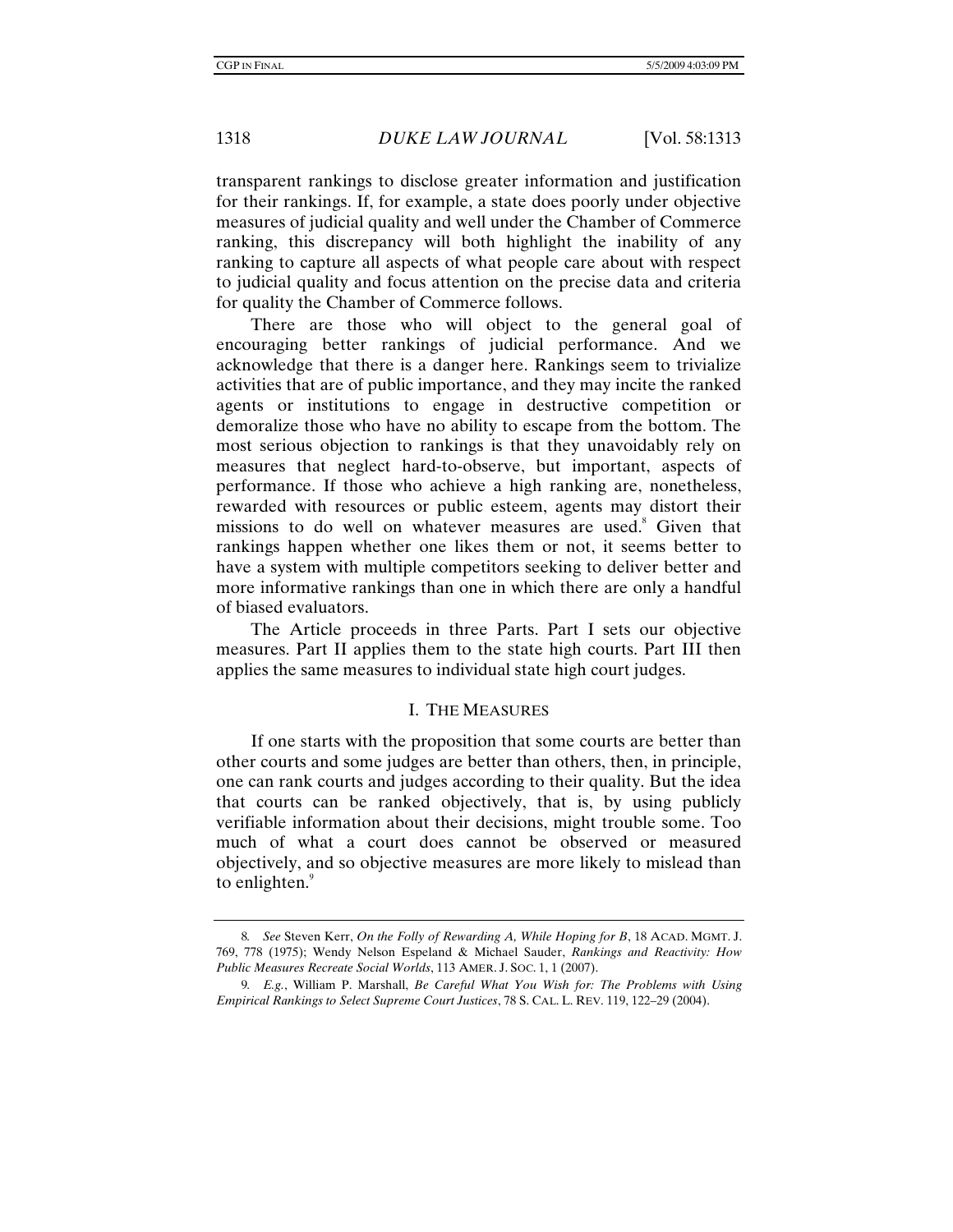This skepticism might reflect some part of the truth but it sweeps too broadly. One can say the same thing about virtually any institution—and a court is just a particular type of institution. Consider the problem of evaluating employees. Employers need to measure the performance of employees so that they can set compensation, fire and promote, and in other ways provide incentives to work productively. Almost all types of work involve a mixture of activities that can be observed and measured and activities that cannot be observed and measured. For example, a law firm might evaluate its lawyers on the basis of hours billed, briefs written, cases argued and won, and so forth. But the firm will also be conscious about how the lawyer handles clients, how efficiently the lawyer spends her hours, and how well she gets along with colleagues. If the firm rewards her entirely on the basis of her measurable activities, then she will have an incentive to shirk with respect to the less measurable activities. In practice, law firms and other employers base compensation decisions on both types of activities, using measurable criteria as a broad gauge but also relying on the judgments of supervisors and colleagues regarding the less measurable activities.

These same considerations apply to judges and likewise to courts. The objective measures that we use capture some, but not all, aspects of judicial quality. It would be a mistake to believe that small differences in measured outcomes reflect significant differences in quality. But where the differences are large, it is likely that the lowerranked judges or courts are inferior, unless a good reason exists to explain the difference.<sup>10</sup> In law firm billable-hours terms, the lawyer billing three thousand hours per year is likely working harder than the one billing 1,500 hours, other things equal. Whether a firm would promote the three thousand–hour associate to partner may turn on other factors; nonetheless, a firm would almost certainly not promote the 1,500-hour associate.

We use three measures of judicial quality: productivity, opinion quality, and independence. We apply these measures to a data set consisting of the decisions of all the judges of the highest court of every state for the three years from 1998 to 2000. We exclude the District of Columbia, and we treat the separate civil and criminal high

 <sup>10.</sup> For further discussion of methodological issues involved in ranking judges, see generally Stephen J. Choi & G. Mitu Gulati, *Choosing the Next Supreme Court Justice: An Empirical Ranking of Judge Performance*, 78 S. CAL. L. REV. 23 (2004).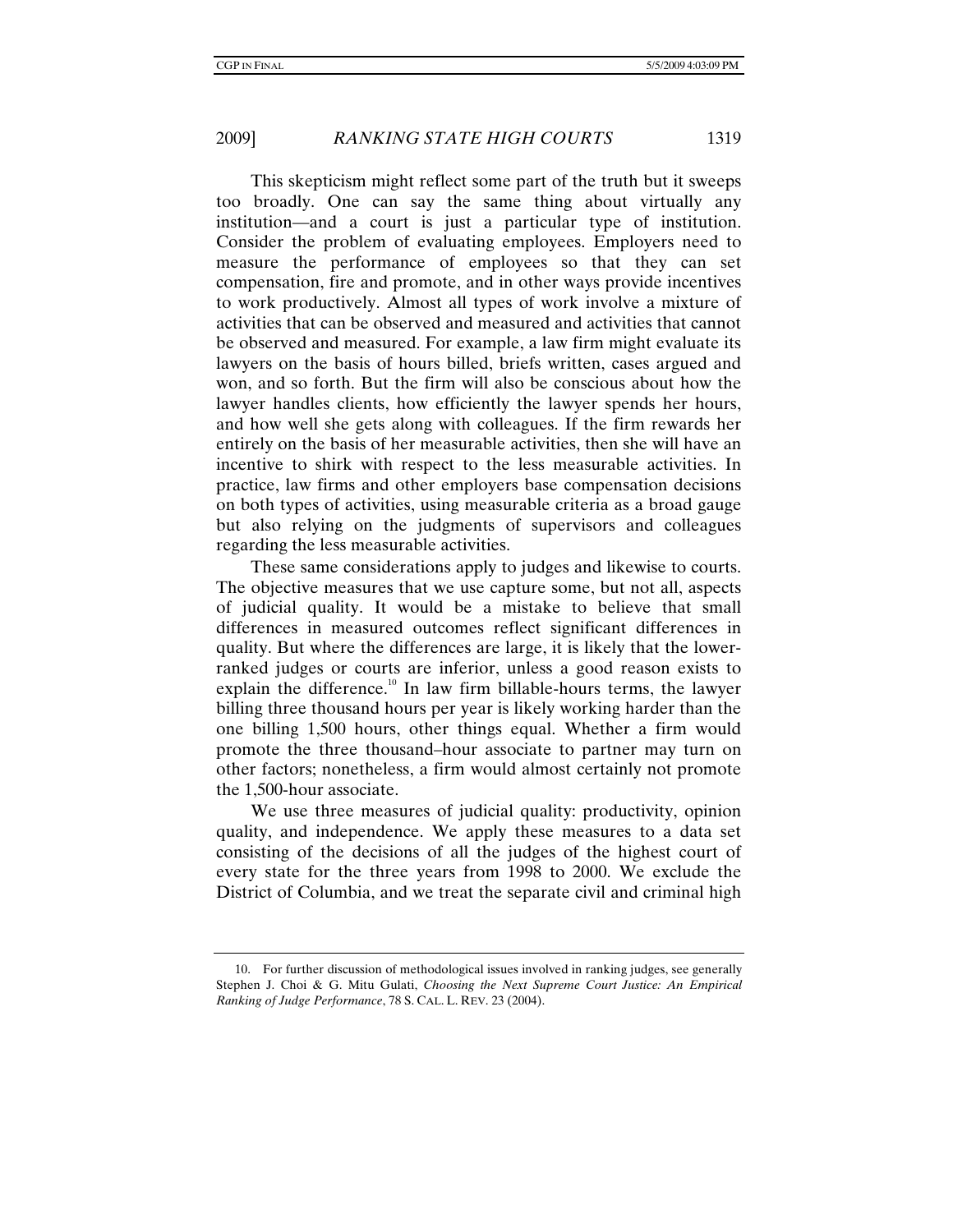courts in Texas and Oklahoma as, in effect, separate states. We thus have fifty-two "states."

We use these years so that we can compile enough out-of-state citations (used as our opinion quality measure) for meaningful comparison (up through 2006). Thus, we measure how often courts cited the cases decided from 1998 to 2000 in opinions published through the end of 2006. Unfortunately, many judges on the bench in the period have retired, and many judges on the benches are new. Nonetheless, our ranking is relatively comprehensive.

There are 408 judges in our data set, about 8 per court. The average judge was in office 2.65 years of the 3 years that we examine and wrote about sixty-seven opinions over the 3-year period. We examine the productivity, opinion quality, and independence of all of the judges on the bench during the period. We aggregate our judgelevel metrics to produce productivity, citations, and independence measures for the *courts*, and rank them accordingly.

#### *A. Productivity*

"Productivity" refers to the number of opinions a judge publishes in a year. All else being equal, a judge who publishes more opinions is better than a judge who publishes fewer opinions. There are two reasons for this. First, if all opinions are published, then a judge who publishes more opinions decides more cases, thus resolving more disputes between people. Dispute resolution is a judge's core function, and the more disputes a judge resolves, the greater is the service that she is providing. Note that in some states judges decide cases without issuing opinions. In these states, one cannot assume that judges who publish more opinions also decide more cases. States also vary in terms of whether intermediate appellate courts screen cases before they get to the high court and in terms of the degree to which the high court's jurisdiction is discretionary. Although we do not do it here, one can, to a limited extent, control for those institutional differences by using information about publication and jurisdictional rules and practices.<sup>11</sup> Further, scholarship from judges and court watchers tells us that published opinions are more likely to involve effort from the judges themselves, whereas unpublished dispositions and short orders

<sup>11</sup>*. See* Choi et al., *supra* note 6 (manuscript at 26). Controlling for these institutional differences does not have a meaningful effect on our regression results in this Article.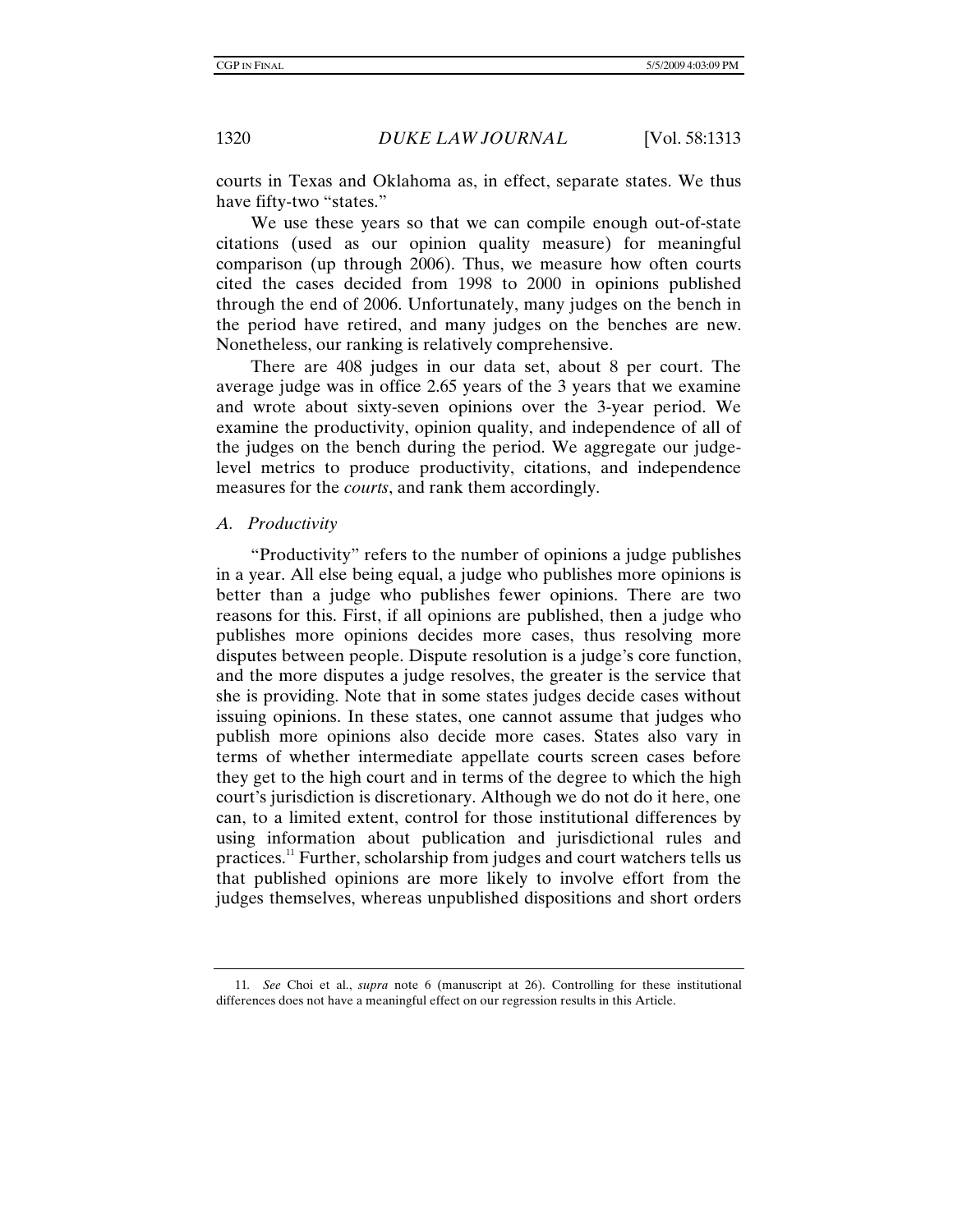are more likely to be the work of secondary personnel.<sup>12</sup> Publication rates, therefore, can provide a better measure of individual-judge effort than overall case-decision rates. Second, a judge who publishes an opinion shares her reasoning with the parties and with other judges who seek to understand the resolution of the dispute. High publication rates in this way benefit the system and suggest a high-quality judge.

The most productive court in our 1998 to 2000 dataset was Georgia's (58.33 opinions per judge-year); the least productive was New Mexico's (10.07 opinions per judge-year); the median state was Kansas (23.0 opinions per judge per year). A judge who publishes frequently might write lower-quality opinions than a judge who writes and publishes less frequently. So productivity is only a partial measure of a judge's merits. We address opinion quality (our measure of influence) in Section B below.

*B. Opinion Quality* 

We measure opinion quality by using a proxy: the number of times that out-of-state courts cited the opinion. For these purposes, we consider only the citation rate of published majority decisions of the state high court in question. We measure this value by totaling the number of times the opinion in question was cited by other state courts, federal courts (other than the home federal circuit), and the U.S. Supreme Court. One can use other proxies for quality as well, such as law review citations; these measures are highly correlated with out-of-state citations by state high courts.<sup>13</sup> We assume that a highquality opinion is more likely to be useful for out-of-state courts and therefore is more likely to be cited.<sup>14</sup>

The citations measure can be given two different interpretations. We use it as a proxy for the intrinsic quality of the reasoning in the opinion. A high-quality opinion benefits the litigants themselves and everyone in the state whose activities might bring them under the law at issue. But out-of-state citations are also a (more) direct measure of out-of-state influence. It is not entirely clear whether a state's residents would prefer to have judges who are influential out of state or not; these judges might be better than are necessary to get the job done, and they benefit outsiders rather than residents. On the other

<sup>12</sup>*. See* Alex Kozinski & Stephen Reinhardt, *Please Don't Cite This!: Why We Don't Allow Citation to Unpublished Dispositions*, CAL. LAW., June 2000, at 43–44, 81.

<sup>13</sup>*. Id.*

<sup>14</sup>*. See, e.g.*, Landes et al., *supra* note 5, at 271.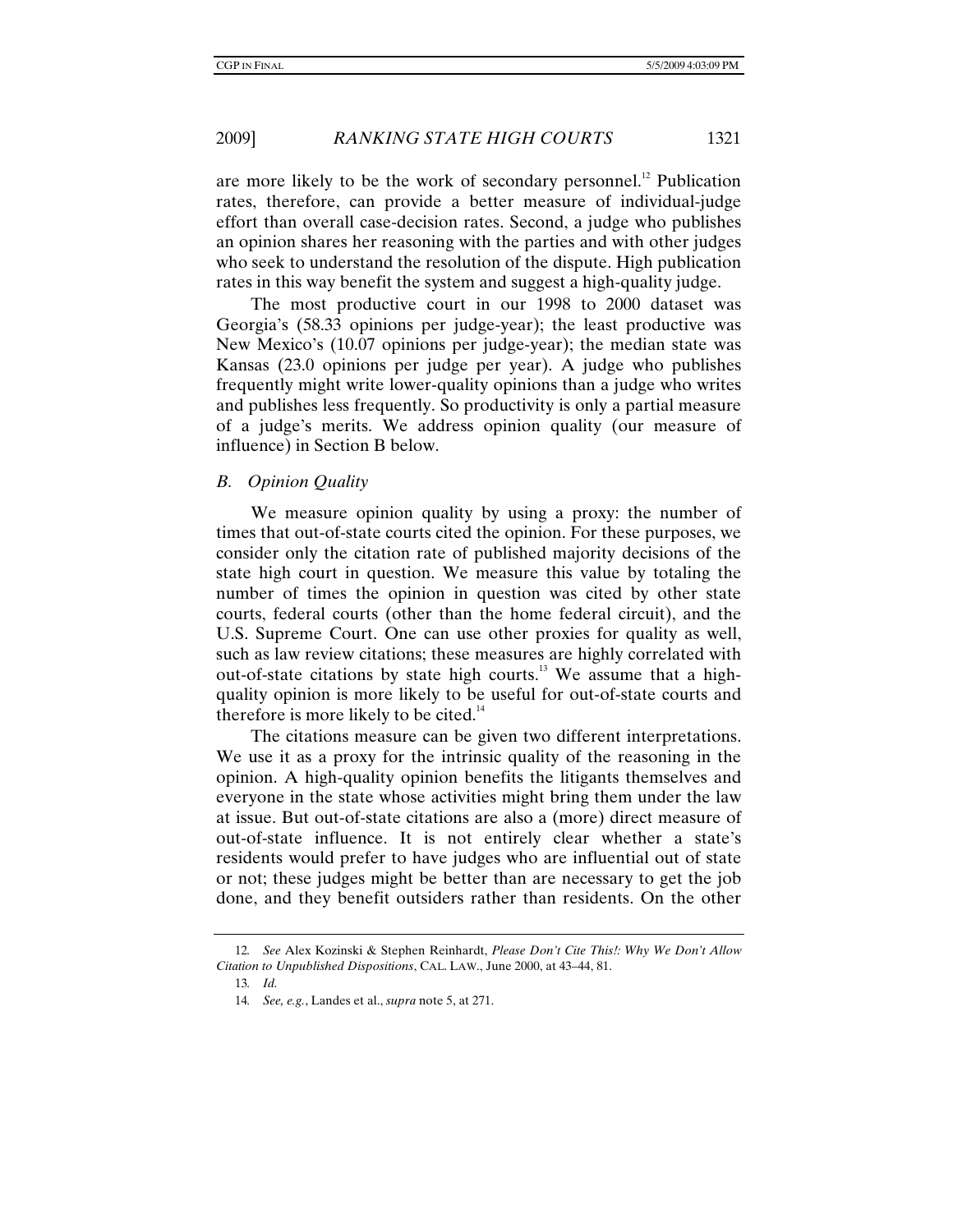hand, influence and high quality opinions are highly correlated. Focusing on influence therefore will likely measure an attribute—high quality opinions—that benefits litigants and in-state residents.

Citation measures, while extensively used to measure quality across a variety of disciplines, have also been criticized. We will not rehash the general debate over citation measures, but mention a couple of issues that are more specific to the type of data at which we are looking. With judges, critics argue that citation counts measure the wrong quality. In contrast to academic work, in which creativity and innovation are highly valued, judicial decisionmaking is better when it is conservative and minimalist. Citation counts, the argument goes, likely reward judges who are more creative and expansive in their articulations of the law, since courts are more likely to cite such articulations.15 If anything, high citation counts may be a measure of bad judging if the "better" approach to lawmaking is to decide cases narrowly.

We are skeptical of this argument because, if the premise is that most judges are seeking to make "good" law and that type of law is narrow and minimalist, then it seems likely that these judges will look to precedent from judges who write opinions in a narrow and minimalist fashion. In other words, if judges value minimalism, then minimalist opinions will be cited more, not the creative and expansive ones. One way to test this premise is to separate out the judges who have the highest citation counts and then to ask whether these are judges who are viewed (for example, in the press) as the ones who are known for their creativity and expansiveness in opinion writing.

Citation counts are also often subject to "superstar" effects, under which the top performer grabs the vast majority of the credit and the next best performers, even though they have also produced a high quality product, get very few citations.<sup>16</sup> When one is aggregating performance across a number of subject areas, the superstar effect can skew one's results in that it can potentially give disproportionate credit to the top performers in particular areas and inadequate credit to those finishing at lower levels. So, to illustrate the point, let us say that North Carolina judges write the third-best opinions in all ten subject areas and that Montana judges write the best opinions in one area (for example, natural resource conservation) but terrible opinions in the

 <sup>15.</sup> RICHARD A. POSNER, HOW JUDGES THINK 149 (2008).

<sup>16</sup>*. See* Daniel A. Farber, *Supreme Court Selection and Measures of Past Judicial Performance*, 32 FLA. ST. U. L. REV. 1175, 1183 (2005).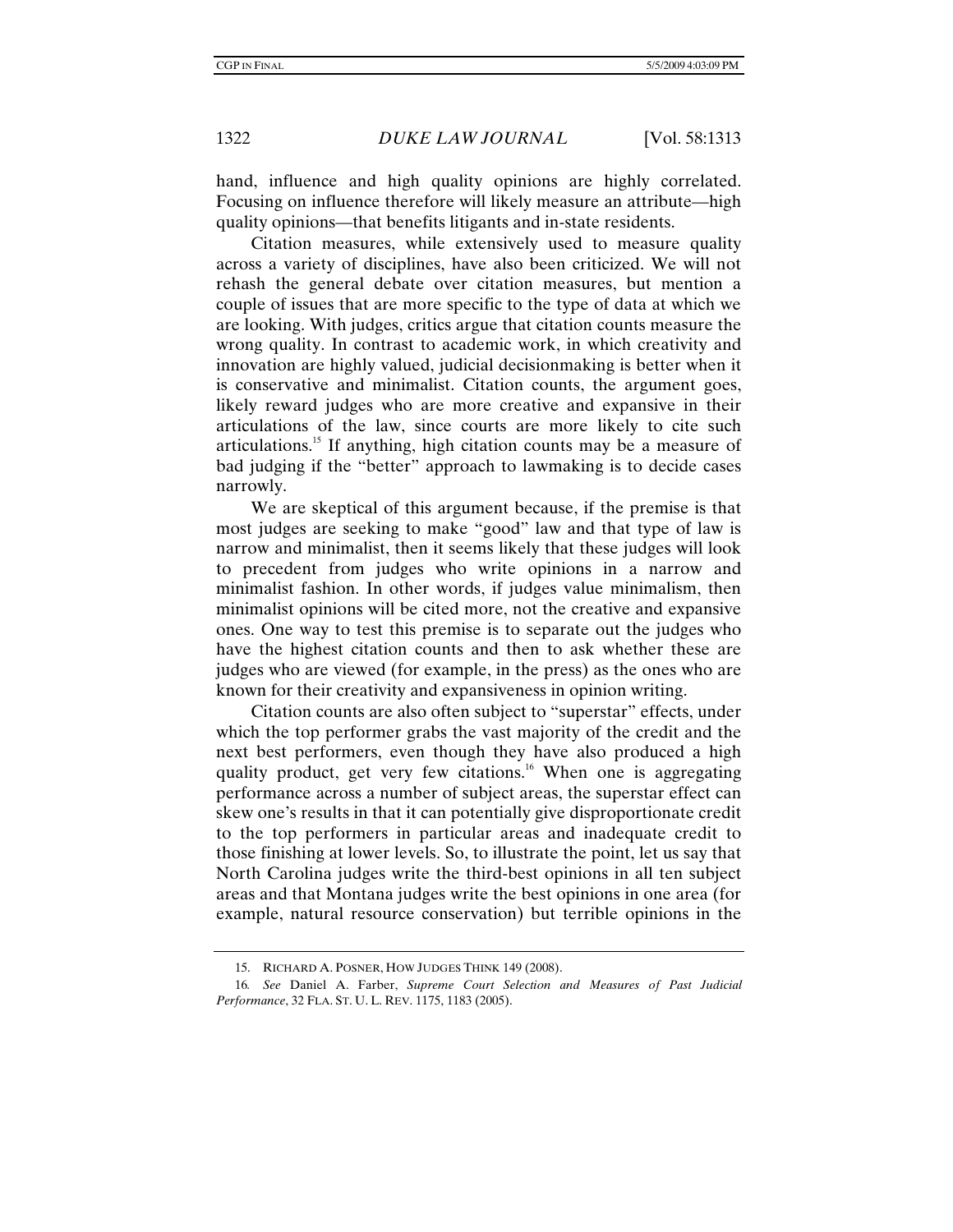2009] *RANKING STATE HIGH COURTS* 1323

other nine subject areas. Because of superstar effects, Montana's one first-place finish could cause it to finish, in the aggregate count, ahead of North Carolina. A partial correction for these effects can be implemented by breaking down the citation counts for both courts and judges by subject areas.

Overall, California was the most-cited court for the 1998 to 2000 period, with 33.76 outside citations per judge-year (majority opinions only). Oklahoma's criminal high court was the least cited, with 3.69 outside citations per judge-year. The median state was South Dakota (13.07 outside citations per judge-year).

#### *C. Independence*

"Independence" refers to the judge's ability to withstand partisan pressures, or disinclination to indulge partisan preferences, when deciding cases. Independence is a hallmark of judicial quality: judicial decisions should be based on the legal merits of the case, not on the judge's political preferences or other irrelevant considerations such as the political power of a party to litigation. Our measure of independence captures part of this idea, namely, that a judge's decision should be unrelated to partisanship. Our measure gives a judge a high score if he is more likely to vote with opposite-party judges and a low score if he is more likely to vote with same-party judges. We focus on votes by judges when they face an opposing opinion, defined as either a majority opinion when the judge writes a dissent or a dissent when the judge joins the majority. We assume that a judge exhibits independence when she writes an opposing opinion against a copartisan.

For each judge, we obtained information on the political affiliation of the judge. In a few states, all the high court judges belong to the same party in our data set, and so we cannot assign those judges an independence score.<sup>17</sup> In our sample, 220 judges were classified as Democrats and 170 as Republicans (with 16 no-data or Independent Party judges).

 <sup>17.</sup> For a description of our independence measure, see Choi et al., *supra* note 6 (manuscript at 17). In another paper, Choi and Gulati treat a 0 independence score as highest on the theory that zero independence means that party affiliation makes no difference to case outcomes. *See* Choi & Gulati, *supra* note 10, at 66. For purposes of this Article, we treat a judge who votes against partisan affiliation as likely to be more independent, as it shows that she feels strongly about the outcome. It is possible that the judge switched ideologies while sitting, but prior scholarship indicates that this is unusual. *See* JEFFREY A. SEGAL & HAROLD J. SPAETH, THE SUPREME COURT AND THE ATTITUDINAL MODEL REVISITED 180 (2002).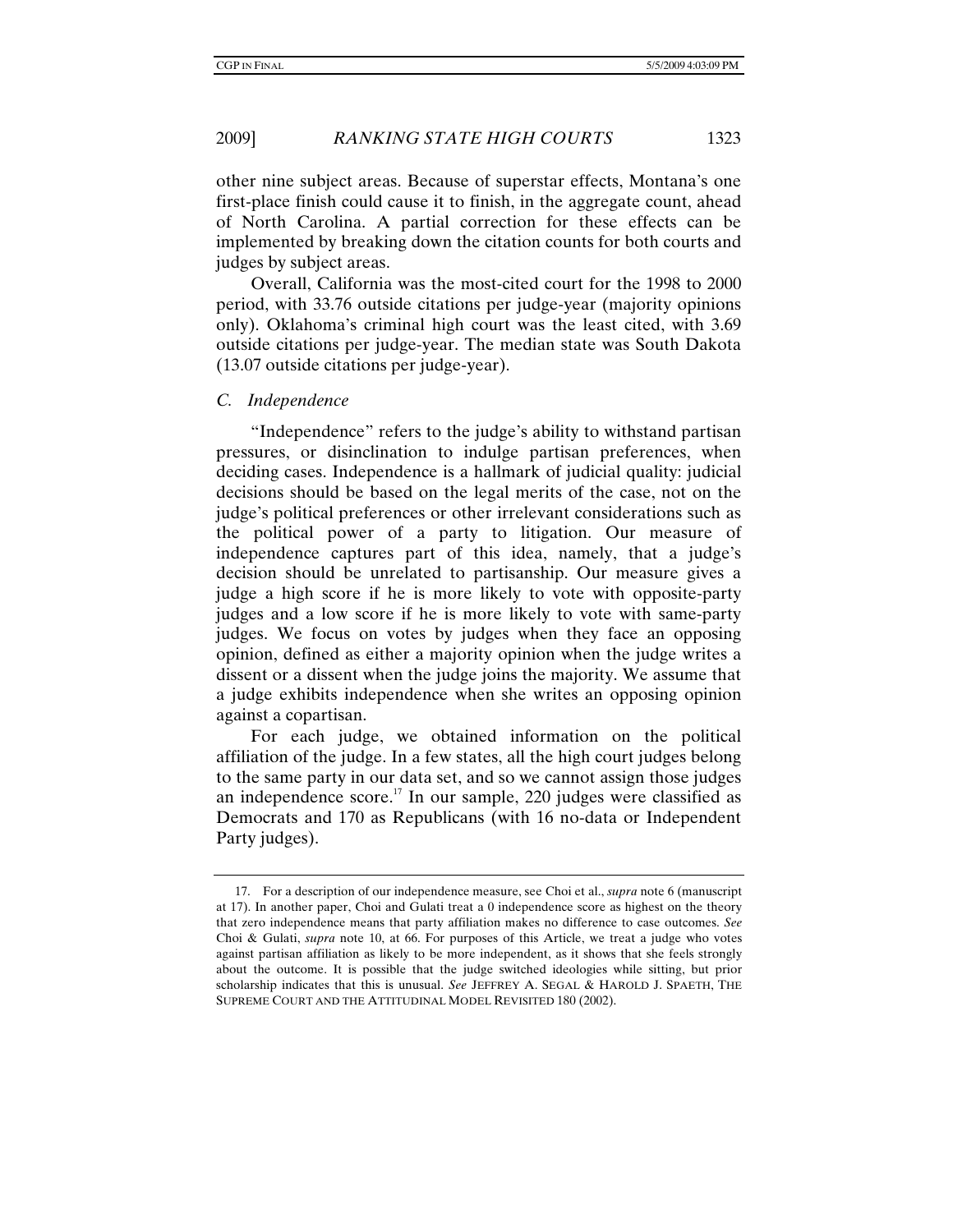Two variables are relevant to calculating the independence of each judge: *Opposite\_Party* and *Opposite\_Pool*. We define *Opposite Party* as the number of opposing opinions written by the judge of interest against a judge of the opposite party divided by the number of opposing opinions written against a judge of either party from 1998 to 2000. This variable measures a judge's propensity to side with copartisans. Not all opposing opinions are driven by ideology. A judge who dissents at random would dissent 70 percent of the time against an opposite party judge if the background pool of majority opinions consisted of 70 percent opposite party authored opinions. To take into account the background pool of opinions, we define *Opposite\_Pool* as the total number of majority opinions authored by an opposite party judge divided by the total number of majority opinions authored by either an opposite or same party judge (not including the judge in question) from 1998 to 2000.

We define independence as *Opposite\_Pool* minus *Opposite Party.* A more negative independence score corresponds to a judge who writes opposing opinions against opposite-party judges more frequently than the background pool of majority opinions authored by opposite-party judges. Conversely, a more positive independence score corresponds to an authoring judge who writes opposing opinions less frequently against opposite-party judges compared with the background pool of opinions (and thus more frequently against copartisans). We treat a more positive independence score as indicative of a more independent judge.

Our independence measure does not capture all the meanings of judicial independence. Judges who take bribes or favor wealthy or powerful litigants are not independent, but our independence measure does not capture such activity.<sup>18</sup> One can also imagine cases in which a judge's policy preferences influence her decisions, which is improper, but these policy preferences are idiosyncratic and do not track partisan divisions. Our measure misses these cases as well. Our goal in creating this measure was to get as close as possible to a measure of partisanship—that is, Republicans siding with other Republicans simply because they were Republicans. This approach contrasts with

 <sup>18.</sup> In many countries, the concern about judges taking bribes is a real one. And in those contexts, the relevant measure of independence should include some measure of judicial corruption. But in the United States, where high court judges have the option of earning higher sums in private practice, this concern may be misplaced. It is unlikely that these judges would engage in corrupt behavior and risk criminal sanctions when they could instead simply move into the private sector.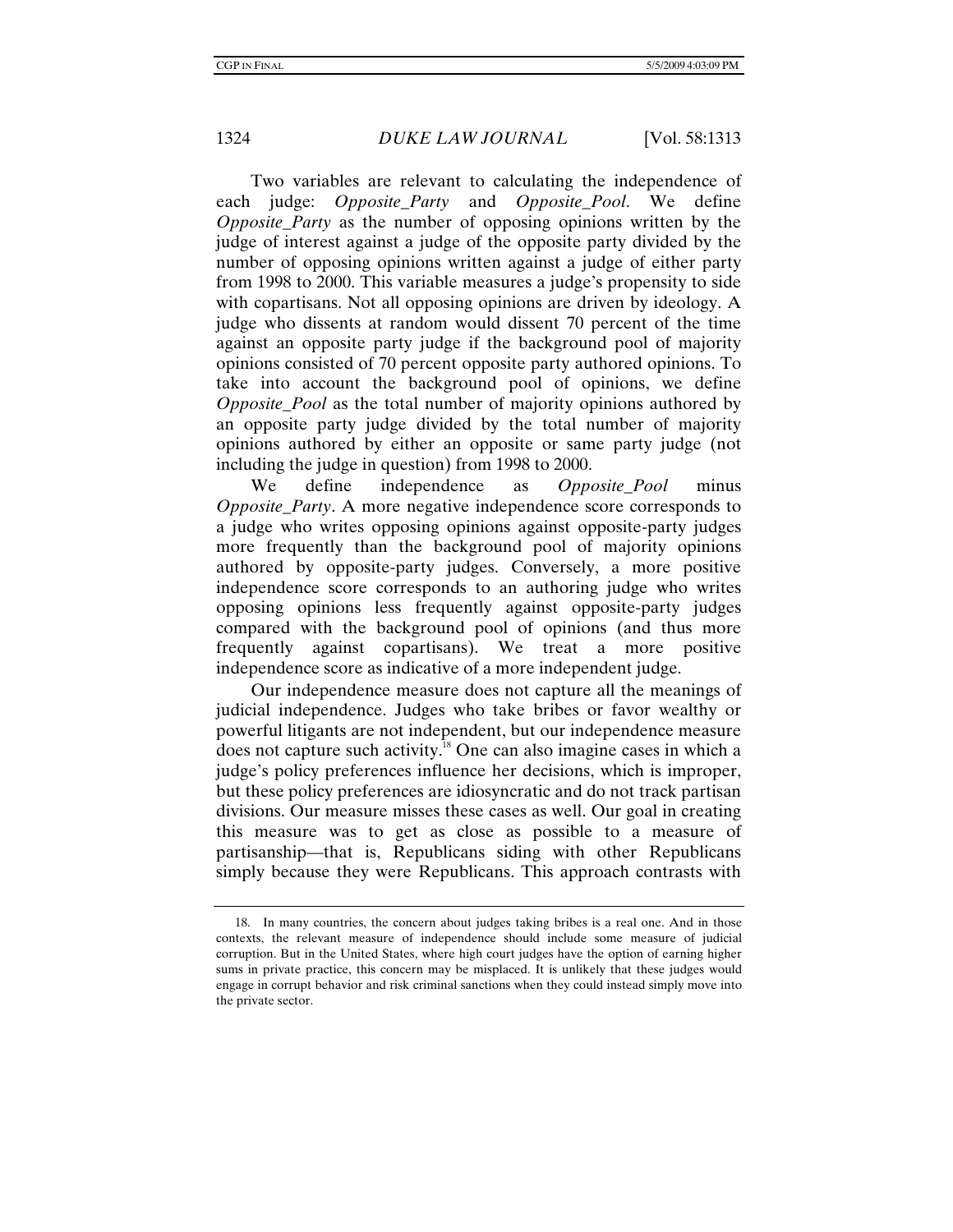the more general approach in the academic literature on political bias, which looks at voting as a function of certain policy positions—in which one is counted as voting in a liberal or conservative fashion if one supports a particular policy position (for example, ruling against the hospital and for the plaintiff in a medical malpractice case might be measured as a liberal outcome).<sup>19</sup> The more general approach, in our view, might capture policy preferences but does not isolate partisanship.

The independence score ranges from -1 (least independent) to 1 (most independent). The court with the highest mean independence score among judges for the 1998 to 2000 period was Rhode Island's, with a mean independence score of 0.19; the least independent court was that of Mississippi, which had a mean independence score of -0.31. The median was -0.02.

#### *D. Composite Measures*

Suppose that a court ranks highly on one measure but not so well on the other two measures, whereas another court does worse on the first measure but better on the other two. Which court is better? Ideally, we would have a theory that tells us how much to weigh each measure, but we have no such theory. One might think that independence is much more important than productivity and quality, or one might think not. Equal weight for each measure is no less arbitrary than counting only one measure and ignoring the other two.

This problem is not necessarily serious. Suppose courts that do well on one measure also tend to do well on other measures. If the rankings along each measure are largely consistent, then overall rankings can easily be obtained. As the rankings become less consistent, noise is introduced into the rankings, but it does not defeat the exercise. Plus, users can decide for themselves how much they weight the different measures and interpret our results accordingly.

Our approach allows for various weightings. Under this composite approach, we construct rankings under several possible weightings, and we display them in a manner that allows the reader to focus on whatever measures she believes are most important.

<sup>19</sup>*. E.g.*, Joanna M. Shepherd, *The Influence of Retention Politics on Judges' Voting*, 38 J. LEGAL STUD. (forthcoming 2009) (manuscript at 14), *available at* http://ssrn.com/abstract= 997491.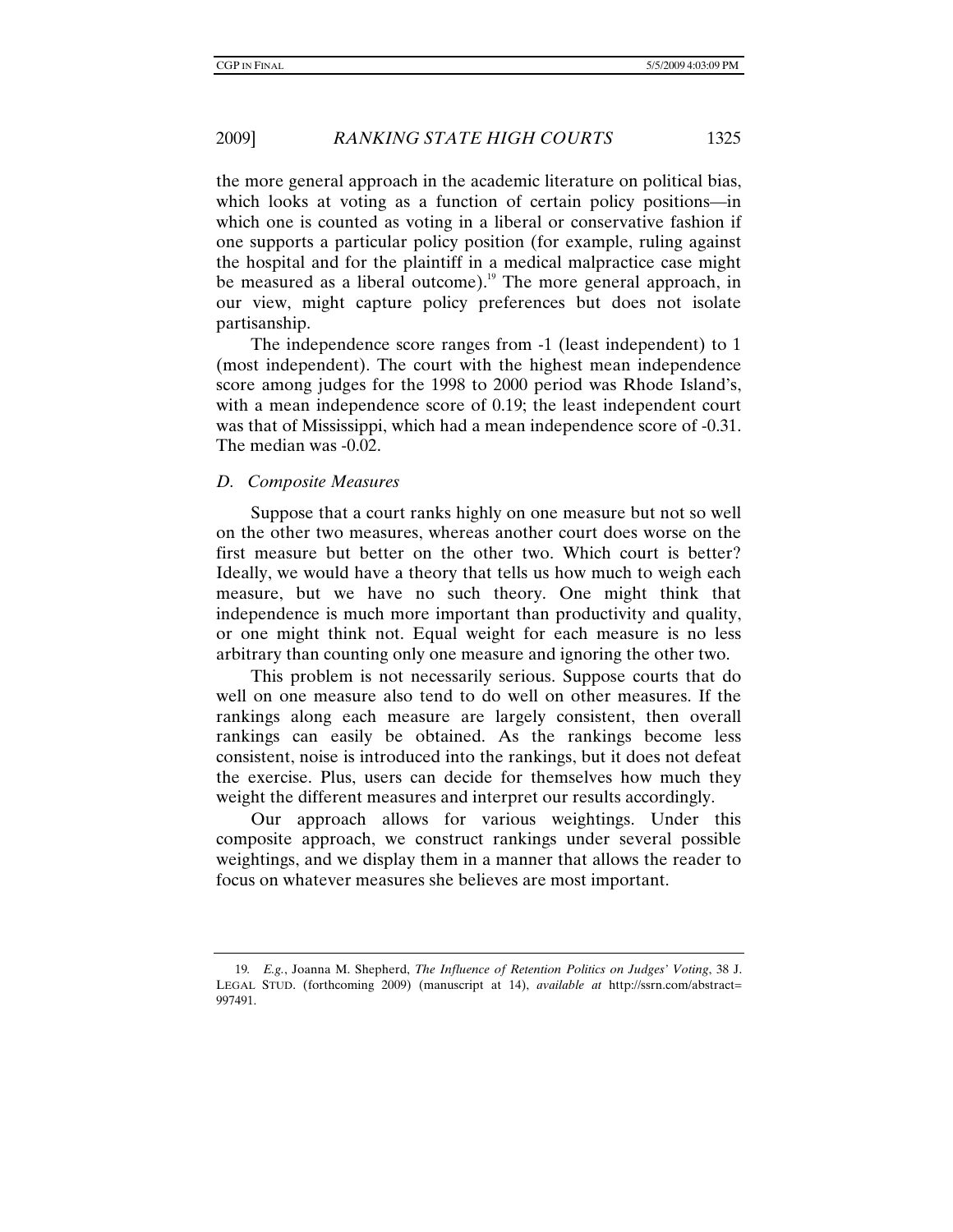#### II. RANKING THE STATE HIGH COURTS

#### *A. The U.S. Chamber of Commerce Rankings*

The most influential ranking of state courts—focusing on the entire legal systems, not just the high courts—has been produced by the U.S. Chamber of Commerce. The Chamber of Commerce conducts annual surveys of lawyers that ask them for their evaluations of state courts. $20$ 

The Chamber of Commerce surveys ask senior lawyers at corporations that earn more than \$100 million per year in revenues to grade state court systems, from A to F, and aggregate their responses.<sup>21</sup> In the next Section, we compare the Chamber of Commerce rankings and rankings produced by other academics with our rankings. At the outset, we should note a number of reasons that might explain why the Chamber's rankings might diverge somewhat from academic rankings. First, academic studies all rate state high courts, whereas the Chamber of Commerce evaluates the entire judicial system. It is possible (although, we suspect, unlikely) that good state high courts preside over mediocre trial and lower appellate courts. Second, an important element of the academic studies is out-of-state influence, whereas the Chamber of Commerce focuses on in-state performance. Out-of-state influence might be a good proxy for the quality of high court opinions (and we use it as just such a proxy in our rankings), but it also might not be; it is possible that a supreme court that writes influential opinions is not fair or predictable, though it is hard to believe that it is not competent. Third, as noted, academic studies (that use external citations to opinions as a key element), in effect, survey out-of-state judges, whereas the Chamber of Commerce surveys business lawyers. Business lawyers might have systematically different attitudes toward judicial decisionmaking than other lawyers. Business lawyers probably give high marks to courts that decide cases in a manner businesses

 <sup>20.</sup> Related are reports of so-called judicial hellholes put out by organizations like the American Tort Reform Association (that the U.S. Chamber of Commerce applauded). *See* Press Release, U.S. Chamber of Commerce, Report Bolsters Harris Poll Finding on Abusive Legal Climates (Dec. 15, 2004), http://www.uschamber.com/press/releases/2004/december/04-163.htm.

 <sup>21.</sup> Inst. for Legal Reform, State Resources Center: Executive Summary, http://www. instituteforlegalreform.com/index.php?option=com\_ilr\_harris\_poll&id=1&view=lawsuit\_climate &Itemid=60 (last visited Feb. 11, 2009); Inst. for Legal Reform, State Resources Center: Methodology, http://www.instituteforlegalreform.com/index.php?option=com\_ilr\_harris\_poll&id =7&view=lawsuit\_climate&Itemid=60 (last visited Feb. 11, 2009).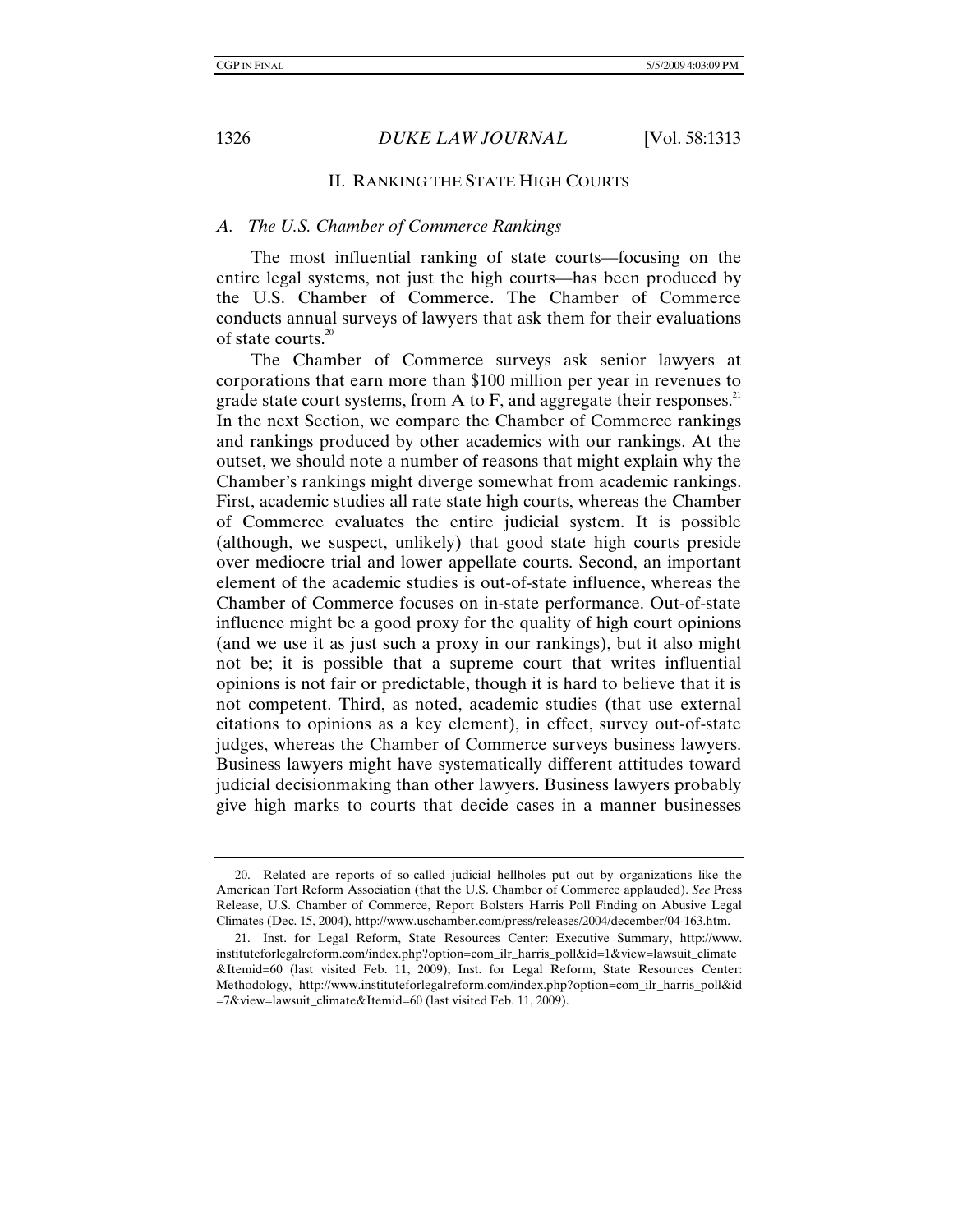like—rejecting punitive damages, for example—whereas out-of-state judges need not share these views.

We have more to say about the methodological assumptions of the Chamber of Commerce study.<sup>22</sup> For now, it is sufficient to point out that the Chamber of Commerce rankings have been more influential than the academic studies. They have been cited by state legislators to criticize their judiciaries and ask for reform, by a judicial pay compensation commission to justify a salary increase, and by two governors to advertise the attractiveness of their states for big business.23 The Chamber of Commerce has used its annual survey of state court systems to pressure state legislatures to improve their court systems.<sup>24</sup> It has also run advertisements in major newspapers in states ranking low on its surveys before some elections.<sup>25</sup> Other reform organizations such as the American Legislative Exchange Council have incorporated the Chamber of Commerce's rankings into their broader measures of state performance and analyses of the reasons for differences in state economic success rates.<sup>26</sup> Some academics have also used the rankings in empirical studies of the relationship between judicial quality and institutional design.<sup>27</sup> Groups like the ABA and

25*. See* ABA Div. for Bar Servs., Bar Associations' Response to Chamber of Commerce Ad Campaign, http://www.abanet.org/barserv/tortreform.html (last visited Feb. 2, 2009) (reporting on advertisements run in both national newspapers like the *New York Times*, the *Washington Post*, and the *Wall Street Journal* and in local newspapers in Illinois, West Virginia, California, and Mississippi).

26*. See* ARTHUR B. LAFFER & STEPHEN MOORE, RICH STATES, POOR STATES 40 (2007) (using the 2002 Chamber of Commerce rankings as one of sixteen factors in their state competitiveness rankings).

27*. E.g.*, Russell S. Sobel & Joshua C. Hall, *The Effect of Judicial Selection Processes on Judicial Quality: The Role of Partisan Politics*, 27 CATO J. 69, 71 (2007); Russell S. Sobel, Matt E. Ryan & Joshua C. Hall, *Electoral Pressures and the Legal System: Friends or Foes?*, *in* LAW WITHOUT ROMANCE: PUBLIC CHOICE AND LEGAL INSTITUTIONS (E. Lopez ed.) (forthcoming) (manuscript at 5), *available at* http://joshua.c.hall.googlepages.com/electoralpressures.pdf; Daniel Berkowitz & Karen Clay, *Initial Conditions, Institutional Dynamics and Economic Performance: Evidence from the American States* 7–8 (William Davidson Inst., Working Paper No. 615, 2004),

<sup>22</sup>*. See infra* Part II.C.5.

<sup>23</sup>*. See supra* note 2.

<sup>24</sup>*. See* Press Release, Tom Donohue, President & CEO, U.S. Chamber of Commerce, Release of the 2006 Harris Poll State Liability Rankings (Mar. 27, 2006), http://www.uschamber. com/press/speeches/2006/060327 ilr\_rankings\_remarks.htm ("But there's still quite a ways to go before we can rid our courts of lawsuit abuse and correct the deep flaws in our legal system. One of the key weapons in our arsenal is the annual State Liability Systems Ranking Study. Since the inception of the study, it has become the benchmark against which businesses, elected officials, the media and other opinion leaders measure their state's legal climate. They want to see how they stack up against other states, and also how well—or poorly—the system is serving employers, workers and consumers.").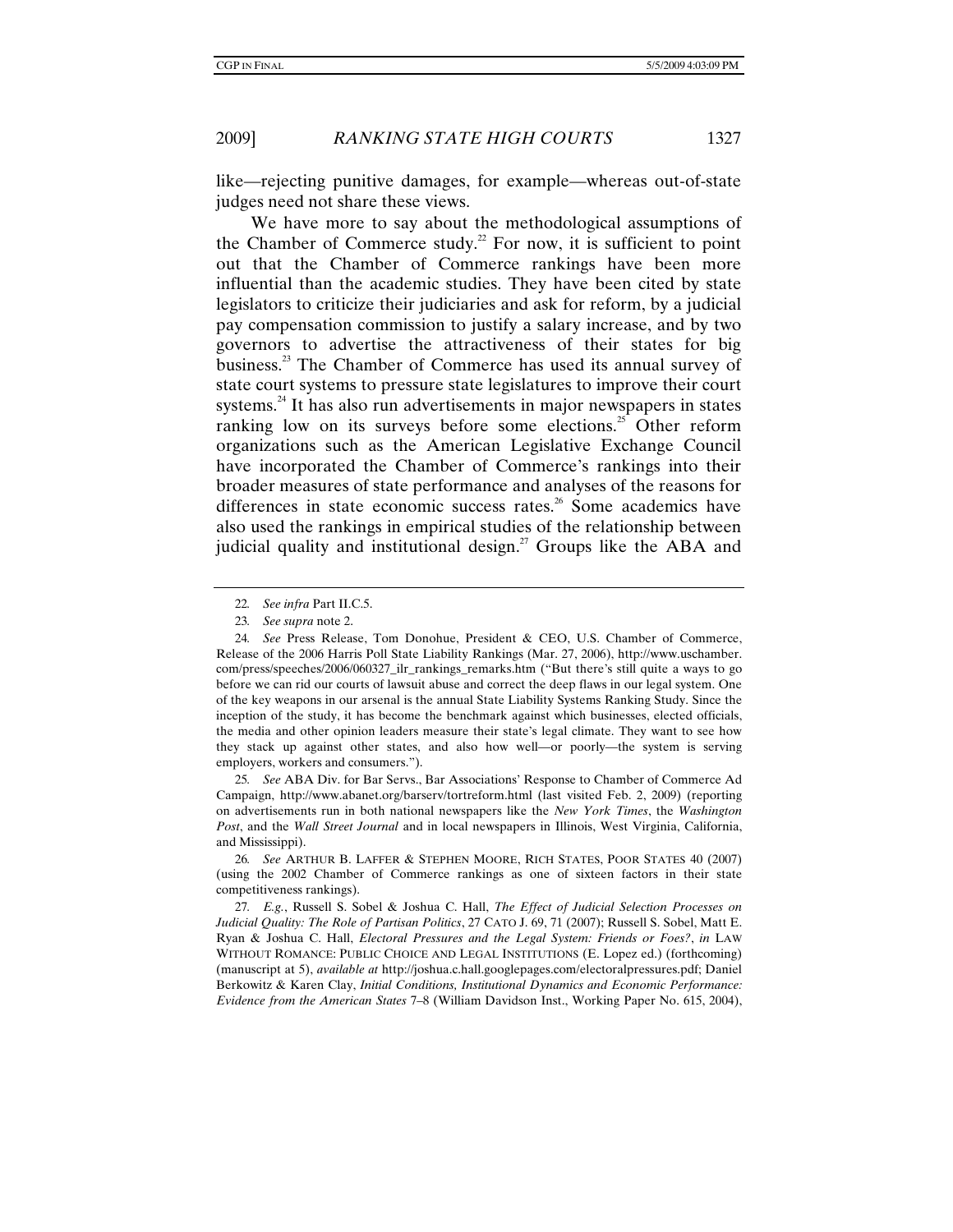Public Citizen, the Ralph Nader–led organization, have complained that these rankings are biased toward the interests of big business.<sup>28</sup> But in the absence of meaningful competitive rankings, these objections are the equivalent of law schools urging students to ignore the *U.S. News and World Report* rankings. It just will not work.

#### *B. Prior Academic Literature on Ranking State Courts*

We are aware of five academic articles that rank the state high courts.

Lawrence Friedman, Robert Kagan, Bliss Cartwright, and Stanton Wheeler examined a data set consisting of approximately six thousand cases from the state high courts for discrete intervals of time in the  $1870-1970$  period.<sup>29</sup> Focusing on sixteen state high courts, the study uses the evolution in patterns of opinion writing style and citations over a century to draw inferences about court behavior. The study does not provide a detailed ranking of all the state high courts in terms of citations but does give a rough sense of which states dominated over the different periods during that century. In the quarter century 1870–1895, the stars were New York, Massachusetts, and California. New York stood out during the early portion of that period, but its influence began to wane by the end. By 1925, the courts in Illinois, Michigan, Wisconsin, and Pennsylvania began to emerge as influential. Finally, in 1945–1970, California emerged as a star. New Jersey, Texas, and Illinois also were among the more influential states

*available at* http://ssrn.com/abstract=485003 (using the 2002 Chamber of Commerce rankings to measure court quality in the different states); *see also* Michael J. Hicks, *Reduce the Cost of Civil Litigation and Depoliticize the Courts*, *in* UNLEASHING CAPITALISM 185, 189 (Russell S. Sobel ed., 2007) (referring to a study by Professors Sobel and Hall that uses the Chamber of Commerce rankings). Neither of the latter two studies mentions that the Chamber and Commerce data reflect the views of only lawyers at corporations with annual revenues of at least \$100 million.

<sup>28</sup>*. See* Press Release, Pub. Citizen, New U.S. Chamber of Commerce Poll Ranking States' Liability Systems Is Part of a Disinformation Campaign to Restrict Consumer Rights (Mar. 9, 2005), http://www.commondreams.org/news2005/0309-10.htm; *see also* PUB. CITIZEN, CLASS ACTION "JUDICIAL HELLHOLES": EMPIRICAL EVIDENCE IS LACKING 2 (2005), *available at* http://www.citizen.org/documents/OutlierReport.pdf (featuring a complaint regarding the judicial hellholes reports); Letter from Dennis W. Archer, President, Am. Bar Ass'n, to Thomas J. Donohue, U.S. Chamber of Commerce 1 (Mar. 11, 2004), http://www.abanet.org/media/ statementsletters/chamberopenletter.pdf (accusing the Chamber of Commerce of mounting a campaign against members of the legal system to avoid taking responsibility for the nation's financial problems).

 <sup>29.</sup> Lawrence M. Friedman et al., *State Supreme Courts: A Century of Style and Citation*, 33 STAN. L. REV. 773, 774 (1981).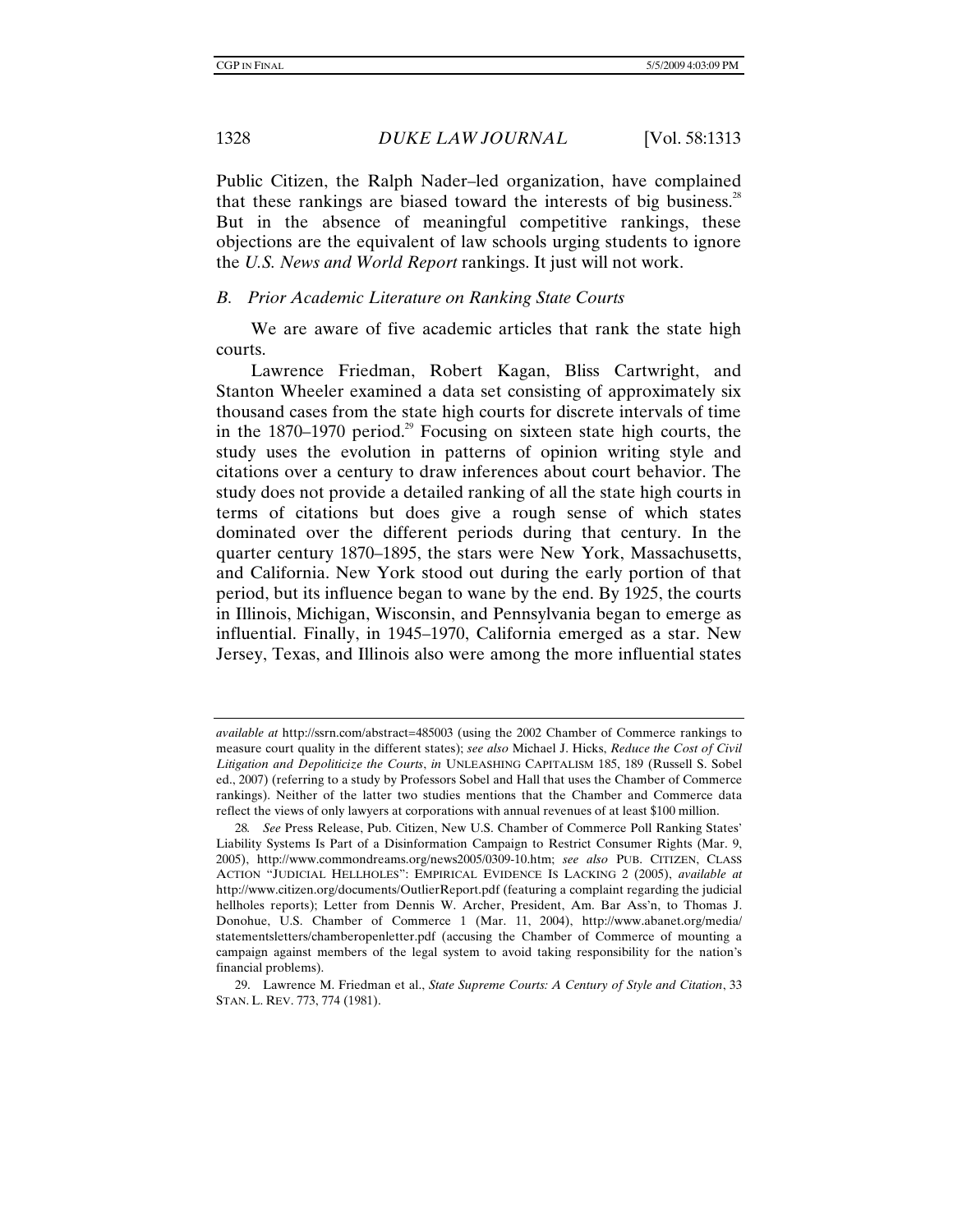in terms of citations. Overall, for 1870–1970, the four top states were New York, California, Massachusetts, and Illinois.

Rodney Mott's 1936 study covers a more limited period, roughly from 1900 to 1930.<sup>30</sup> Mott uses multiple measures of court prestige that include (1) a survey of law professors who were asked about the esteem with which they held the various courts, (2) the extent to which cases from the different courts found their way into casebooks, (3) citations from other state high courts, and (4) citations from the U.S. Supreme Court. Table 1 reports the top and bottom ten states in Mott's composite ranking. Consistent with the numbers from Friedman et al., Mott reports New York, Massachusetts, California, and Illinois as among the top performers. The steep drop in numbers from the top two states, New York and Massachusetts, and the others—on all of Mott's measures—is worth noting. This superstar effect, where a couple of states dramatically outdo the others, suggests the strong possibility that modifications of the measures—for example, adjusting for the number of judges on the court—would still leave the superstar states at the top. At the bottom end in Mott's composite rankings are Florida and the western states of Nevada, Arizona, New Mexico, and Wyoming. Many of the western states were still relatively young, and their low ranks may have been due to their less-developed bodies of case law.

Roughly fifty years later, building on Mott's work but focusing exclusively on citation measures, Gregory Caldeira reranked the state high courts.<sup>31</sup> Caldeira looks at a single year, 1975, and his method of calculation differs from Mott's; Caldeira adjusts the citation numbers to discount for the propensity of some states to make outside citations for reasons other than the quality of the state high courts. For example, Alaska's court might have cited to more outside state courts than did other state courts because it didn't have much of its own case law. Caldeira also looks only at a single measure, citations from the high courts to each other. Table 1 reports the top and bottom performers in Caldeira's rankings. Despite the half-century gap between his study and Mott's, the states in the top ten are similar. The only difference between 1930 and 1975 in the top ten states is that Washington replaces Minnesota. The suggestion of a superstar effect present in Mott's results—with the top two states significantly

 <sup>30.</sup> Rodney L. Mott, *Judicial Influence*, 30 AM. POL. SCI. REV. 295, 295–96 (1936).

 <sup>31.</sup> Gregory A. Caldeira, *On the Reputation of State Supreme Courts*, 5 POL. BEHAV. 83, 87– 93 (1983).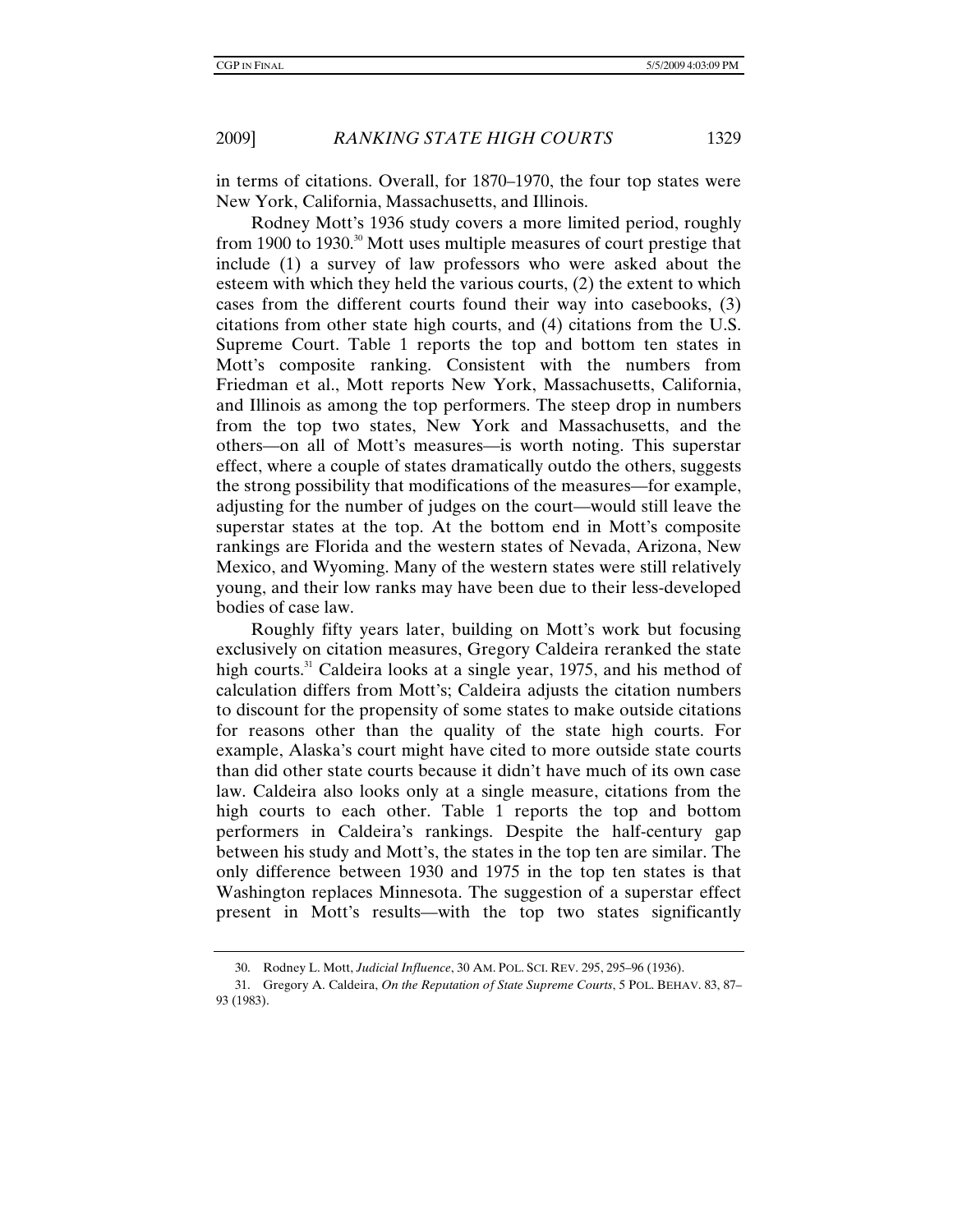outdoing the others—remains, except that the two superstar states are now California and New York as opposed to New York and Massachusetts. At the bottom, there are a number of new states, the three holdovers at the bottom being Nevada, South Dakota, and Wyoming.

In 2002, Scott Comparato updated Caldeira's study with data from 2000 using similar measurement methods.<sup>32</sup> Whereas Caldeira's study looks at every case cited in 1975, Comparato uses random samples of thirty cases from each state court. Despite the twenty-fiveyear gap, the identities of the top performing states remain remarkably stable. California and New York take the top two superstar spots and remain a good way ahead of the others. New entrants into the top ranks include Minnesota and Colorado. At the bottom, there is more turnover, with Texas, Vermont, Louisiana, and Tennessee showing up.

In 2007, Jake Dear and Edward Jessen offered a ranking based on a novel measure of influence.<sup>33</sup> Contending that the standard measure of outside court citations was crude, Dear and Jessen count the number of times the Shepherd's citation service designated a decision as "followed or used as persuasive authority for the period from 1940 to 2005."34 California again dominates, with Washington coming in second. Massachusetts and New York remain in the top ten, and states such as Oregon and Kansas show up for the first time. At the bottom are some new entrants, including Virginia and Delaware. For our purposes, the portion of their data that is most interesting is that which covers the same years that our study does, that is, 1998–2000. In Table 1, we report the rankings using the "followed" citations for cases decided from 1998–2000. A caveat: this is not the ranking that Dear and Jessen use in their article; they do not attach too much weight to comparisons of followed citations from relatively recent time periods since followed citations take time to accumulate. $35$ 

The final ranking comes from the Chamber of Commerce study (for purposes of our discussion, we focus on the 2002 rankings)

 <sup>32.</sup> Scott A. Comparato, On the Reputation of State Supreme Courts Revisited (Apr. 2002) (unpublished manuscript, on file with the *Duke Law Journal*).

 <sup>33.</sup> Jake Dear & Edward W. Jessen, *"Followed Rates" and Leading State Cases, 1940–2005*, 41 U.C. DAVIS L. REV. 683, 690–93 (2007).

<sup>34</sup>*. Id.*

 <sup>35.</sup> For 1940–2005, the top ten states, in order, are California, Washington, Colorado, Iowa, Minnesota, Kansas, Massachusetts, Wisconsin, Oregon, and New York. *Id.* at 694.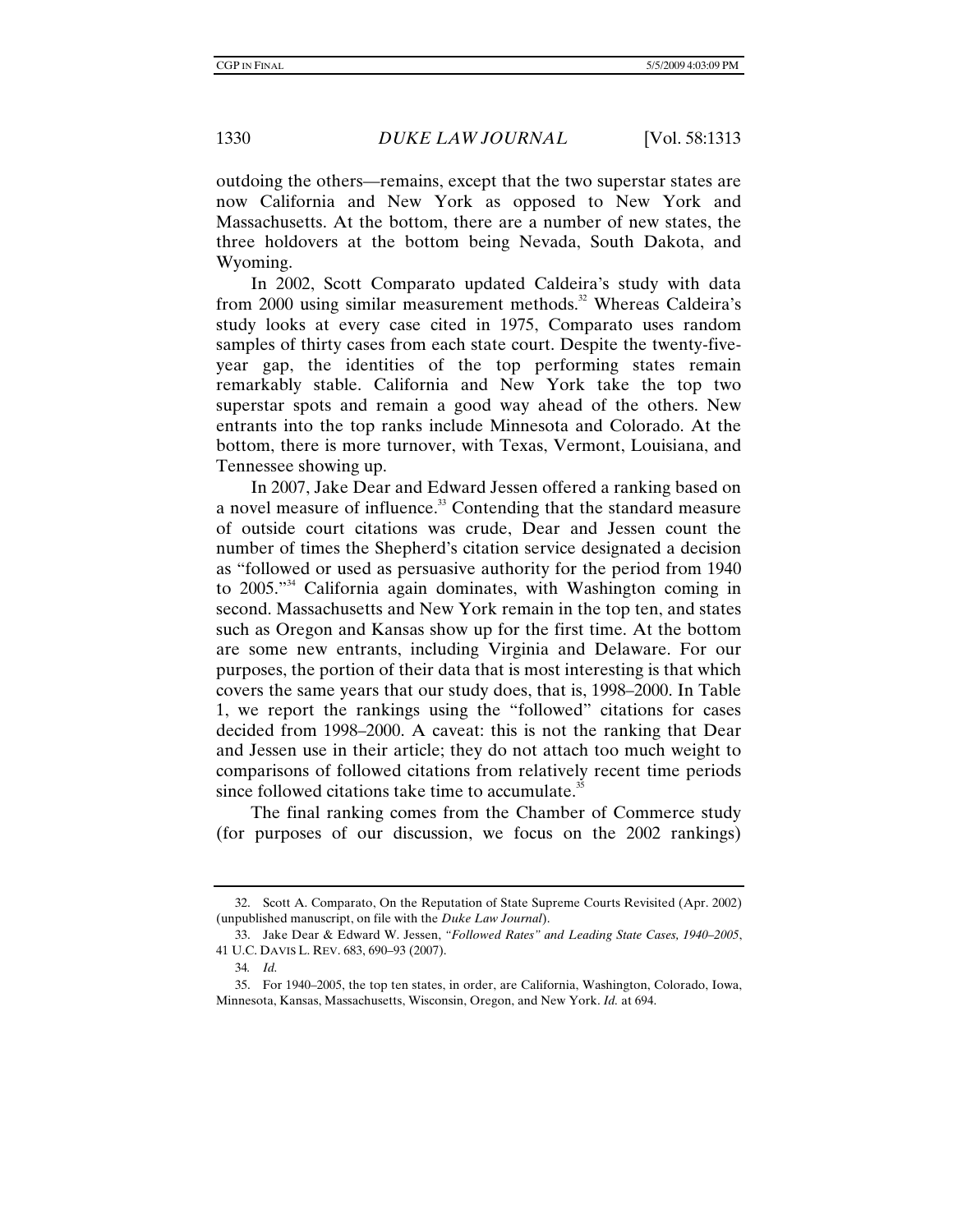discussed above.<sup>36</sup> In this study, close to 1,500 senior lawyers working at firms with revenues of at least \$100 million annually were surveyed each year since 2001 for their evaluations of the different state legal systems. Two of the survey questions asked for evaluations of judicial performance, and presumably the performance of the high courts is correlated with that of the lower courts in the state. These rankings are at odds with the other rankings discussed. The states showing up at the top in 2002, for example, include Delaware, Virginia, and Nebraska, states that have not shown up at the top on any of the citation based rankings (in fact, Delaware and Virginia have shown up closer to the bottom on some of the citation counts). At the other end, the Chamber of Commerce surveys have the perennial superstar performer on the citation measures, California, near the bottom (ranked thirty-fourth for judicial impartiality, twenty-eighth for judicial competence, and forty-fifth under the "overall" ranking), along with another perennial front runner in the citation studies, Illinois (ranked thirty-eighth for judicial impartiality, thirty-ninth for judicial competence, and thirty-fourth under the "overall" ranking). $37$ 

#### *Table 1. Prior Studies*

|           | T and TV. TOP TON I GIOINING DRIGS BY SHAW |          |             |             |              |            |
|-----------|--------------------------------------------|----------|-------------|-------------|--------------|------------|
| $1945-$   | 1900–1930                                  | 1975     | <i>2000</i> | 1998-       | 2002         | 2002       |
| 1970      | Mott                                       | Caldeira | Comparato   | <i>2000</i> | Chamber of   | Chamber of |
| Kagan     | Composite                                  | Citation | Citation    | Followed    | Commerce     | Commerce   |
| et al.,   | Ranking                                    | Ranking  | Ranking     | Citations   | $Surve$ —    | $Surve$ —  |
| Citation  |                                            |          |             |             | Judges'      | Judges'    |
| Ranking   |                                            |          |             |             | Impartiality | Competence |
| <b>CA</b> | NY                                         | CA       | СA          | CA          | DE           | DE         |
|           |                                            |          |             |             |              |            |

 *Panel A. Top Ten Performing States by Study* 

 36. For the latest rankings and associate advertising, see Inst. for Legal Reform, http://www.instituteforlegalreform.com (last visited Feb. 2, 2009).

 37. Less directly on point are a handful of other studies that could also be read to contain rankings of the states but that we do not discuss because they are tangential to our inquiry. For example, a 1981 study by Professors Canon and Baum compared the states' innovativeness in terms of being willing to adopt a set of twenty-three plaintiff-friendly tort law doctrines. Bradley C. Canon & Lawrence Baum, *Patterns of Adoption of Tort Law Innovations: An Application of Diffusion Theory to Judicial Doctrines*, 75 AM. POL. SCI. REV. 975, 975 (1981). Also, a number of other studies examine the citation patterns of individual state courts. Professor Merryman, for example, in two studies twenty years apart, looked at the citation practices of the California Supreme Court, which could be read to be California's ranking of the rest of the state high courts. John Henry Merryman, *The Authority of Authority: What the California Supreme Court Cited in 1950*, 6 STAN. L. REV. 613, 613–14 (1954); John Henry Merryman, *Toward a Theory of Citations: An Empirical Study of the Citation Practice of the California Supreme Court in 1950, 1960, and 1970*, 50 S. CAL. L. REV. 381, 381 (1977).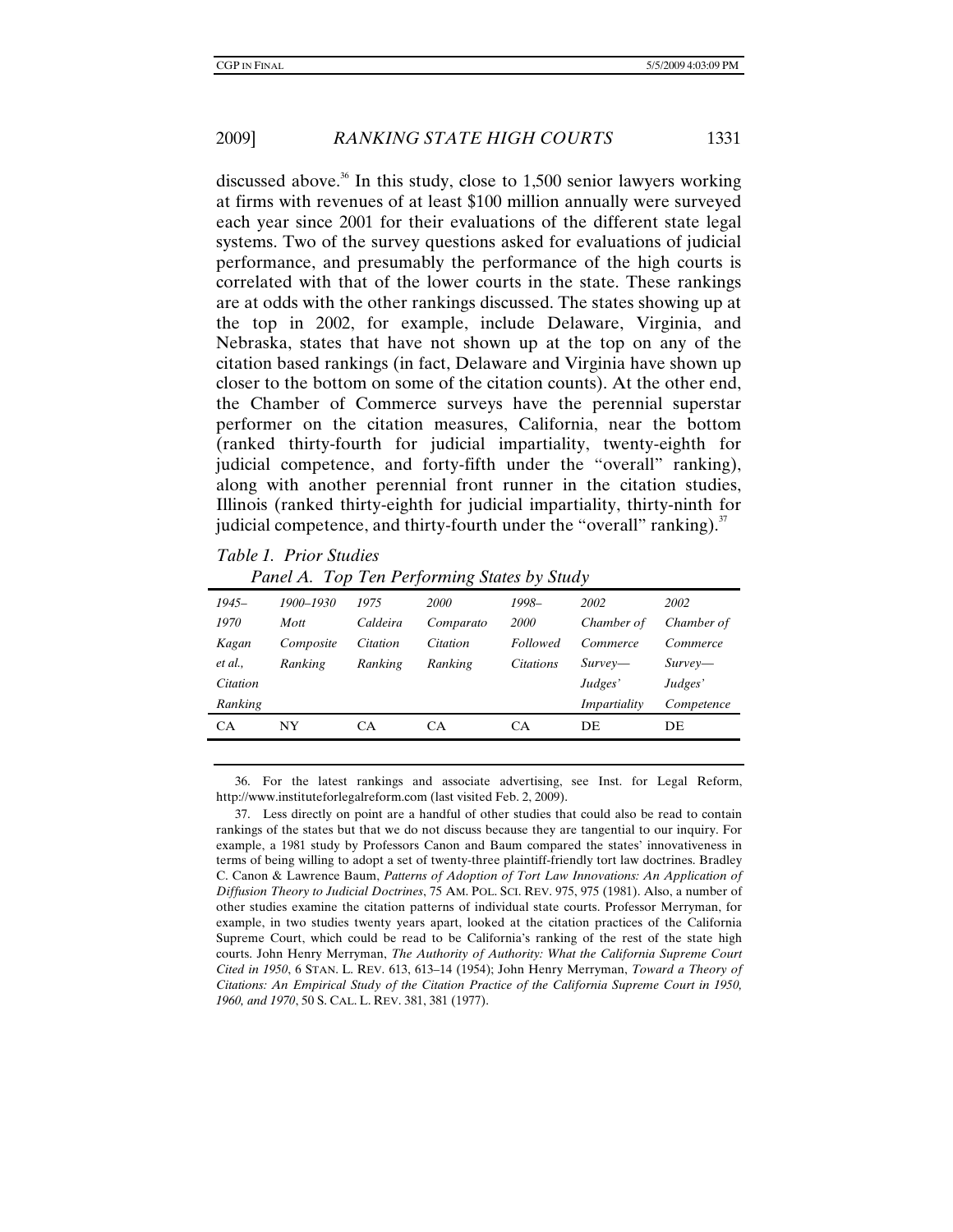| NJ        | MA        | <b>NY</b> | NY | <b>WA</b> | CO        | <b>WA</b> |
|-----------|-----------|-----------|----|-----------|-----------|-----------|
| <b>TX</b> | IL        | NJ        | MN | <b>NE</b> | <b>WA</b> | VA        |
| IL        | NJ        | PA        | PA | KS        | IA        | IA        |
|           | <b>CA</b> | MA        | CO | MA        | WI        | MN        |
|           | PA        | WI        | MI | CT        | CT        | CO        |
|           | MI        | IL        | WA | MT        | NE        | AZ        |
|           | <b>MN</b> | WA        | IL | IA        | <b>OR</b> | CT        |
|           | WI        | IA        | NJ | MD        | VA        | NY.       |
|           | IA        | MI        | WI | TX_CIV    | MN        | WI        |

 *Panel B. Bottom Ten Performing States by Study* 

| 1870-   | 1900-1930 | 1975      | 2000      | 1998-            | 2002         | 2002       |
|---------|-----------|-----------|-----------|------------------|--------------|------------|
| 1895    | Mott      | Caldeira  | Comparato | 2000             | Chamber of   | Chamber of |
| Kagan   | Composite | Citation  | Citation  | <b>Followed</b>  | Commerce     | Commerce   |
| et al., | Ranking   | Ranking   | Ranking   | <i>Citations</i> | $Surve$ —    | $Surve$ —  |
| Ranking |           |           |           |                  | Judges'      | Judges'    |
|         |           |           |           |                  | Impartiality | Competence |
| N/A     | MT        | <b>ME</b> | TX        | ID               | AR           | SC         |
|         | AR        | SC        | LA.       | AZ               | SC           | KY         |
|         | UT        | WV        | WV        | UT               | HI           | HІ         |
|         | SD.       | NV        | RI        | DE               | <b>NM</b>    | AR         |
|         | ID        | ND        | ND        | LA               | MT           | TX         |
|         | WY        | RI        | TN        | <b>OR</b>        | <b>TX</b>    | MT         |
|         | FL        | <b>VT</b> | NV        | KY               | AL           | WV         |
|         | NV        | H         | AK        | HI               | WV           | LA         |
|         | AZ        | <b>SD</b> | ME        | <b>NM</b>        | LA           | AL         |
|         | <b>NM</b> | WY        | <b>VT</b> | MO               | MS           | MS         |

Bottom 10 performers are listed from highest ranked state to lowest ranked state (e.g., Mississippi is the lowest ranked state based on the 2002 Chamber of Commerce rankings reported in the table).

Our study differs from these prior studies in several ways. First, we use three measures rather than one measure of judicial quality productivity, independence, and opinion quality. Second, for opinion quality we use citations (a broader measure than the number of followed citations that Dear and Jessen used), but we do not adjust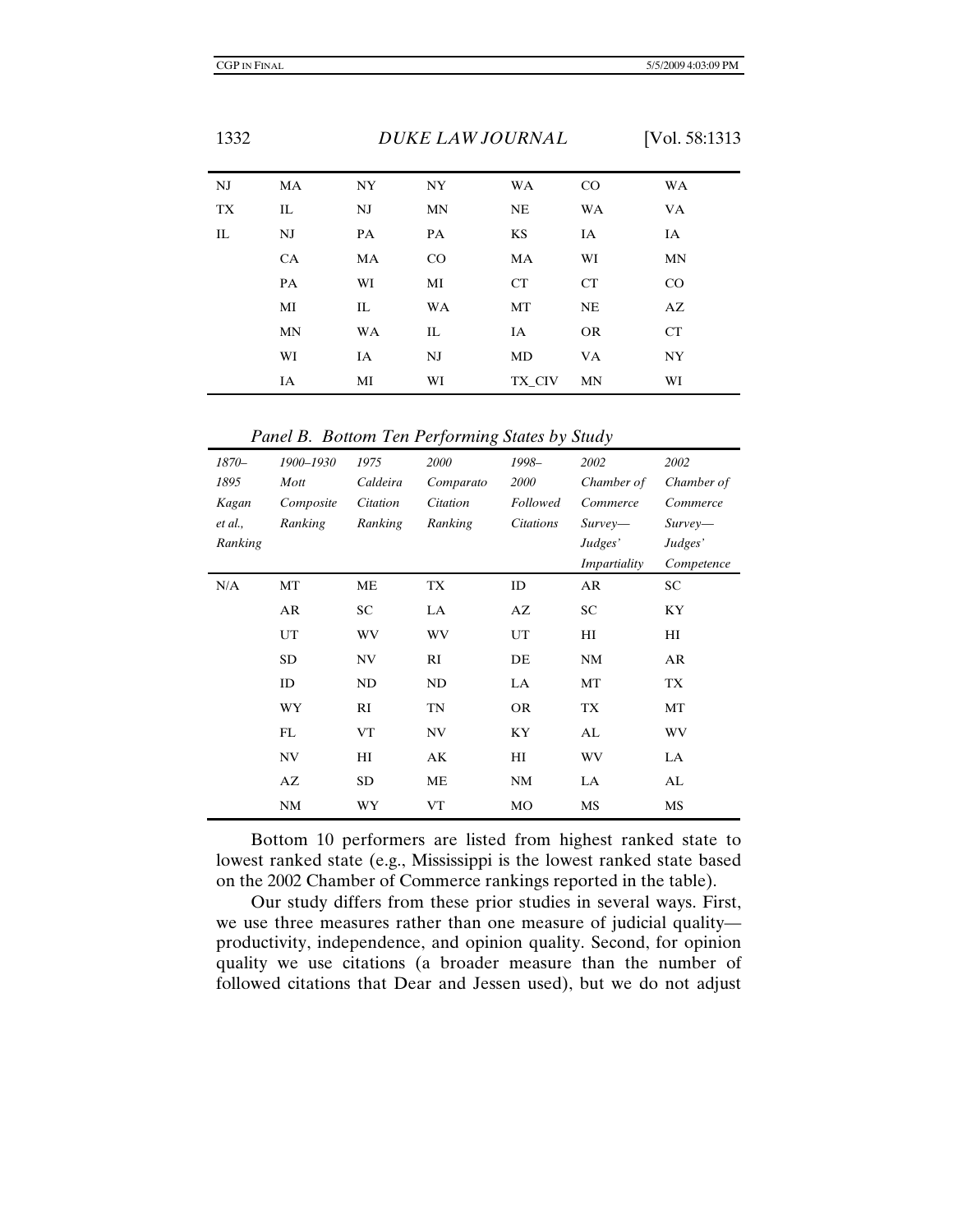them for state size (unlike Caldeira and Comparato). Third, we did not survey lawyers. The differences between our approach and the earlier studies are driven partly by a different focus—the quality of the courts rather than (only) their influence—and partly by our different judgments about how to measure influence. We return to these differences when we compare our results to those of the earlier studies.

#### *C. Ranking the Courts*

1*. The Court Systems.* All states have a hierarchical system, with trial courts at the bottom and a supreme or highest court at the top. Most, but not all, states have intermediate appellate courts. Two states—Texas and Oklahoma—have two high courts, one for criminal appeals and the other for civil appeals. Many high courts have mandatory jurisdiction: they must hear appeals. Others have discretionary jurisdiction. Most have a combination of mandatory jurisdiction for some types of cases (such as death penalty cases) and discretionary jurisdiction for other types of cases. Courts have different rules and norms for a range of practices, such as whether opinions must, or need not, be published. No doubt courts have different internal cultures reflecting different attitudes toward dissenting, writing quickly or slowly, writing comprehensively or briefly, citing generously or minimally, and so forth. Some high courts might benefit from the high-quality work of lower courts or suffer from their low-quality work.

Two features of high courts have received considerable public and scholarly attention lately: their selection systems and judicial pay. The selection system refers to how judges are selected and retained. There are, roughly, three systems. In appointments systems, the governor (sometimes the state legislature) selects judges, sometimes with the advice of a commission. In merit systems, a nonpartisan or bipartisan body picks judges; at the end of the judge's term, a retention election (up or down vote) determines whether the judge has another term. In electoral systems, judges are elected; these systems can be further divided into partisan and nonpartisan systems—in partisan systems, the judge's party appears on the ballot; in nonpartisan systems, it is not. Table 2 identifies the selection systems of all of the states as of 1998*–*2000, the period from which we take our data.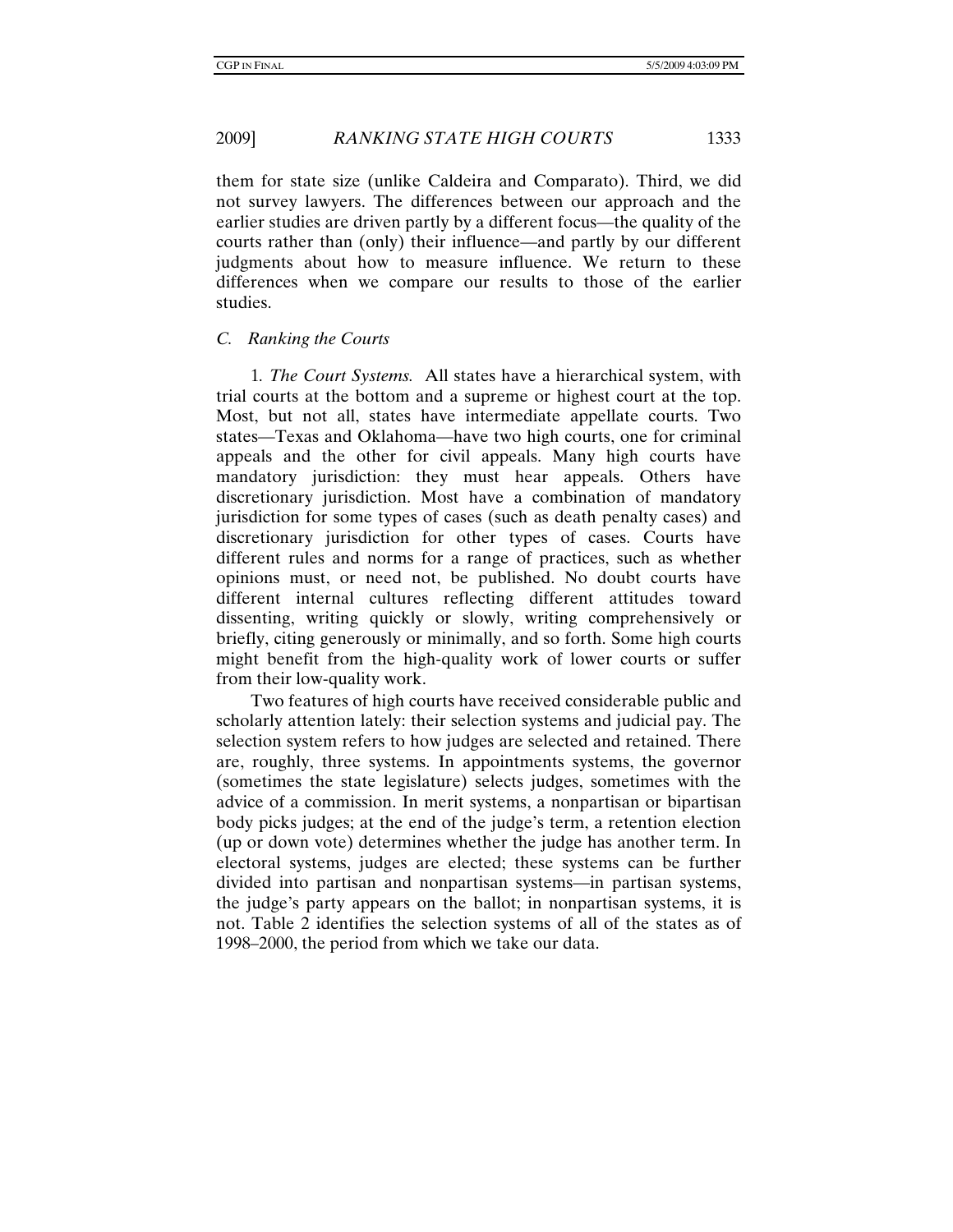| Appointed      | <b>Merit Selection</b> | Nonpartisan   | <b>Partisan Election</b> |
|----------------|------------------------|---------------|--------------------------|
| (A)            | (M)                    | Election (NE) | (PE)                     |
| Connecticut    | Alaska                 | Georgia       | Alabama                  |
| Delaware       | Arizona                | Idaho         | Arkansas                 |
| Hawaii         | Colorado               | Kentucky      | Illinois                 |
| Massachusetts  | Iowa                   | Louisiana     | North Carolina           |
| Maine          | Indiana                | Michigan      | New Mexico               |
| New Hampshire  | Kansas                 | Minnesota     | Pennsylvania             |
| New Jersey     | Maryland               | Mississippi   | Texas                    |
| New York       | Missouri               | Montana       | West Virginia            |
| Rhode Island   | Nebraska               | North Dakota  |                          |
| Vermont        | Oklahoma               | Nevada        |                          |
| South Carolina | South Dakota           | Ohio          |                          |
| Virginia       | Utah                   | Oregon        |                          |
|                | Wyoming                | Washington    |                          |
|                | California             | Wisconsin     |                          |
|                | Florida                |               |                          |
|                | Tennessee              |               |                          |

*Table 2. Selection Systems* 

A further point is that judicial terms vary, from as little as four years to as much as fourteen years, with lifetime tenure in three states. Roughly speaking, appointed judges enjoy the longest tenure, merit selection judges the next longest, and elected judges the shortest tenure. One might think of the systems as reflecting the degree to which the public directly affects the identity of judges: they have the least effect in appointment systems, the most effect in electoral system, with the merit system in between.

Judicial compensation also varies. In 2007, the median income of high court judges was \$149,200 and ranged from \$106,185 to \$209,521.<sup>38</sup> The employment conditions of judges differ in other ways as well. Judges enjoy different levels of secretarial and clerical support.

 <sup>38.</sup> NAT'L CTR. FOR STATE COURTS, SURVEY OF JUDICIAL SALARIES 1 (2007), *available at* http://www.ncsconline.org/WC/Publications/KIS\_JudComJudSal070107Pub.pdf.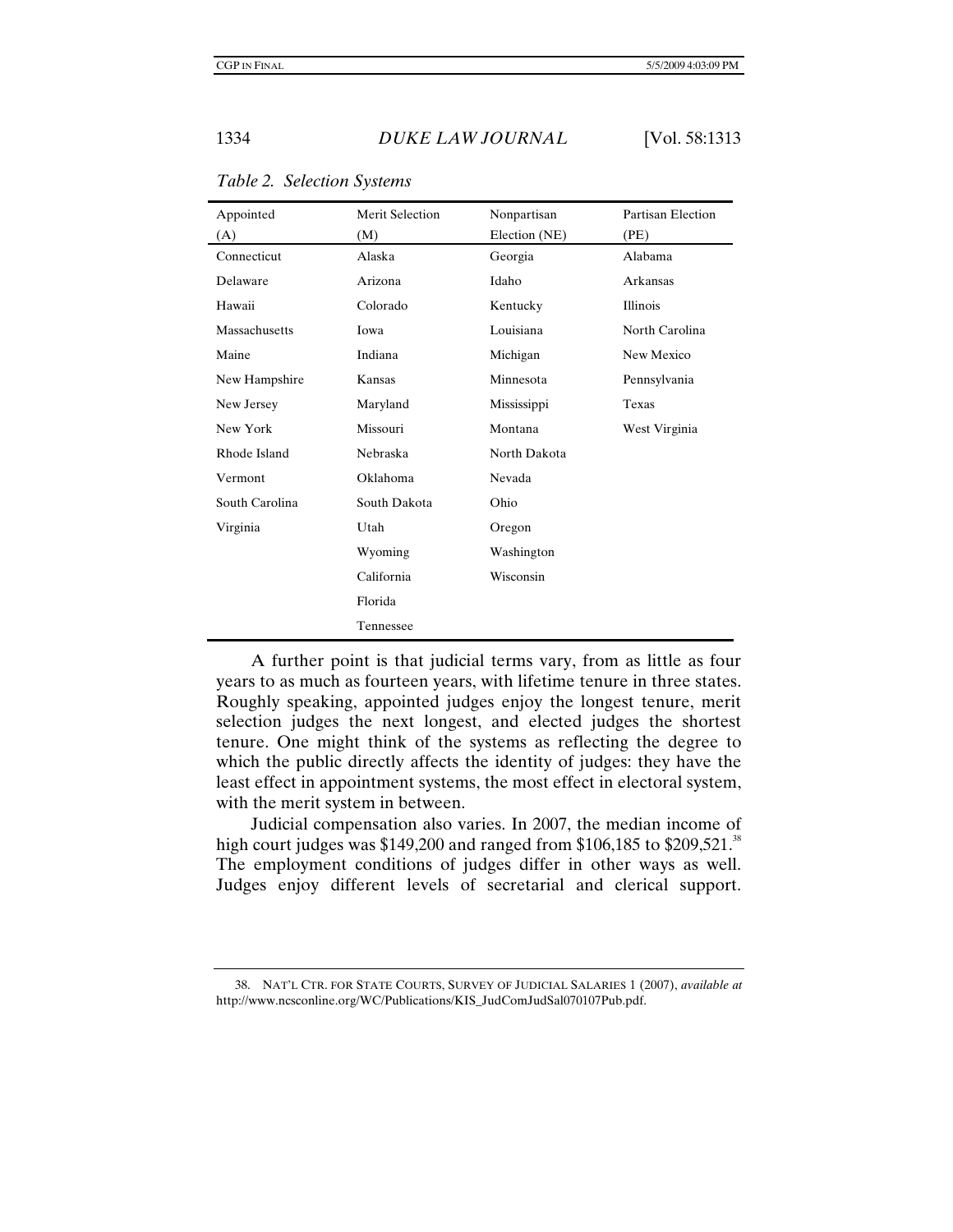Roughly speaking, elected judges are paid less than appointed judges; they are also more likely to have graduated from a local law school.<sup>39</sup>

Finally, the mix of cases that reach high courts differs from state to state. Some states are highly urban, whereas others are relatively rural; some have certain types of industries that other lack; some have higher crime rates than others; and so on. For this reason, comparing different high courts is hazardous and complex.

2. *Productivity.* Table 3 provides productivity results by state, ranked by published opinions per judge-year. The fourth column provides aggregate productivity (Total Opinion: the total number of published opinions for the 1998 to 2000 time period); the fifth column provides the sum of each judge's presence on the bench during the period of our study (Judge-Years); the last column provides a measure of efficiency—opinions per judge-year. The two measures are highly correlated (correlation coefficient =  $0.92$ ; significant at the  $\langle 1 \rangle$  percent level). In other words, states publishing a lot of opinions are not simply doing so because they have more judges. Judges in Georgia, at close to sixty opinions per judge per year, are doing something different than their colleagues in New Mexico, at closer to ten opinions per judge per year. But perhaps, on further examination, it will turn out that the Georgia opinions are all short, low-quality opinions whereas the ones from New Mexico are carefully crafted gems.

| Rank           | <b>State</b> | Sel.      | Total           | Judge-Years | Opinions/  |
|----------------|--------------|-----------|-----------------|-------------|------------|
|                |              | System    | <i>Opinions</i> |             | Judge-Year |
| 1              | <b>GA</b>    | NE        | 1225            | 21          | 58.33      |
| $\overline{c}$ | MS           | PE        | 1437            | 29          | 49.55      |
| 3              | AR           | PE        | 1038            | 21          | 49.43      |
| $\overline{4}$ | AL           | PE        | 1417            | 30          | 47.23      |
| 5              | <b>OH</b>    | NE        | 989             | 21          | 47.10      |
| 6              | MT           | NE        | 968             | 21          | 46.10      |
| 7              | PA           | PE        | 941             | 21          | 44.81      |
| 8              | ND           | <b>NE</b> | 703             | 16          | 43.94      |
| 9              | IN           | М         | 573             | 15          | 38.20      |
| 10             | WY           | М         | 548             | 15          | 36.53      |

*Table 3. Number of Published Opinions* 

39*. See* Choi et al., *supra* note 6 (manuscript at 41).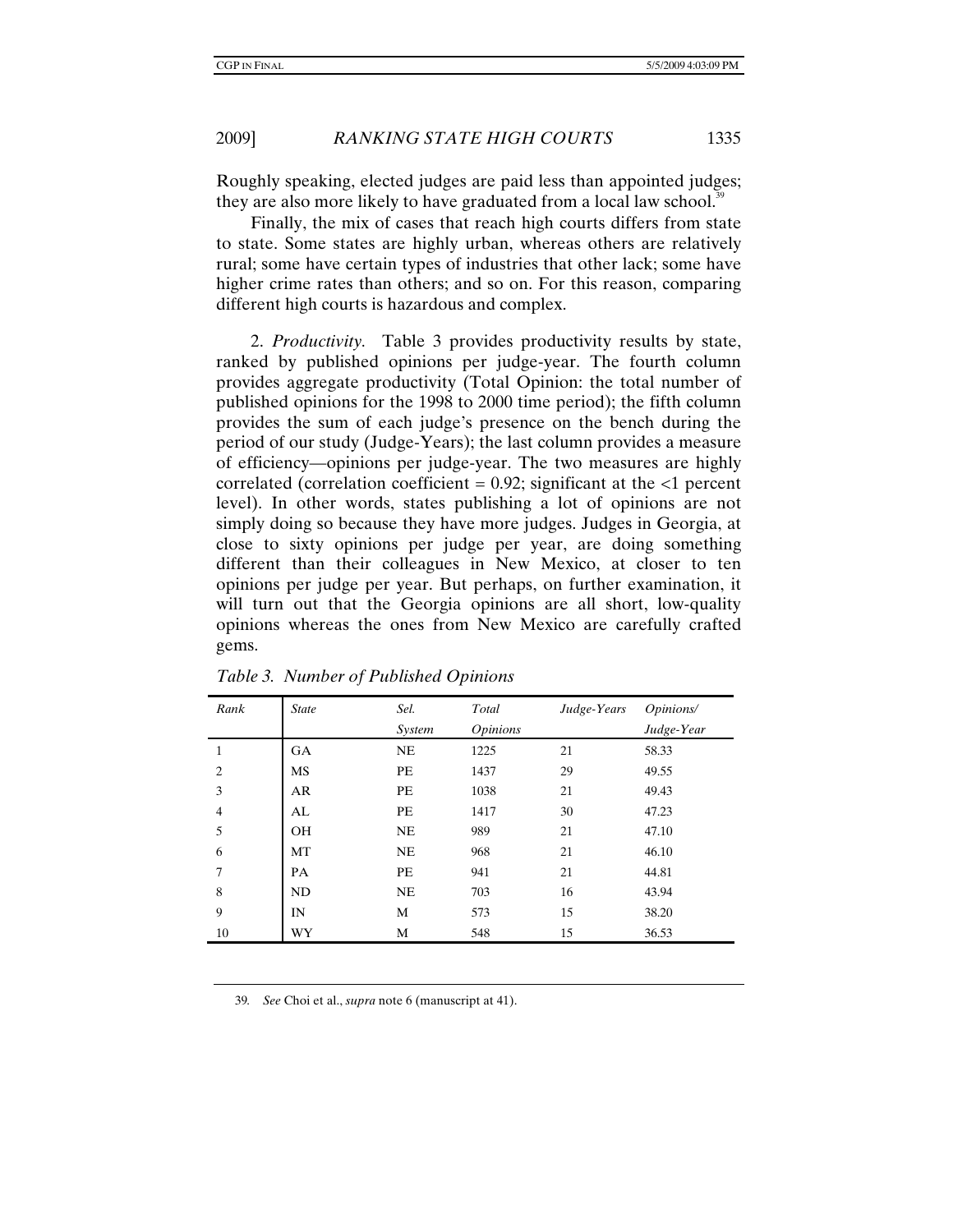1336 *DUKE LAW JOURNAL* [Vol. 58:1313

| 11     | FL                     | M                         | 709     | 21     | 33.76 |
|--------|------------------------|---------------------------|---------|--------|-------|
| $12\,$ | ${\cal C}{\cal T}$     | $\mathbf A$               | $707\,$ | $23\,$ | 30.74 |
| 13     | NE                     | $\mathbf M$               | 699     | $23\,$ | 30.39 |
| 14     | ID                     | NE                        | 477     | 16     | 29.81 |
| 15     | ${\rm IL}$             | $\rm PE$                  | 642     | $22\,$ | 29.18 |
| 16     | ${\rm CA}$             | $\mathbf M$               | 605     | $21\,$ | 28.81 |
| $17\,$ | ME                     | $\mathbf A$               | 718     | 26     | 27.62 |
| $18\,$ | MA                     | $\mathbf A$               | 608     | $23\,$ | 26.43 |
| 19     | IA                     | $\mathbf M$               | 715     | $28\,$ | 25.54 |
| 20     | $\mathbf{A}\mathbf{K}$ | $\mathbf M$               | 446     | 18     | 24.78 |
| $21\,$ | $_{\rm UT}$            | $\mathbf M$               | 420     | $17\,$ | 24.71 |
| 22     | SD                     | $\mathbf M$               | 366     | 15     | 24.40 |
| 23     | ${\rm SC}$             | $\mathbf A$               | 387     | 16     | 24.19 |
| 24     | MD                     | $\mathbf M$               | 523     | $22\,$ | 23.77 |
| 25     | $\mathbf{TN}$          | $\mathbf M$               | 373     | $16\,$ | 23.31 |
| 26     | WV                     | PE                        | 346     | 15     | 23.07 |
| $27\,$ | KS                     | $\mathbf M$               | 483     | $21\,$ | 23.00 |
| $28\,$ | TX_CRIM                | PE                        | 583     | $26\,$ | 22.42 |
| 29     | ${\rm LA}$             | NE                        | 525     | 24     | 21.88 |
| $30\,$ | NH                     | $\mathbf A$               | 366     | $17\,$ | 21.53 |
| $31\,$ | WA                     | NE                        | 578     | $28\,$ | 20.64 |
| 32     | VA                     | $\mathbf A$               | 413     | 21     | 19.67 |
| 33     | MN                     | $\rm NE$                  | 452     | 24     | 18.83 |
| 34     | KY                     | NE                        | 411     | $22\,$ | 18.68 |
| 35     | WI                     | NE                        | 386     | 21     | 18.38 |
| 36     | ${\rm VT}$             | A                         | 274     | 15     | 18.27 |
| 37     | $\mathbf{R}\mathbf{I}$ | $\mathbf A$               | 273     | 15     | 18.20 |
| 38     | ${\rm NY}$             | $\mathbf A$               | 380     | 22     | 17.27 |
| 39     | $\rm CO$               | $\mathbf M$               | 386     | $23\,$ | 16.78 |
| 40     | МI                     | NE                        | 389     | 24     | 16.21 |
| $41\,$ | OK_CIV                 | $\mathbf M$               | 435     | 28     | 15.54 |
| $42\,$ | N V                    | $\rm NE$                  | 259     | $18\,$ | 14.39 |
| 43     | OK_CRIM                | M                         | 230     | $16\,$ | 14.38 |
| $44\,$ | $_{\rm NJ}$            | A                         | 376     | 27     | 13.93 |
| 45     | TX_CIV                 | PE                        | 347     | 27     | 12.85 |
| 46     | HI                     | $\mathbf{A}$              | 225     | $18\,$ | 12.50 |
| 47     | OR                     | $\rm NE$                  | 245     | 21     | 11.67 |
| 48     | $\mathbf{A}\mathbf{Z}$ | $\mathbf M$               | 172     | 15     | 11.47 |
| 49     | M <sub>O</sub>         | $\mathbf M$               | 252     | 22     | 11.45 |
| 50     | NC                     | $\rm PE$                  | 262     | 23     | 11.39 |
| $51\,$ | $\rm{DE}$              | $\boldsymbol{\mathsf{A}}$ | 163     | $15\,$ | 10.87 |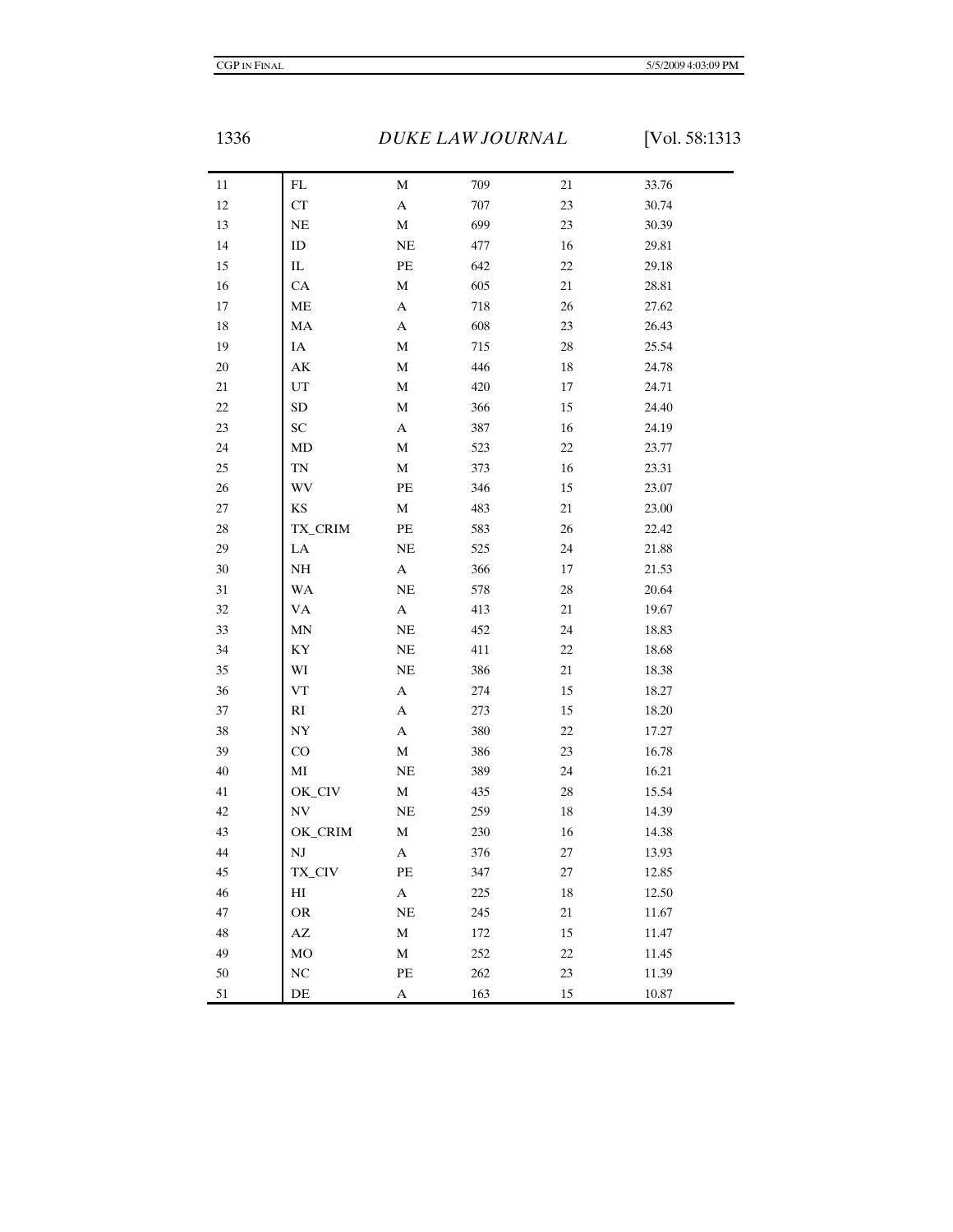| 2009] | <b>RANKING STATE HIGH COURTS</b> |  |
|-------|----------------------------------|--|
|       |                                  |  |

| $-1$<br>◡▵ |       | ᆠᆑ |      | J.U  |
|------------|-------|----|------|------|
|            | $  -$ |    | ____ | ---- |

One striking result is that the top four—Georgia, Mississippi, Arkansas, Alabama—do not show up at the top of any of the earlier ranking studies using citations. Mississippi, Arkansas, and Alabama do show up in the top ten of the Chamber of Commerce survey, suggesting that the senior business lawyers who were surveyed might recognize that the courts of those states work hard. These traditionally overlooked states may deserve more credit.<sup>40</sup>

3. *Citations.* Table 4 provides out-of-state citations to majority opinions produced by a court. The fourth column (Total Citations) reports the total outside state citations to majority opinions issued from 1998 to 2000 and provides a measure of the overall influence of the court; the last column (Citations/Judge-Year) provides a measure of efficiency, focusing on number of outside citations per judge-year for the state. The two measures are highly correlated (correlation coefficient =  $0.89$ ; significant at the  $\langle 1 \rangle$  percent level).

At the top, California is far ahead of the other states in both total number of citations and citations per judge-year. The number of outside citations per judge per year is close to thirty-five for California judges, whereas the equivalent number for judges at the courts at the bottom is under five. The inference we draw is that the quality of opinions being produced by courts at the top and those at the bottom are likely different. After California, there is a sharp drop in the numbers of citations (from over thirty-three per judge per year to around twenty-two per judge per year) and also more clustering, with Delaware, Montana, and Washington being close together in the twenty-two-citation range. New York, a star on prior citation count studies does not appear in the top twenty (it is number twenty-four), below states like Arkansas and South Carolina, whose judiciaries have

 <sup>40.</sup> A ready objection to using the number of published opinions is that some states have norms of producing and publishing short opinions and others use longer and more detailed opinions. If one assumes that the shorter opinions involve less effort (a questionable, but plausible assumption), then the better measure of effort might be the number of published pages. Alternatively, one could look at the number of Westlaw KeyCites, which would provide a sense of the number of issues that opinion tackled (shorter and more routine opinions would have fewer Westlaw KeyCites). Unreported here, we calculated state rankings on each of these measures as well. The rankings do change. On the Westlaw KeyCite measure, for example, the top five states are South Carolina, Montana, Pennsylvania, New Jersey and Georgia. On the number of pages measure, the top states are Montana, Pennsylvania, California, Mississippi and Maryland.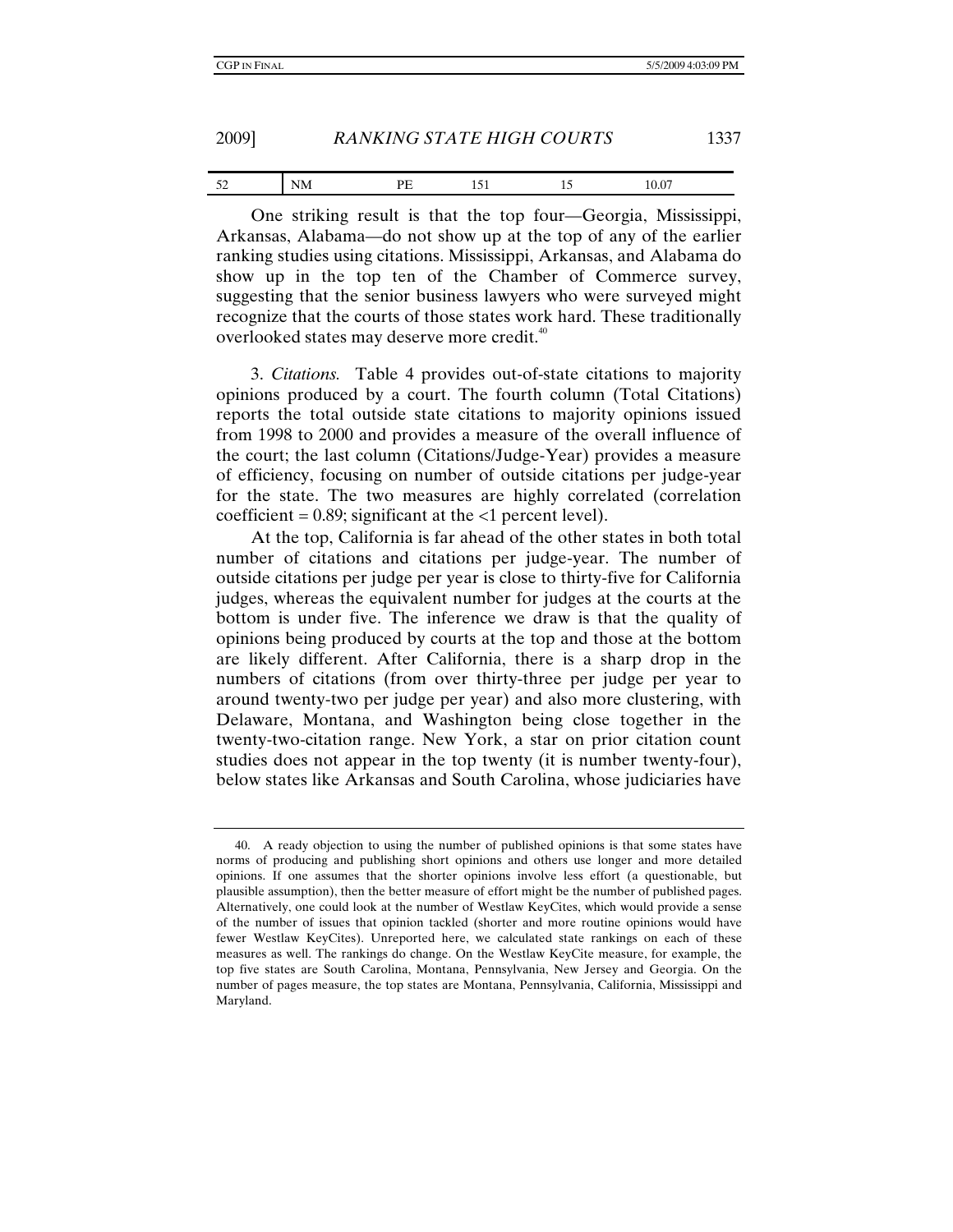traditionally had weaker reputations. Massachusetts, another historically dominant state, remains among the top performers.

Finally, to go back to the Georgia–New Mexico comparison from the discussion of productivity, we see that, on quality, Georgia drops from the top position to twenty-eighth position and New Mexico rises from the bottom to the thirty-seventh position. At least at first cut, maybe the Georgia judges produce more opinions at the expense of quality (and vice versa for New Mexico).

| Rank             | <b>State</b>             | Sel. Type                 | Total            | Judge-Years | Citations/ |
|------------------|--------------------------|---------------------------|------------------|-------------|------------|
|                  |                          |                           | <b>Citations</b> |             | Judge-Year |
| $\mathbf{1}$     | CA                       | M                         | 709              | 21          | 33.76      |
| $\boldsymbol{2}$ | DE                       | $\mathbf A$               | 336              | 15          | 22.40      |
| 3                | MT                       | $\rm NE$                  | 468              | 21          | 22.29      |
| $\overline{4}$   | <b>WA</b>                | NE                        | 611              | 28          | 21.82      |
| 5                | MA                       | A                         | 469              | 23          | 20.39      |
| 6                | MD                       | M                         | 448              | 22          | 20.36      |
| $\tau$           | ND                       | NE                        | 316              | 16          | 19.75      |
| 8                | KS                       | $\mathbf M$               | 388              | 21          | 18.48      |
| 9                | CT                       | A                         | 405              | 23          | 17.61      |
| $10\,$           | $\mathbf{N}\mathbf{J}$   | A                         | 474              | $27\,$      | 17.56      |
| 11               | CO                       | M                         | 382              | 23          | 16.61      |
| 12               | $\ensuremath{\text{IN}}$ | $\mathbf M$               | 244              | 15          | 16.27      |
| 13               | <b>NE</b>                | M                         | 371              | 23          | 16.13      |
| 14               | IL                       | PE                        | 354              | $22\,$      | 16.09      |
| 15               | AR                       | $\rm PE$                  | 337              | 21          | 16.05      |
| 16               | OH                       | $\rm NE$                  | 337              | 21          | 16.05      |
| 17               | PA                       | $\rm PE$                  | 336              | 21          | 16.00      |
| 18               | SC                       | A                         | 245              | 16          | 15.31      |
| 19               | $\mathbf{A}\mathbf{K}$   | M                         | 273              | 18          | 15.17      |
| 20               | <b>TN</b>                | $\mathbf M$               | 242              | 16          | 15.13      |
| 21               | IA                       | M                         | 403              | 28          | 14.39      |
| 22               | WV                       | $\rm PE$                  | 206              | 15          | 13.73      |
| 23               | VT                       | $\boldsymbol{\mathsf{A}}$ | 206              | 15          | 13.73      |
| 24               | ${\rm NY}$               | $\mathbf A$               | 301              | 22          | 13.68      |
| 25               | MN                       | $\rm NE$                  | 321              | 24          | 13.38      |
| 26               | NH                       | A                         | 225              | 17          | 13.24      |
| 27               | SD                       | $\mathbf M$               | 196              | 15          | 13.07      |
| 28               | GA                       | $\rm NE$                  | 262              | 21          | 12.48      |
| 29               | AZ                       | $\mathbf M$               | 187              | 15          | 12.47      |

*Table 4. Out-of-State Citations to Majority Opinions*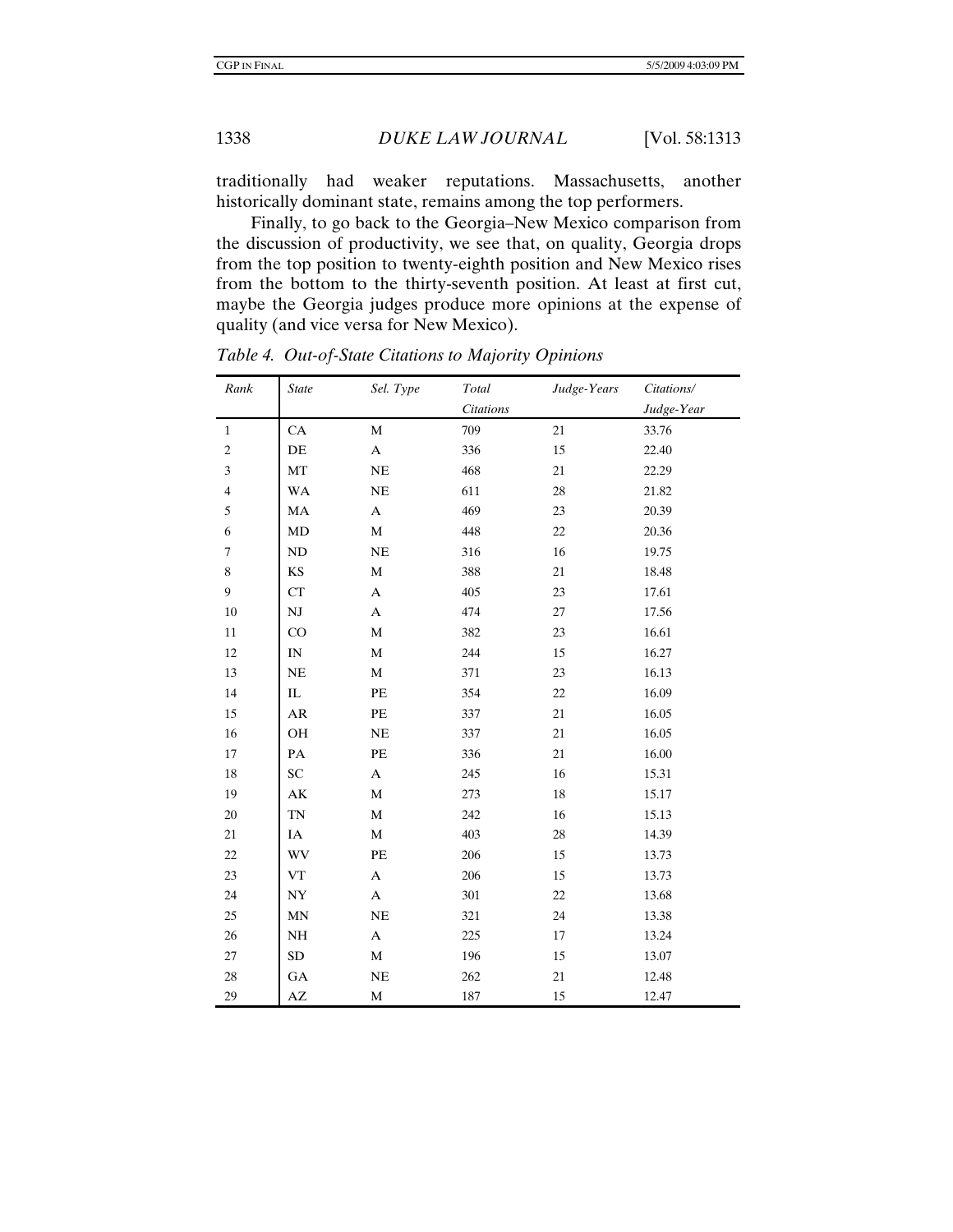| 30     | VA        | A            | 261 | 21 | 12.43 |
|--------|-----------|--------------|-----|----|-------|
| $31\,$ | WY        | M            | 184 | 15 | 12.27 |
| $32\,$ | WI        | NE           | 256 | 21 | 12.19 |
| 33     | MS        | PE           | 322 | 29 | 11.10 |
| $34\,$ | ME        | $\mathbf{A}$ | 284 | 26 | 10.92 |
| 35     | AL        | PE           | 325 | 30 | 10.83 |
| 36     | FL        | M            | 208 | 21 | 9.90  |
| $37\,$ | <b>NM</b> | PE           | 143 | 15 | 9.53  |
| 38     | ID        | NE           | 148 | 16 | 9.25  |
| 39     | TX_CIV    | PE           | 243 | 27 | 9.00  |
| 40     | RI        | $\mathbf{A}$ | 131 | 15 | 8.73  |
| 41     | NV        | $\rm NE$     | 157 | 18 | 8.72  |
| 42     | МI        | NE           | 208 | 24 | 8.67  |
| 43     | HI        | A            | 150 | 18 | 8.33  |
| 44     | UT        | M            | 134 | 17 | 7.88  |
| 45     | NC        | $\rm PE$     | 170 | 23 | 7.39  |
| 46     | LA        | NE           | 159 | 24 | 6.63  |
| 47     | KY        | NE           | 145 | 22 | 6.59  |
| 48     | <b>OR</b> | NE           | 137 | 21 | 6.52  |
| 49     | OK_CIV    | M            | 160 | 28 | 5.71  |
| 50     | MO        | М            | 115 | 22 | 5.23  |
| $51\,$ | TX_CRIM   | PE           | 105 | 26 | 4.04  |
| 52     | OK_CRIM   | M            | 59  | 16 | 3.69  |

Next, we compare our top ten states with those of the roughly contemporary citation studies, and the Chamber of Commerce survey measure of competence.

*Table 5. Comparison of Influence Rankings* 

| Top 10 Performers           |                         |                           |                    |
|-----------------------------|-------------------------|---------------------------|--------------------|
| <b>Our Citation Results</b> | 2000 Comparato          | 1998–2000                 | 2002 Chamber of    |
|                             | <b>Citation Ranking</b> | <b>Followed Citations</b> | Commerce Survey-   |
|                             |                         |                           | Judges' Competence |
| California                  | California              | California                | Delaware           |
| Delaware                    | New York                | Washington                | Washington         |
| Montana                     | Minnesota               | <b>Nebraska</b>           | Virginia           |
| Washington                  | Pennsylvania            | Kansas                    | Iowa               |
| Massachusetts               | Colorado                | Massachusetts             | Minnesota          |
| Maryland                    | Michigan                | Connecticut               | Colorado           |
| North Dakota                | Washington              | Montana                   | Arizona            |
| Kansas                      | <b>Illinois</b>         | Iowa                      | Connecticut        |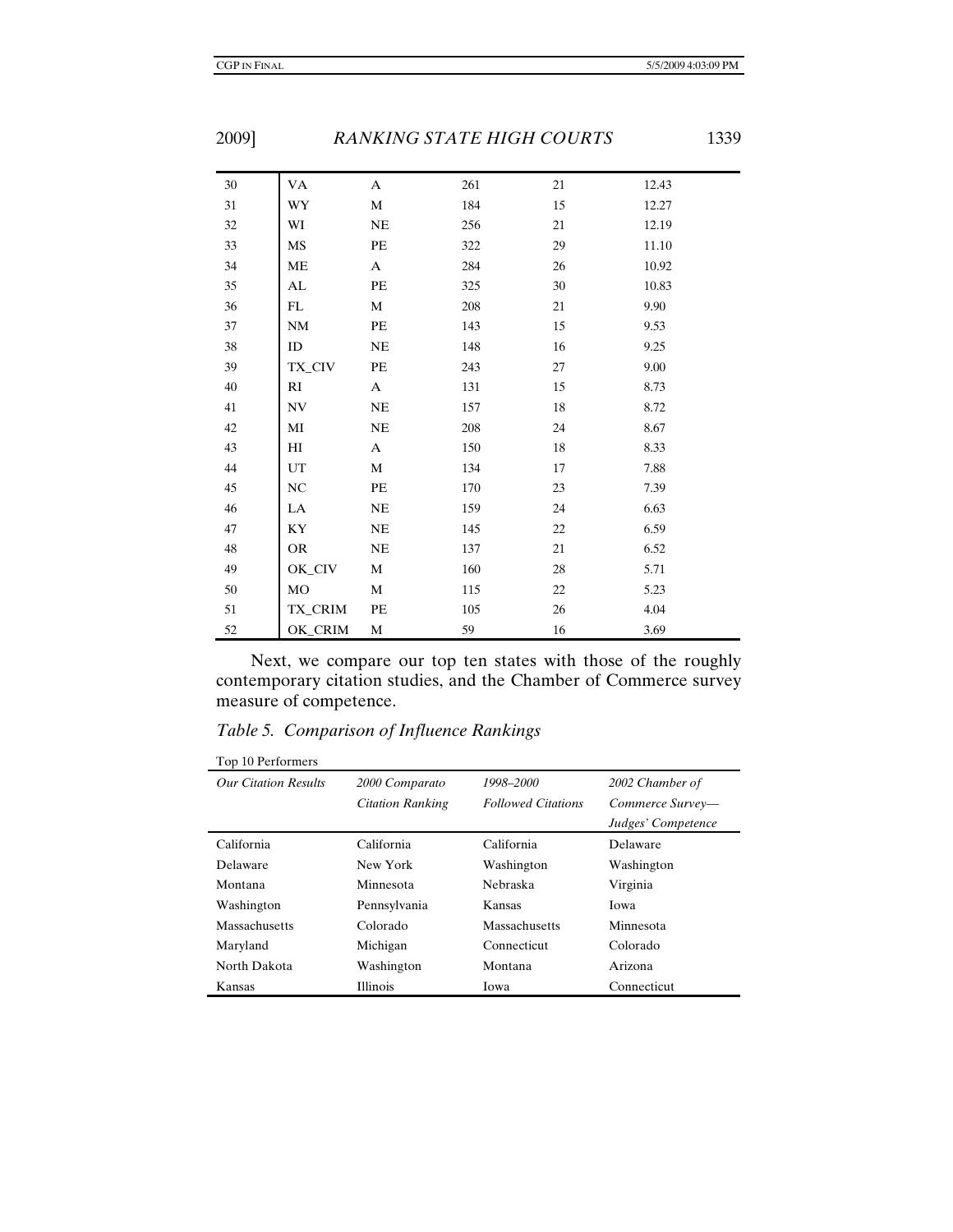1340 *DUKE LAW JOURNAL* [Vol. 58:1313

| Connecticut                 | New Jersey              | Maryland                  | New York           |
|-----------------------------|-------------------------|---------------------------|--------------------|
| New Jersey                  | Wisconsin               | Texas-Civil               | Wisconsin          |
|                             |                         |                           |                    |
| Bottom 10 Performers        |                         |                           |                    |
| <b>Our Citation Results</b> | 2000 Comparato          | 1998-2000                 | 2002 Chamber of    |
|                             | <b>Citation Ranking</b> | <b>Followed Citations</b> | Commerce Survey-   |
|                             |                         |                           | Judges' Competence |
| Hawaii                      | Texas                   | Idaho                     | S. Carolina        |
| Utah                        | Louisiana               | Arizona                   | Kentucky           |
| North Carolina              | West Virginia           | Utah                      | Hawaii             |
| Louisiana                   | Rhode Island            | Delaware                  | Arkansas           |
| Kentucky                    | North Dakota            | Louisiana                 | Texas              |
| Oregon                      | Tennessee               | Oregon                    | Montana            |
| Oklahoma Civil              | Nevada                  | Kentucky                  | W. Virginia        |
| Missouri                    | Alaska                  | Hawaii                    | Louisiana          |
| <b>Texas Criminal</b>       | Maine                   | New Mexico                | Alabama            |
| Oklahoma Criminal           | Vermont                 | Missouri                  | Mississippi        |
|                             |                         |                           |                    |
| Correl, coeff, between      |                         |                           |                    |
| our citation results        |                         |                           |                    |
| and the underlying          |                         |                           |                    |
| score for each              |                         |                           |                    |
| influence ranking           | 0.388                   | 0.565                     | 0.280              |
| p-value <sup>®</sup>        | 0.005                   | 0.000                     | 0.049              |
|                             |                         |                           |                    |
| Spearman rank coeff.        |                         |                           |                    |
| between our citation-       |                         |                           |                    |
| result ranking and          |                         |                           |                    |
| each influence ranking      | 0.184                   | 0.555                     | 0.311              |
| p-value**                   | 0.201                   | 0.000                     | 0.028              |

\* p-value is from a two-sided t-test of the null hypothesis that there is no correlation.

\*\*p-value is from a two-sided test of the null hypothesis that the two rankings in question are independent.

Bottom 10 performers are listed from highest ranked state to lowest ranked state (e.g., Oklahoma Criminal is the lowest ranked state based on our citation results).

Our results overlap with the results of all three studies, more so with the two academic citation studies. The correlation coefficients between our outside citation measure and the underlying scores behind each of the three other rankings in Table 5 are all positive and significant. The Spearman rank coefficient between our citation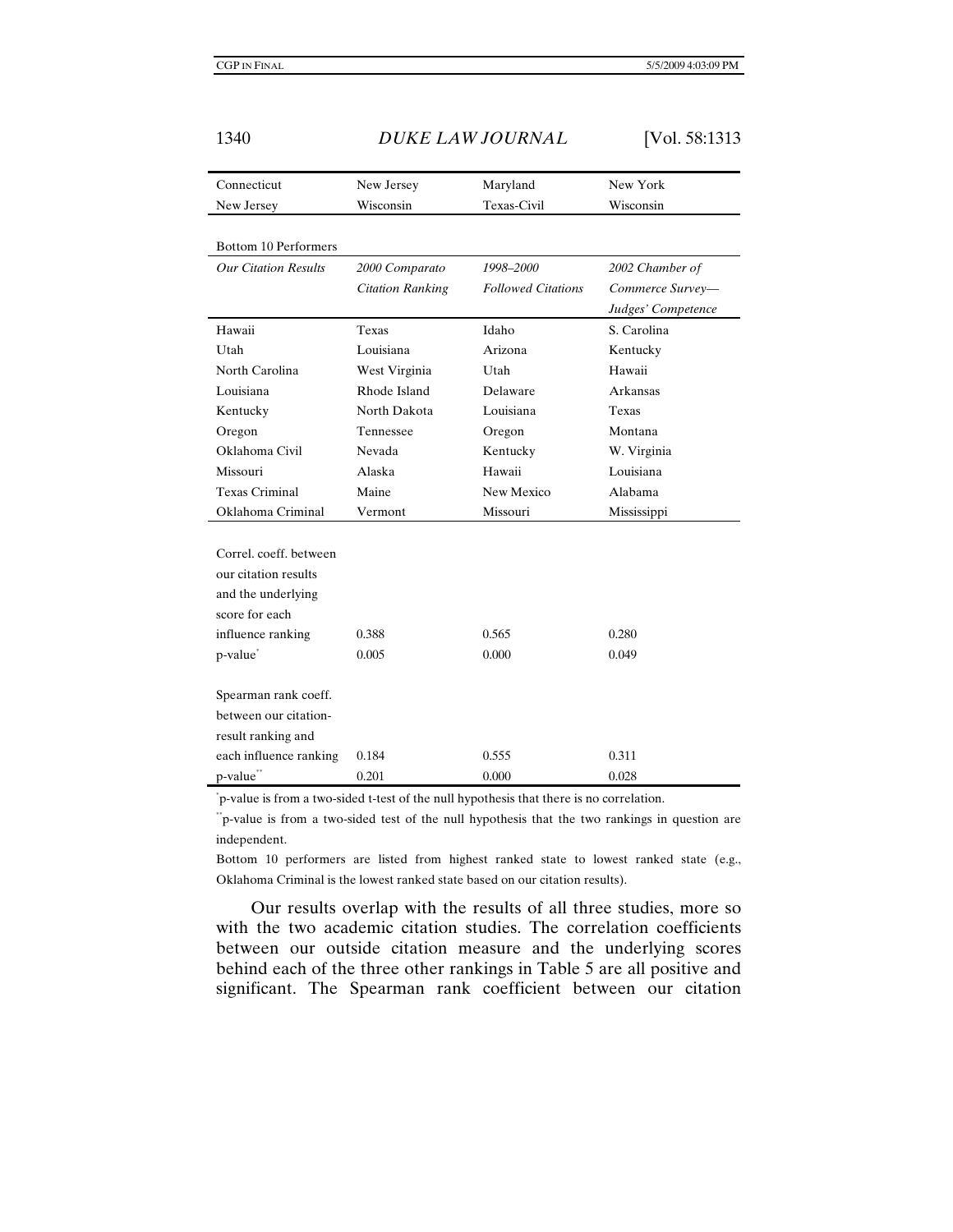ranking and the three other rankings, similarly, is positive (although significant only for the followed citation ranking and the Chamber of Commerce rankings). Washington appears on all three lists. Our study and the Chamber of Commerce survey also overlap for Delaware, Washington, and Connecticut. Further, Delaware shows up high on both our study and the Chamber of Commerce study and not at all in the other lists. Both our list and the followed citation list include Montana, Massachusetts, and Connecticut.

As those familiar with corporate law would predict, a "Delaware effect" appears. To test the Delaware effect (the hypothesis that Delaware's dominance in corporate law is due in part to the quality of its courts), we separate out common and commercial law cases and recalculate our opinion quality measure.<sup>41</sup> Appendix A reports the common and commercial law-only ranking.<sup>42</sup> When we focus solely on common law cases, Delaware moves to a clear first place—a likely result of its specialization in those areas. And, of course, those are the areas that business lawyers likely care the most about. The foregoing then provides something of an explanation for why the Chamber of Commerce results rate Delaware so high—those being surveyed care disproportionately about business law. California provides an interesting contrast. It ranks high in a variety of areas. Even when we separate out the common law cases, California shows up high (second in the citation ranking). And that picture is quite different from the one that the Chamber of Commerce results portray, in which they put California in the bottom half of states (ranked twenty-eighth for judicial competence).

At the bottom of the rankings, there is both disjunction and overlap. On the one hand, the Chamber of Commerce study ranks our best performer (California) in the bottom half of their rankings and one of those in our top ten (Montana) among their bottom ten. On the other hand, the two rankings share a number of states at the bottom

 <sup>41.</sup> We define "Common and Commercial Law Cases" to include cases in the following subject matter areas: Contracts; Insurance; Private arbitration; Creditor v. Debtor; Lessor-Lessee; Usury Laws; Franchise v. Franchisor; Employment Contractual Disputes; Corporate Law; Piercing the Corporate Veil; Tax; Bankruptcy; Enforcement of mechanics lien; Implied warrant of merchantability; Takings claims; Zoning issues; Property rights; Property Licensing-Related or Permit-Related; Landlord-Tenant-Related; Federal Tort Related Act; Medical Malpractice; Products Liability; Wrongful Death; Libel; and other tort cases.

 <sup>42.</sup> Appendix A also provides a ranking of judges based on common and commercial law productivity. Due to the relatively small number of opposing opinions available to calculate the independence ranking, we do not compute a separate common and commercial law independence ranking.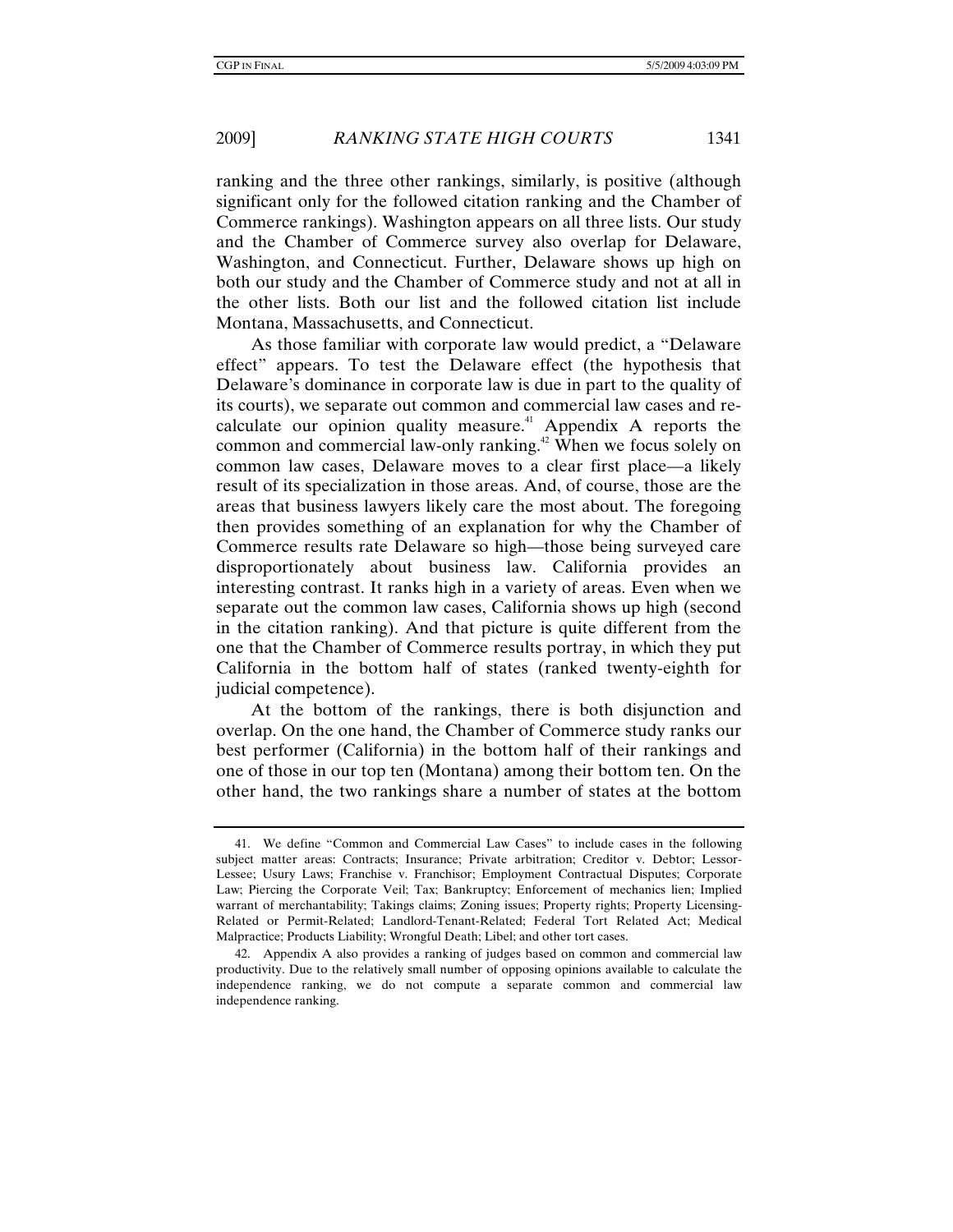(including Kentucky, Hawaii, Texas (criminal law), and Louisiana). There is also a correspondence between our rankings and the two other citation-based measures with respect to a number of these low performers. Louisiana, for example, shows up at the bottom in all four rankings—in part, likely a product of the fact that it has a civil law system, which does not generate the kinds of opinions that other courts find useful in their work.

4. *Independence.* Table 6 provides data on independence. Several courts receive no score because of insufficient data. Rhode Island dominates the rankings. It is a state whose judiciary has not traditionally ranked high on citation counts, perhaps because of its small size and the presence of its dominant neighbor, Massachusetts.

Rhode Island's judiciary has been criticized by the Chamber of Commerce. Its drop in the Chamber of Commerce's rankings on "legal fairness" has been the subject of radio ads run by the Chamber's Institute for Legal Reform.43 Its high scores on our measures suggest at least the possibility that the criticisms of the Rhode Island court might be misplaced. That said, Rhode Island's judiciary had some high profile corruption scandals in the late 1980s and the early 1990s, in which two chief justices were forced to resign.<sup>44</sup> Perhaps our results show that the reforms instituted in 1994 were successful.<sup>45</sup> Another state that also scores high, but that has not traditionally done well in citation studies, is Oregon. And Oregon does well on both our measures and those of the Chamber of Commerce.

| Rank | <b>State</b> | Sel. Type  | Independence |
|------|--------------|------------|--------------|
|      | RI           | A          | 0.19         |
|      | NY           | $\sqrt{ }$ | 0.15         |
|      | OR           | NΕ         | 0.13         |

*Table 6. Average Independence Score* 

 43. Inst. for Legal Reform, ILR Advertisement, http://www.instituteforlegalreform.com/ images/stories/images/ads/files/wrongwayri.mp3 (last visited Feb. 2, 2009).

44*. See* David B. Offer, *Why So Much Political Corruption in Rhode Island? But Not in Maine?*, MORNING SENTINEL (Waterville, Me.), Mar. 13, 2007, at 5A, *available at* http:// morningsentinel.mainetoday.com/view/columns/3708052.html.

 45. After a wave of scandals, the judicial appointments process was reformed from having the legislature choose supreme court justices to having the governor choose justices from a list of names provided by a nonpartisan commission (subject to legislative approval). *See* Barton P. Jenks, III, *Rhode Island's New Judicial Merit Selection Law*, 1 ROGER WILLIAMS U. L. REV. 63, 66–67 (1996); Michael J. Yelnosky, *Rhode Island's Judicial Nominating Commission: Can "Reform" Become Reality?*, 1 ROGER WILLIAMS U. L. REV. 87, 88 (1996).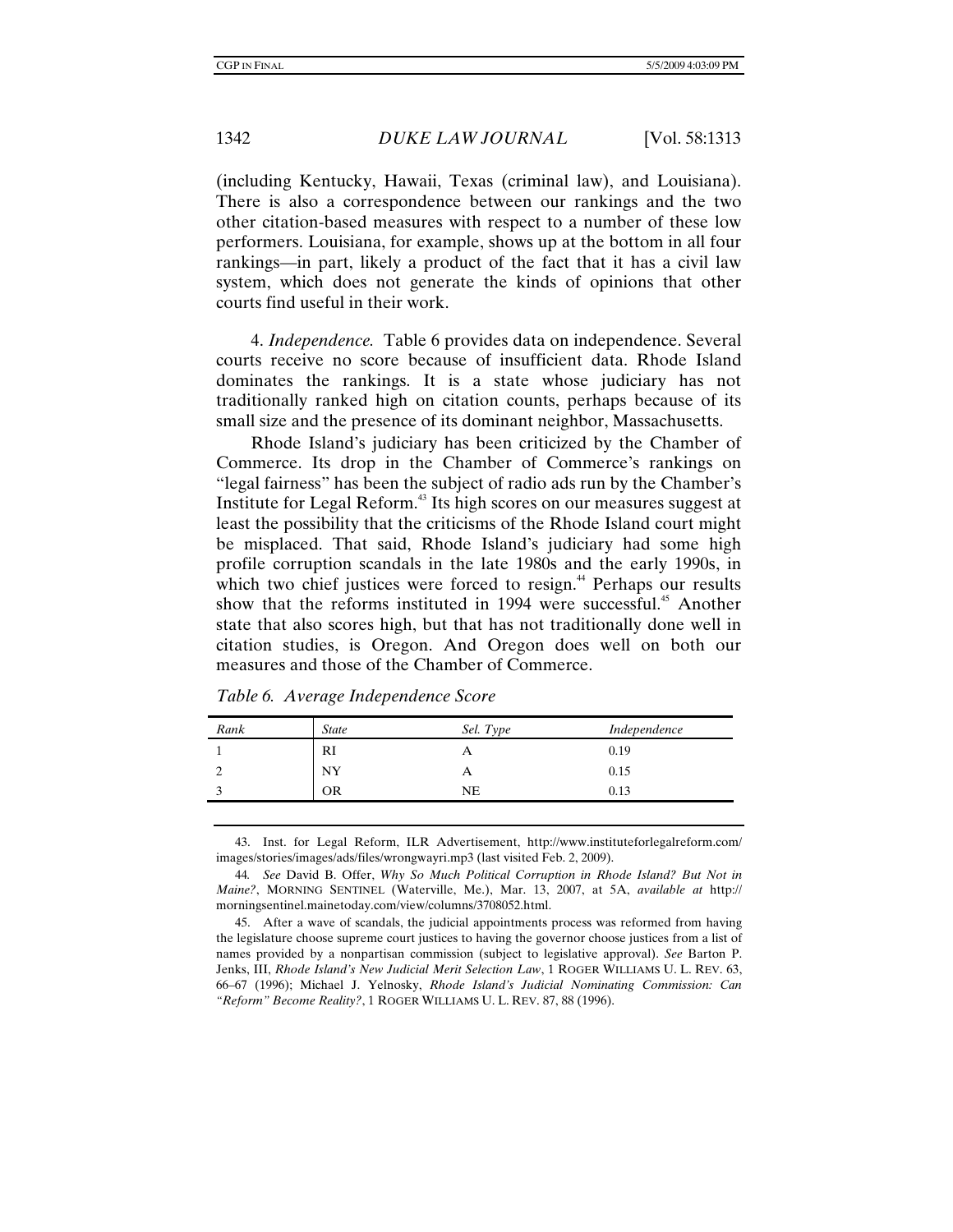| $\overline{4}$   | $\mathop{\rm UT}$      | $\mathbf M$      | $0.10\,$  |
|------------------|------------------------|------------------|-----------|
| $\mathfrak s$    | OK_CIV                 | $\mathbf M$      | 0.09      |
| $\boldsymbol{6}$ | $\rm NH$               | $\mathbf A$      | $0.06\,$  |
| $\boldsymbol{7}$ | TX_CIV                 | $\rm PE$         | 0.04      |
| $\,8\,$          | OH                     | $\rm NE$         | $0.03\,$  |
| $\overline{9}$   | MS                     | $\rm PE$         | $0.03\,$  |
| $10\,$           | $\rm IL$               | $\rm PE$         | $0.03\,$  |
| $11\,$           | AR                     | PE               | $0.03\,$  |
| $12\,$           | WV                     | PE               | $0.03\,$  |
| 13               | $\mathbf{A}\mathbf{Z}$ | $\mathbf M$      | $0.02\,$  |
| 14               | $\rm NE$               | $\mathbf M$      | $0.02\,$  |
| 15               | TN                     | $\mathbf M$      | $0.01\,$  |
| $16\,$           | ${\rm FL}$             | $\mathbf M$      | $0.01\,$  |
| 17               | LA                     | NE               | $0.01\,$  |
| $18\,$           | $\rm ND$               | $\rm NE$         | $0.01\,$  |
| 19               | CA                     | $\mathbf M$      | $0.00\,$  |
| 20               | ${\rm SD}$             | $\mathbf M$      | $\rm N/A$ |
| $21\,$           | NM                     | $\rm PE$         | $\rm N/A$ |
| 22               | MD                     | $\mathbf M$      | $\rm N/A$ |
| 23               | GA                     | $\rm NE$         | $\rm N/A$ |
| 24               | ${\rm SC}$             | $\mathbf A$      | $\rm N/A$ |
| $25\,$           | MA                     | $\mathbf A$      | $-0.00$   |
| $26\,$           | <b>VT</b>              | $\boldsymbol{A}$ | $-0.00$   |
| $27\,$           | KS                     | $\mathbf M$      | $-0.01$   |
| $28\,$           | $\rm IA$               | $\mathbf M$      | $-0.02$   |
| 29               | WA                     | NE               | $-0.03$   |
| $30\,$           | $\mathbf{PA}$          | $\rm PE$         | $-0.03$   |
| 31               | TX_CRIM                | $\rm PE$         | $-0.03$   |
| 32               | MN                     | <b>NE</b>        | $-0.04$   |
| 33               | NJ                     | $\mathbf A$      | $-0.04$   |
| 34               | $\rm HI$               | $\mathbf A$      | $-0.04$   |
| 35               | KY                     | $\rm NE$         | $-0.05$   |
| 36               | $\mathbf{N}\mathbf{V}$ | $\rm NE$         | $-0.05$   |
| 37               | MT                     | $\rm NE$         | $-0.06$   |
| 38               | МE                     | A                | $-0.07$   |
| 39               | CO                     | $\mathbf M$      | $-0.07$   |
| 40               | $\mathbf{AL}$          | $\rm PE$         | $-0.08$   |
| 41               | <b>VA</b>              | $\mathbf A$      | $-0.08$   |
| 42               | WY                     | $\mathbf M$      | $-0.09$   |
| 43               | $\mathbf{A}\mathbf{K}$ | $\mathbf M$      | $-0.09$   |
| $44\,$           | $\rm DE$               | A                | $-0.12$   |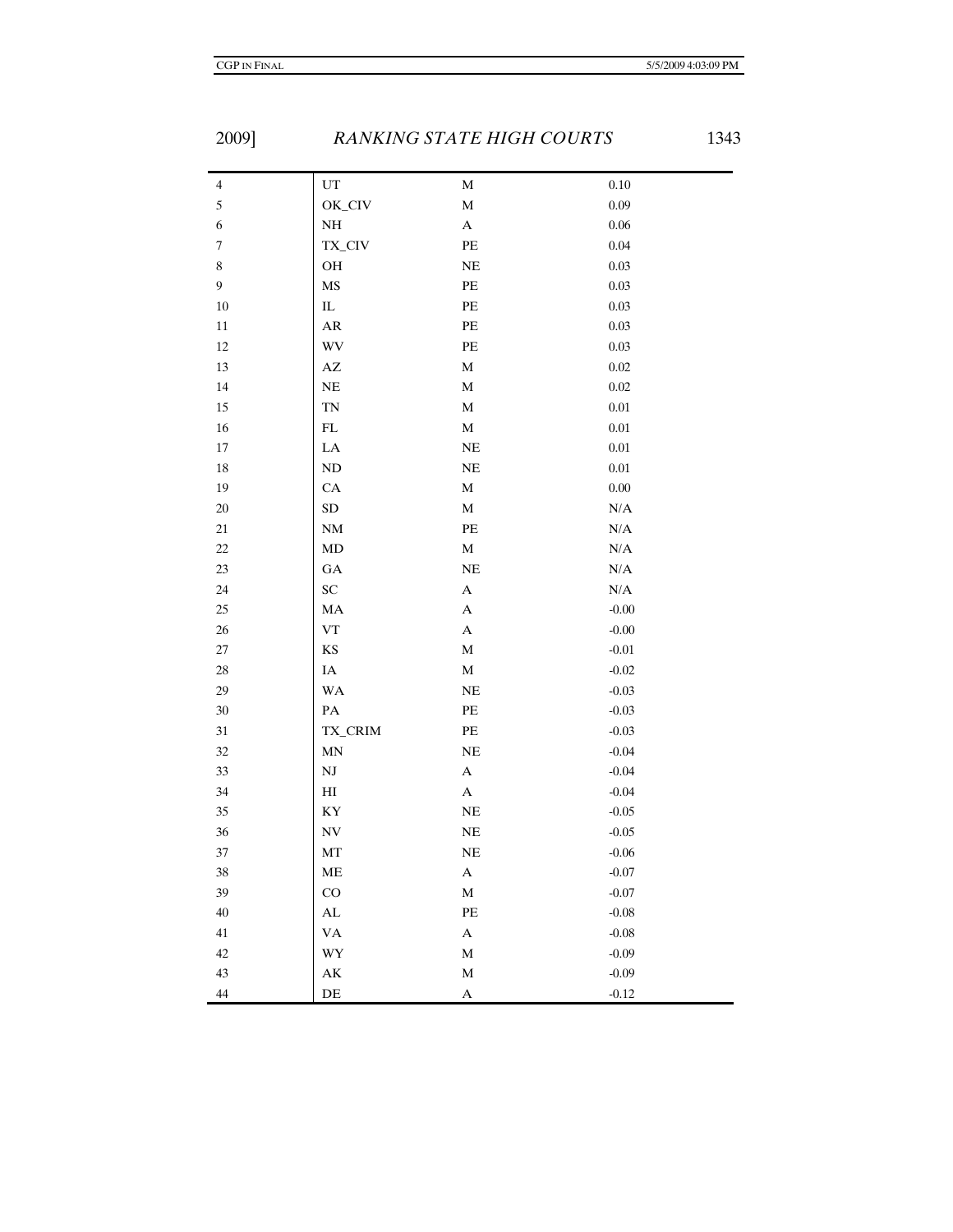| 45 | NC      | PE        | $-0.13$ |
|----|---------|-----------|---------|
| 46 | OK_CRIM | M         | $-0.14$ |
| 47 | MO      | M         | $-0.14$ |
| 48 | ID      | NE        | $-0.15$ |
| 49 | WI      | <b>NE</b> | $-0.16$ |
| 50 | CT      | A         | $-0.18$ |
| 51 | IN      | M         | $-0.21$ |
| 52 | МI      | NE        | $-0.31$ |

Note: "N/A" means no score because the court lacks partisan diversity.

Comparing our results to the Chamber of Commerce's 2002 survey of judicial impartiality, we see no statistically significant correlation between our underlying independence scores and the judge impartiality scores reported in the 2002 survey (correlation coefficient =  $-0.1810$ ; not significant).<sup>46</sup> States the Chamber of Commerce ranks high, like Delaware, Colorado, Wisconsin, Virginia, and Connecticut, show up nearer the bottom in our independence rankings. Table 7 shows our rankings for the top ten of the Chamber of Commerce survey for judicial impartiality.

| 2002 Chamber of Commerce Survey—Top Ten for Judges' Impartiality | <b>Our Rankings</b> |
|------------------------------------------------------------------|---------------------|
| Delaware                                                         | 44                  |
| Colorado                                                         | 39                  |
| Washington                                                       | 29                  |
| Iowa                                                             | 28                  |
| Wisconsin                                                        | 49                  |
| Connecticut                                                      | 50                  |
| <b>Nebraska</b>                                                  | 14                  |
| Oregon                                                           | 3                   |
| Virginia                                                         | 41                  |
| Minnesota                                                        | 32                  |

*Table 7. Comparison of Independence Rankings* 

The lack of correlation may reflect the difference in methodologies. The Chamber of Commerce survey reveals whether senior lawyers at big corporations think that the courts are impartial, whereas we examine whether partisan considerations influence judges.

<sup>46</sup>*. See* U.S. CHAMBER OF COMMERCE, STATES LIABILITY SYSTEMS RANKING STUDY, FINAL REPORT 25 (2002). We also calculate the Spearman Rank Correlation Coefficient  $=$  $-0.1576$  (p-value of two-sided test of null hypothesis that the two are independent  $= 0.2745$ ).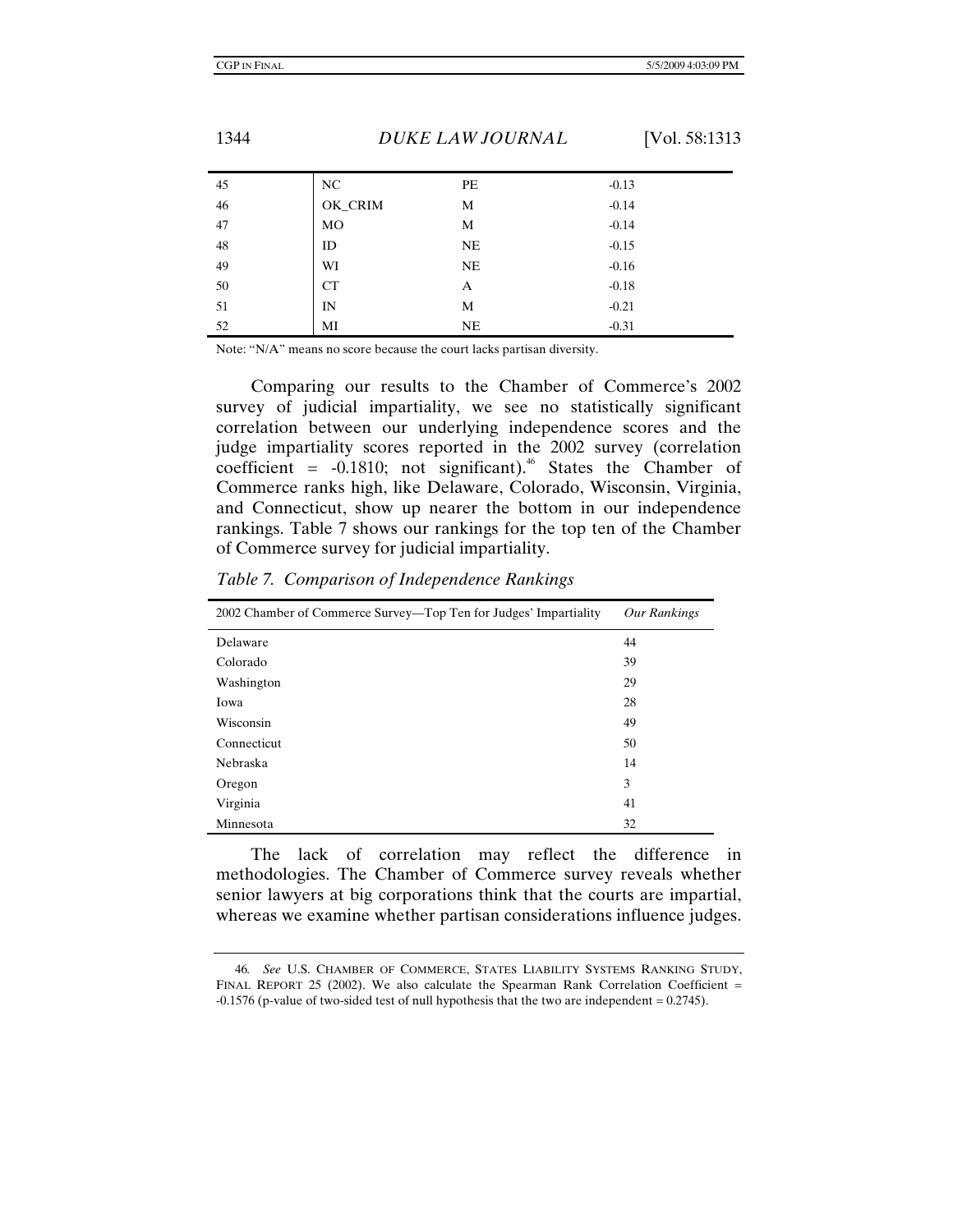Suppose that Republican judges tend to favor business interests and that the survey respondents believe that decisions that favor business interests are "impartial." If so, those lawyers would give high grades to courts dominated by Republican judges who vote together, whereas those same courts would receive low independence scores because of partisan voting.

There are other possible explanations for the lack of correlation. The Chamber of Commerce survey asks for evaluations of the entire judiciary, whereas we examine the high courts. Lawyers face trial judges more than high court judges, and therefore their impartiality rankings might reflect the performance of the former rather than the latter. Finally, it is possible to imagine a state—take Delaware as an example—where all the judges may be pro–big business but may have strong partisan divisions on other topics. If such a state of affairs existed, the state could easily rank high on the Chamber of Commerce rankings and low on ours.

5. *Composite Measures.* There are a number of ways of aggregating our measures. Because the range of our productivity, influence, and independence measures are different, we cannot simply find the average of the three measures to generate a composite measure. Instead, for each measure (total opinions per judge-year, outside citations per judge-year, and independence) we computed the standard deviation for each state from the mean of the sample. Converting each measure into its standard deviation from the mean gives us a common metric with which to interpret each measure—a score of 1, for example, under the transformed measure means that the state is one standard deviation above the mean for the measure. For states without an independence score, we substituted the mean independence score for the other states in computing the standard deviation. We then combined the three standard deviation scores with equal weights to generate the equal-weight composite score. Table 8 reports a composite measure that gives identical weightings to each of the three direct measures.

*Table 8. Equal Weight Composite Ranking (All Subject Matter Areas)* 

| <i>State</i> | Standard Dev. of     | Standard Dev. of               | Standard Dev. of    | Equal-Weight |
|--------------|----------------------|--------------------------------|---------------------|--------------|
|              | <i>Total-Opinion</i> | <i><b>Outside-Citation</b></i> | <i>Indep.</i> Score | Composite    |
|              | Score                | Score                          |                     | Score        |
| СA           | 0.294                | 3.661                          | 0.389               | 1.448        |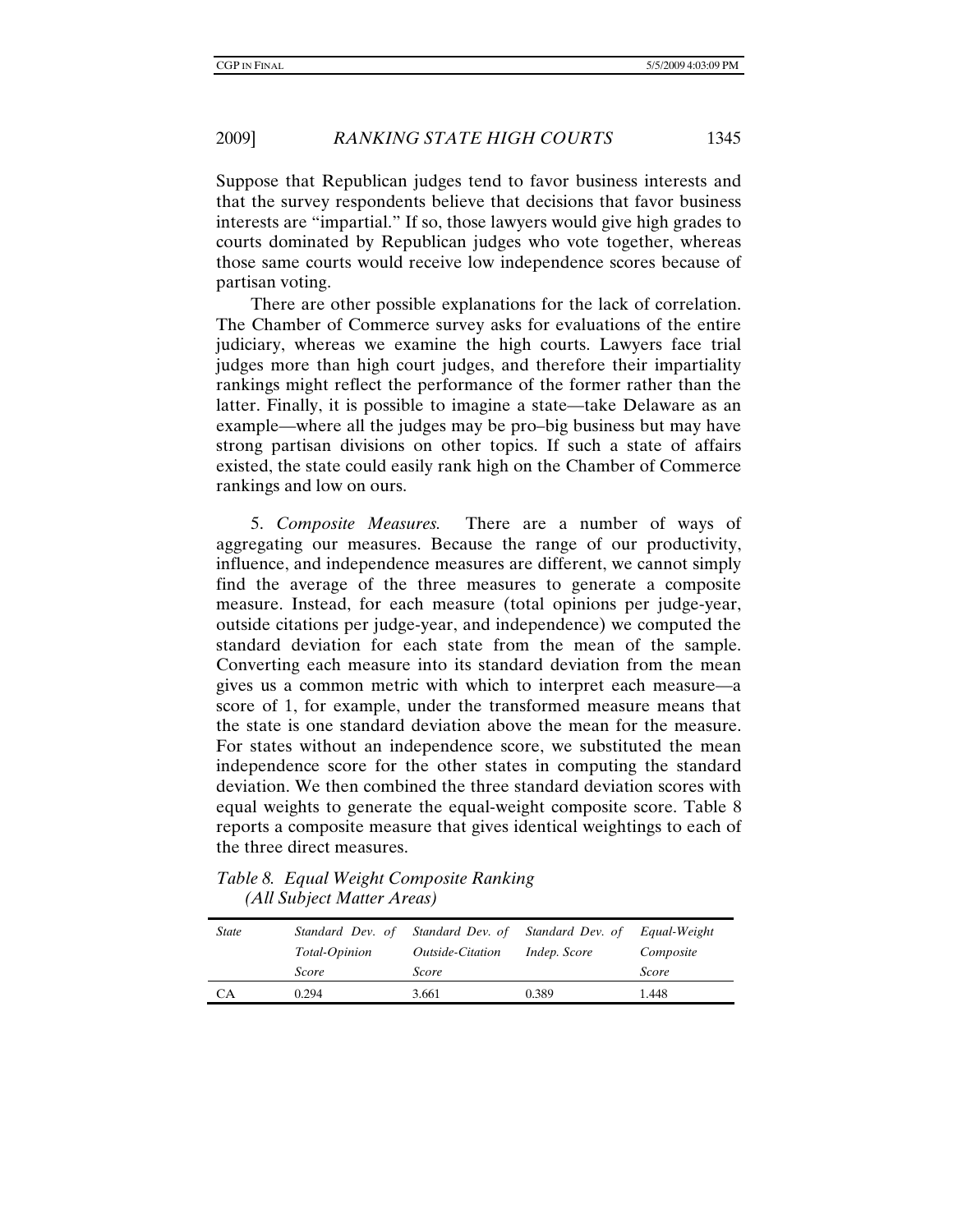1346 *DUKE LAW JOURNAL* [Vol. 58:1313

| AR                         | 2.006    | 0.500    | 0.654    | 1.053    |
|----------------------------|----------|----------|----------|----------|
| $\rm ND$                   | 1.550    | 1.160    | 0.427    | 1.046    |
| MT                         | 1.729    | 1.613    | $-0.317$ | 1.008    |
| OH                         | 1.812    | 0.500    | 0.697    | 1.003    |
| GA                         | 2.746    | $-0.138$ | 0.009    | 0.872    |
| MS                         | 2.016    | $-0.383$ | 0.669    | 0.767    |
| $\mathbf{PA}$              | 1.623    | 0.491    | $-0.005$ | 0.703    |
| MA                         | 0.097    | 1.275    | 0.323    | 0.565    |
| NE                         | 0.425    | 0.514    | 0.593    | 0.511    |
| $\rm IL$                   | 0.325    | 0.507    | 0.660    | 0.497    |
| NY                         | $-0.664$ | 0.077    | 1.984    | 0.466    |
| WA                         | $-0.384$ | 1.530    | 0.043    | 0.396    |
| MD                         | $-0.124$ | 1.270    | 0.009    | 0.385    |
| $\mathbf{R}\mathbf{I}$     | $-0.587$ | $-0.806$ | 2.525    | 0.377    |
| KS                         | $-0.188$ | 0.933    | 0.209    | 0.318    |
| AL                         | 1.824    | $-0.431$ | $-0.587$ | 0.269    |
| NH                         | $-0.311$ | $-0.002$ | 0.992    | 0.226    |
| <b>TN</b>                  | $-0.162$ | 0.335    | 0.488    | 0.220    |
| $\mathop{\rm FL}\nolimits$ | 0.705    | $-0.597$ | 0.456    | 0.188    |
| WV                         | $-0.183$ | 0.086    | 0.652    | 0.185    |
| UT                         | $-0.047$ | $-0.958$ | 1.437    | 0.144    |
| IA                         | 0.022    | 0.204    | 0.138    | 0.122    |
| ${\rm SC}$                 | $-0.090$ | 0.368    | 0.009    | 0.096    |
| WY                         | 0.935    | $-0.175$ | $-0.656$ | 0.035    |
| <b>SD</b>                  | $-0.072$ | $-0.033$ | 0.009    | $-0.032$ |
| <b>VT</b>                  | $-0.581$ | 0.086    | 0.313    | $-0.061$ |
| $\mathbf{N}\mathbf{J}$     | $-0.942$ | 0.769    | $-0.074$ | $-0.082$ |
| AK                         | $-0.041$ | 0.342    | $-0.690$ | $-0.129$ |
| $\ensuremath{\text{IN}}$   | 1.074    | 0.539    | $-2.041$ | $-0.143$ |
| CT                         | 0.454    | 0.778    | $-1.670$ | $-0.146$ |
| DE                         | $-1.196$ | 1.633    | $-0.987$ | $-0.183$ |
| <b>OR</b>                  | $-1.129$ | $-1.200$ | 1.757    | $-0.191$ |
| CO                         | $-0.705$ | 0.600    | $-0.474$ | $-0.193$ |
| MN                         | $-0.534$ | 0.023    | $-0.071$ | $-0.194$ |
| AΖ                         | $-1.146$ | $-0.140$ | 0.620    | $-0.222$ |
| $\rm ME$                   | 0.195    | $-0.415$ | $-0.465$ | $-0.228$ |
| OK_CIV                     | $-0.808$ | $-1.345$ | 1.315    | $-0.279$ |
| TX_CIV                     | $-1.031$ | $-0.758$ | 0.818    | $-0.324$ |
| ${\rm LA}$                 | $-0.282$ | $-1.182$ | 0.438    | $-0.342$ |
| VA                         | $-0.465$ | $-0.146$ | $-0.600$ | $-0.404$ |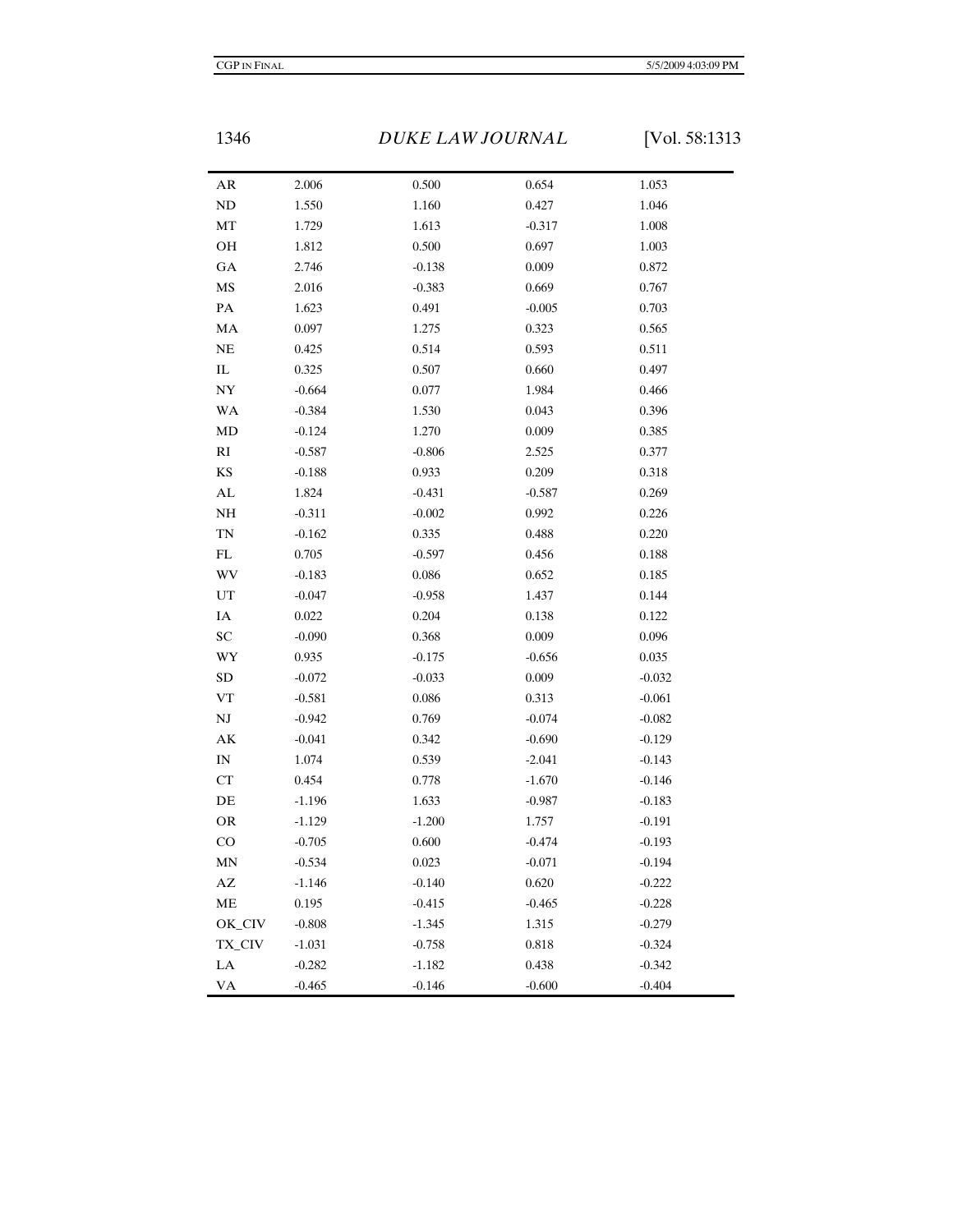| ID        | 0.377    | $-0.714$ | $-1.346$ | $-0.561$ |
|-----------|----------|----------|----------|----------|
| TX CRIM   | $-0.236$ | $-1.644$ | $-0.012$ | $-0.631$ |
| <b>NM</b> | $-1.262$ | $-0.663$ | 0.009    | $-0.639$ |
| KY        | $-0.547$ | $-1.188$ | $-0.193$ | $-0.643$ |
| <b>NV</b> | $-0.903$ | $-0.808$ | $-0.248$ | $-0.653$ |
| HI        | $-1.060$ | $-0.877$ | $-0.092$ | $-0.676$ |
| WI        | $-0.572$ | $-0.189$ | $-1.423$ | $-0.728$ |
| NC        | $-1.152$ | $-1.046$ | $-1.139$ | $-1.112$ |
| <b>MO</b> | $-1.147$ | $-1.432$ | $-1.226$ | $-1.268$ |
| OK CRI    | $-0.905$ | $-1.707$ | $-1.223$ | $-1.278$ |
| M         |          |          |          |          |
| MI        | $-0.752$ | $-0.818$ | $-3.102$ | $-1.557$ |

Note: For each measure (total opinions per judge-year, outside citations per judge-year, and independence) we computed the standard deviation from the mean of the sample for each state. For those states without an independence score, we substituted the mean independence score for the other states in computing the standard deviation. We then combined the three standard deviation scores with equal weights to generate the equal-weighted composite score.

California comes out at the top, as it has in other academic studies. More surprisingly, Arkansas and North Dakota, not traditional powerhouses, come in second and third.

However, there is no reason to think that each measure should receive equal weighting. Table 9 provides a triangle chart that varies the weight given to each of the three different measures. At each apex, the measure in bracket is given sole weight and the other measures are given zero. Between the apexes, the measures are given the weights in parentheses (in the order of quality, productivity, independence). For example, if one gives equal weight to productivity and independence, and no weight to influence, then the top five states are Georgia, Mississippi, Arkansas, Ohio, and North Dakota.<sup>47</sup>

 <sup>47.</sup> Weighting choices matter more for the independence measure, which is uncorrelated with influence and productivity; influence and productivity have a correlation coefficient of 0.3.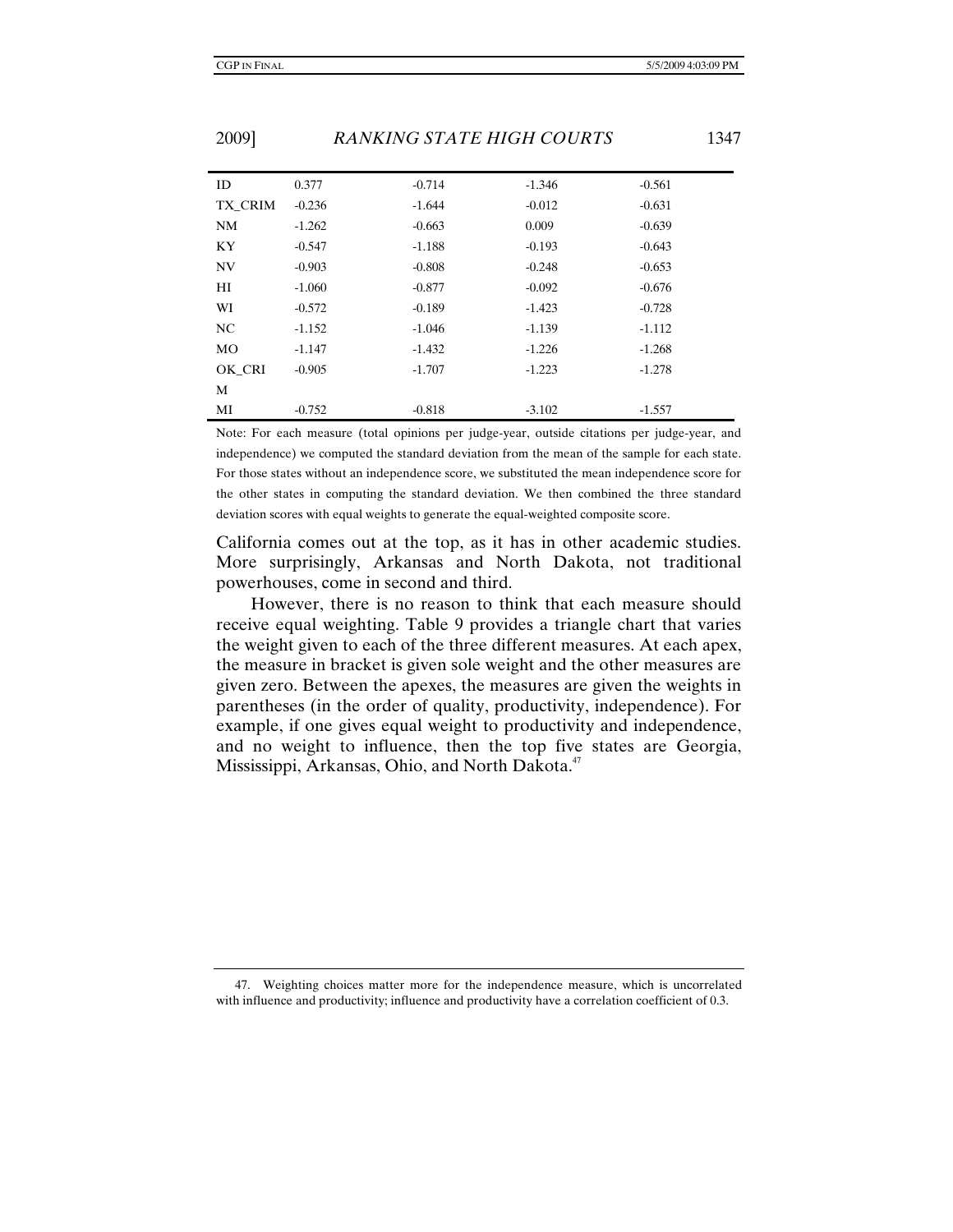# *Table 9. Linear Combinations of Influence, Productivity, and Independence for All Subject Matter Areas (Productivity, Opinion Quality, Independence)*

|                     |                 | [Productivity]             |                 |                |
|---------------------|-----------------|----------------------------|-----------------|----------------|
|                     |                 | GA, MS, AR,                |                 |                |
|                     |                 | AL, OH                     |                 |                |
|                     |                 | (1,0,0)                    |                 |                |
|                     | GA, MT, AR,     |                            | GA, MS, AR,     |                |
|                     | OH, ND          |                            | OH, ND          |                |
|                     | (.75, .25, 0)   |                            | (.75,0,.25)     |                |
|                     |                 | GA, AR, OH,                |                 |                |
|                     |                 | MS, MT                     |                 |                |
|                     | CA, MT, ND,     | (.67, .16, .16)            | GA, MS, AR,     |                |
| GA, AR              |                 | OH, ND                     |                 |                |
| (.5,.5,0)           |                 |                            | (.5,0,.5)       |                |
|                     | CA, MT, ND,     |                            | AR, GA, OH,     |                |
|                     | AR, GA          |                            | MS, ND          |                |
|                     | (.42, .42, .16) | CA, AR, ND, (0.42, 16, 42) |                 |                |
|                     |                 | MT, OH                     |                 |                |
| CA, MT, ND,         |                 | (.33, .33, .33)            |                 | RI, NY, UT,    |
| WA, MA              | CA, MT, ND,     |                            | RI, NY, CA,     | OR, MS         |
| (.25, .75, 0)       | WA, MA          |                            | AR, OH          | (.25,0,.75)    |
|                     | (.16, .67, .16) | CA, ND, MT,                | (.16, .16, .67) |                |
|                     |                 | AR, OH                     |                 |                |
|                     |                 | (.16, .42, .42)            |                 |                |
| <b>CA</b> , DE, MT, | CA, WA, MT,     | CA, NY, RI                 | RI, NY, CA,     | RI, NY, OR     |
| WA, MA              | MA, DE          | MA, ND                     | OR, UT          | UT, OK_CIV     |
| (0,1,0)             | (0, 75, 25)     | (0, 5, 5)                  | (0, 25, 75)     | (0,0,1)        |
| [Opinion Quality]   |                 |                            |                 | [Independence] |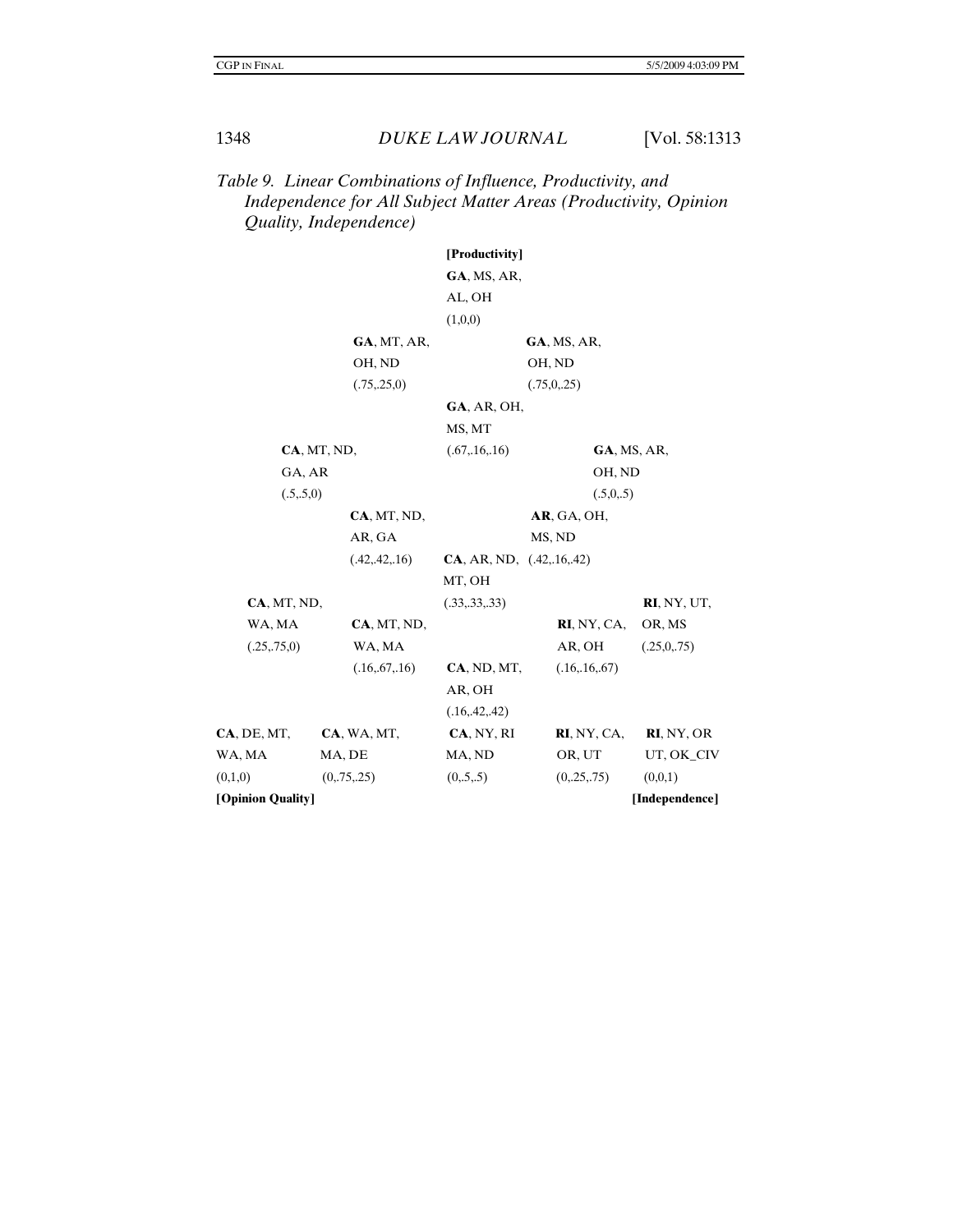| State     | Number of #1<br>Rankings | Number of #1 to<br>#3 Rankings | Number of #1 to<br>#5 Rankings | Common and<br>Commercial<br>Law Cases<br>(Number of #1) |
|-----------|--------------------------|--------------------------------|--------------------------------|---------------------------------------------------------|
|           |                          |                                |                                | to #3 Rankings)                                         |
| AR        | $\mathbf{1}$             | $\overline{7}$                 | 11                             | 5                                                       |
| CA        | 9                        | 11                             | 11                             | 5                                                       |
| ND        | $\Omega$                 | 6                              | 11                             | $\overline{0}$                                          |
| MT        | $\Omega$                 | 8                              | 10                             | $\mathbf{1}$                                            |
| OH        | $\Omega$                 | $\overline{c}$                 | 9                              | $\theta$                                                |
| <b>GA</b> | 5                        | 6                              | 8                              | $\mathbf{0}$                                            |
| MS        | $\overline{0}$           | 3                              | 6                              | 9                                                       |
| <b>MA</b> | $\overline{0}$           | $\overline{0}$                 | 5                              | $\mathbf{0}$                                            |
| NY.       | $\Omega$                 | 5                              | 5                              | 8                                                       |
| RI        | $\overline{4}$           | 5                              | 5                              | $\tau$                                                  |
| <b>WA</b> | $\overline{0}$           | $\mathbf{1}$                   | $\overline{4}$                 | $\mathbf{0}$                                            |
| <b>OR</b> | $\theta$                 | $\mathbf{1}$                   | 3                              | $\overline{c}$                                          |
| UT        | $\Omega$                 | $\mathbf{1}$                   | 3                              | $\overline{4}$                                          |
| DE        | $\Omega$                 | 1                              | $\overline{c}$                 | $\overline{4}$                                          |
| AL        | $\theta$                 | $\Omega$                       | $\mathbf{1}$                   | 11                                                      |
| OK_CIV    | $\overline{0}$           | $\Omega$                       | $\mathbf{1}$                   | $\overline{0}$                                          |
| MD        | $\overline{0}$           | $\theta$                       | $\overline{0}$                 | $\mathbf{1}$                                            |

*Table 10. Top Ranking States (From Table 9)* 

No state emerges as a clear winner, but a strong case can be made that California has the best high court. It has the most number 1 rankings on the triangle chart, and the most number 1 to 3 rankings, and is tied for the most number 1 to 5 rankings. (See Table 10.) The top contenders are Arkansas, North Dakota, Montana, and Georgia. If one focuses on common and commercial law cases only, where arguably state-specific factors should play the smallest role, then Mississippi, New York, Rhode Island, and Alabama emerge as the top states (see Appendix A for composite rankings based on common and commercial law case productivity and opinion quality rankings).

Compare our overall composite rankings with the three most recent studies, the 2000 Comparato study, the followed case measures drawn from the 2007 Dear and Jessen data, and the 2002 Chamber of Commerce survey (overall rankings).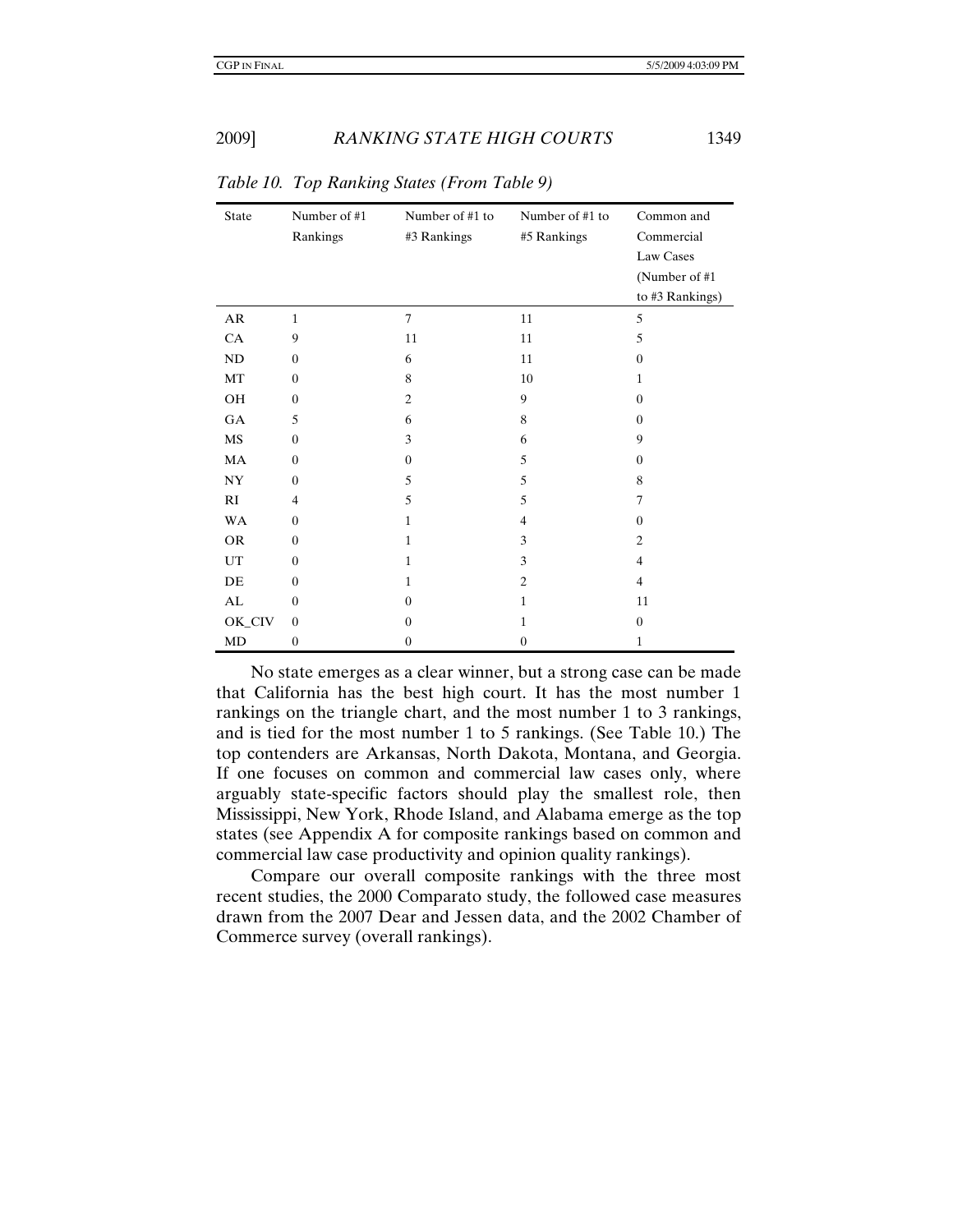| <b>Best Performers</b> |                         |                           |                  |
|------------------------|-------------------------|---------------------------|------------------|
| Our Study-             | 2000 Comparato          | 1998-2000                 | 2002 Chamber of  |
| Composite              | <b>Citation Ranking</b> | <b>Followed Citations</b> | Commerce Survey- |
|                        |                         |                           | Overall Score    |
| Arkansas               | California              | California                | Delaware         |
| California             | New York                | Washington                | Virginia         |
| North Dakota           | Minnesota               | Nebraska                  | Washington       |
| Montana                | Pennsylvania            | Kansas                    | Kansas           |
| Ohio                   | Colorado                | Massachusetts             | Iowa             |
| Georgia                | Michigan                | Connecticut               | Nebraska         |
| Mississippi            | Washington              | Montana                   | Colorado         |
| Massachusetts          | <b>Illinois</b>         | Iowa                      | Utah             |
| Rhode Island           | New Jersey              | Maryland                  | South Dakota     |
| New York               | Wisconsin               | Texas                     | Connecticut      |
|                        |                         |                           |                  |
| Correl. coeff.         |                         |                           |                  |
| between our            |                         |                           |                  |
| composite results      |                         |                           |                  |
| and the underlying     |                         |                           |                  |
| score for each         |                         |                           |                  |
| ranking                | 0.139                   | 0.673                     | $-0.158$         |
| p-value*               | 0.335                   | 0.000                     | 0.275            |
|                        |                         |                           |                  |
| Spearman rank          |                         |                           |                  |
| coeff, between our     |                         |                           |                  |
| composite result       |                         |                           |                  |
| ranking and each       |                         |                           |                  |
| ranking                | 0.030                   | 0.629                     | $-0.132$         |
| p-value**              | 0.835                   | 0.000                     | 0.362            |

*Table 11. Comparison of Rankings of Courts* 

Our equally weighted composite measure is not correlated with the Comparato or Chamber of Commerce rankings. If anything, our rankings are negatively correlated with the Chamber of Commerce rankings. Only the followed citation rankings are positively correlated with our composite measure.

Further, several southern states—Arkansas, Georgia, and Mississippi—appear on the top ten list. Perhaps judges sitting on the high courts of these states think of their judicial role more in terms of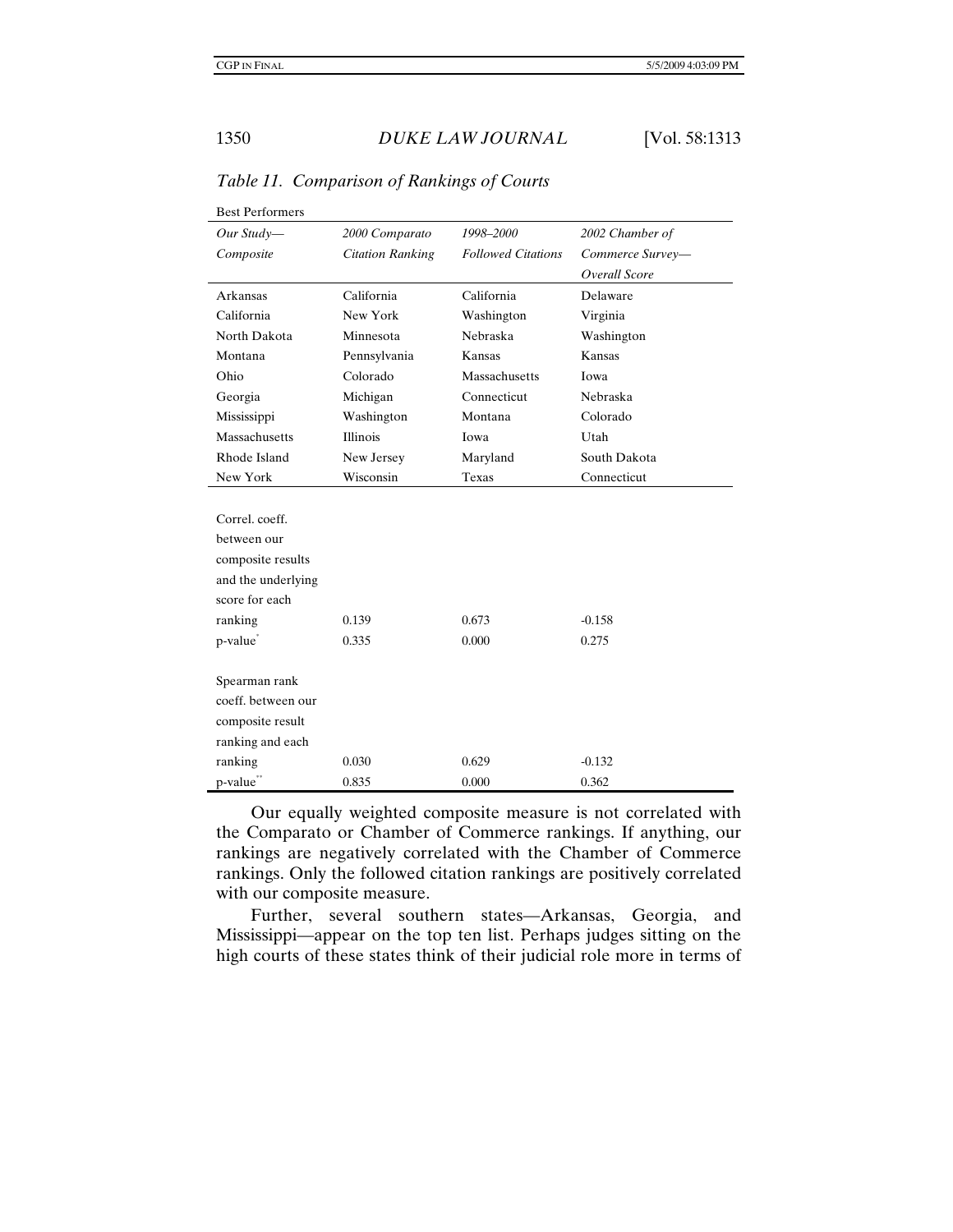2009] *RANKING STATE HIGH COURTS* 1351

deciding disputes and less in terms of crafting high-quality opinions.<sup>48</sup> An alternative view is that cultural differences between southern and non-southern states are great enough that courts do not cite courts from the other region as much as they cite courts from their own region, in which case the greater number of northern states produces a bias in the citation measure. If so, the prior citation studies have undervalued the courts of the southern states.

As discussed in a prior article, elected judges tend to publish more opinions, whereas appointed judges tend to publish more-cited opinions.49 The influence of the selection system, then, might also explain why southern states—where electoral systems are more common—do well under our composite measure. Different states, as a function of their selection systems, appear to focus on different aspects of the judicial task. Citations capture but an aspect of that, as do surveys of corporate lawyers. Our goal is to improve on the existing rankings by providing a broader set of measures than prior rankings. Broadening the measures enables us to capture more aspects of the job than the prior rankings have.

#### *D. Digging Deeper: Ranking Courts while Controlling for State-Specific Factors*

An objection to our rankings may be that we do not control for state-specific factors. Suppose, for example, that the Montana high court is more productive than the California high court (both in the aggregate and per judge) because cases in Montana are simpler. Montana is a less populous, less commercially complex, and more homogenous state, and it is possible that in such states courts can resolve cases quickly. Controlling for the complexity of the legal environment, it might turn out that the California court is in fact more productive than the Montana court.

To control for state-specific factors, we computed what we call "abnormal" rankings. For each of our three measures of performance, we estimated an ordinary least squares model using the performance measure as the dependent variable and state-level controls for the age of the state, the log of the population, the log of the aggregate population of neighboring states, the state's crime rate, the median age of the population, the log of the gross state product, the state's median

<sup>48</sup>*. Cf.* Choi et al., *supra* note 6 (manuscript at 41).

<sup>49</sup>*. Id.*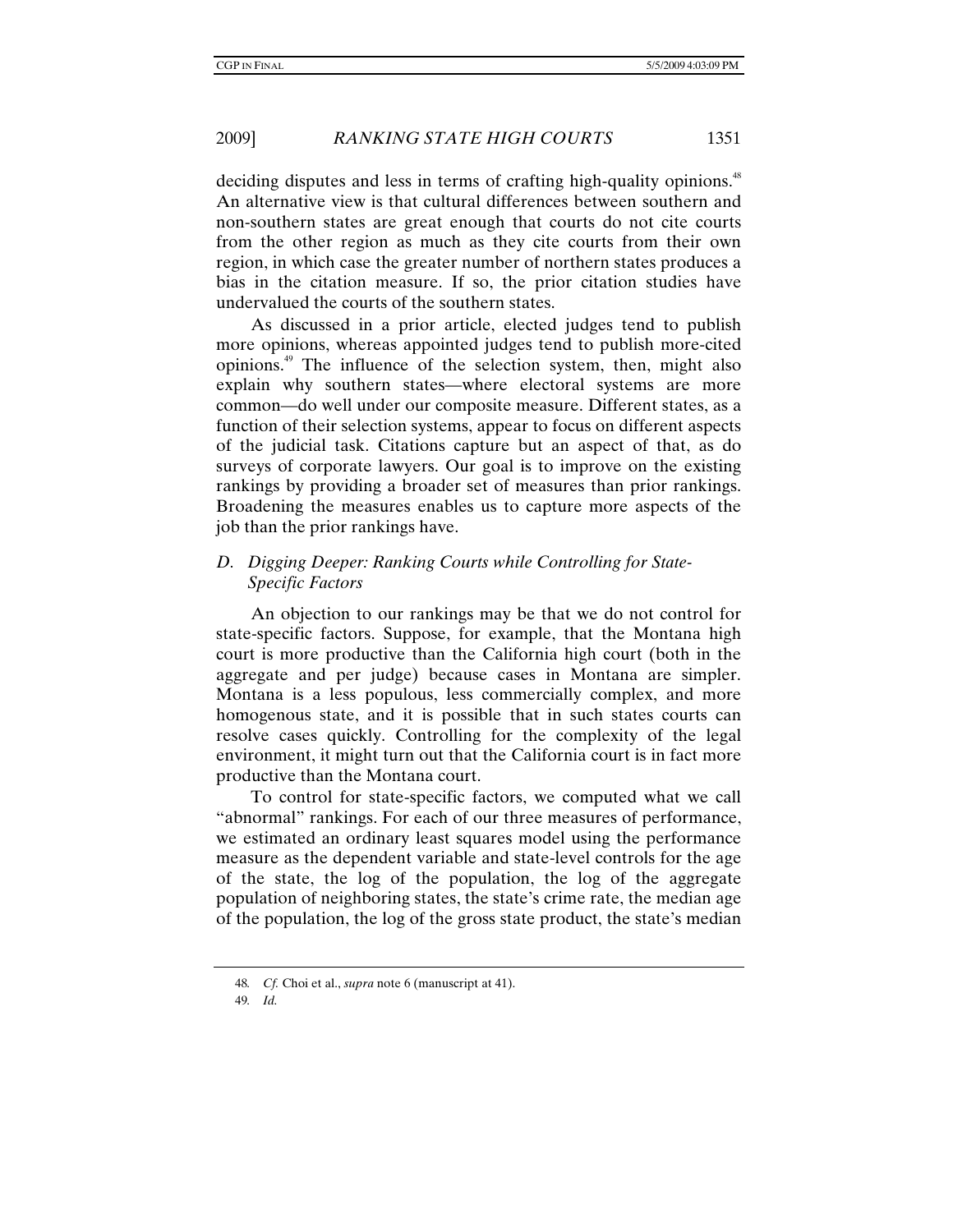income level for 1997, the fraction of the population that is African American, and a measure of citizen ideology for the state based on election results in each district which are used to compute a statewide average (ultimately based on interest group ratings of a given state's federal congressional delegation) (termed the *Citizen Ideology Score*).<sup>50</sup> (Variable definitions are in Appendix D.) We computed predicted scores for each measure using the model and then calculated the difference between the actual and predicted scores. This difference is the abnormal score for the performance measure. If the residual is positive, the state is outperforming its predictors. And if the residual is negative, the state is underperforming its predictors. The details of our computation method and the abnormal rankings for each of the three performance measures are in Appendix B. Table 12 displays the triangle diagram for our composite measure.

 <sup>50.</sup> The data are from William D. Berry et al., *Measuring Citizen and Government Ideology in the American States, 1960–93*, 42 AM. J. POL. SCI. 327, 330–31 (1998). Updated data are available at State Citizen and Government Ideology, http://www.uky.edu/%7Erford/ Home\_files/page0005.htm (last visited Mar. 26, 2009).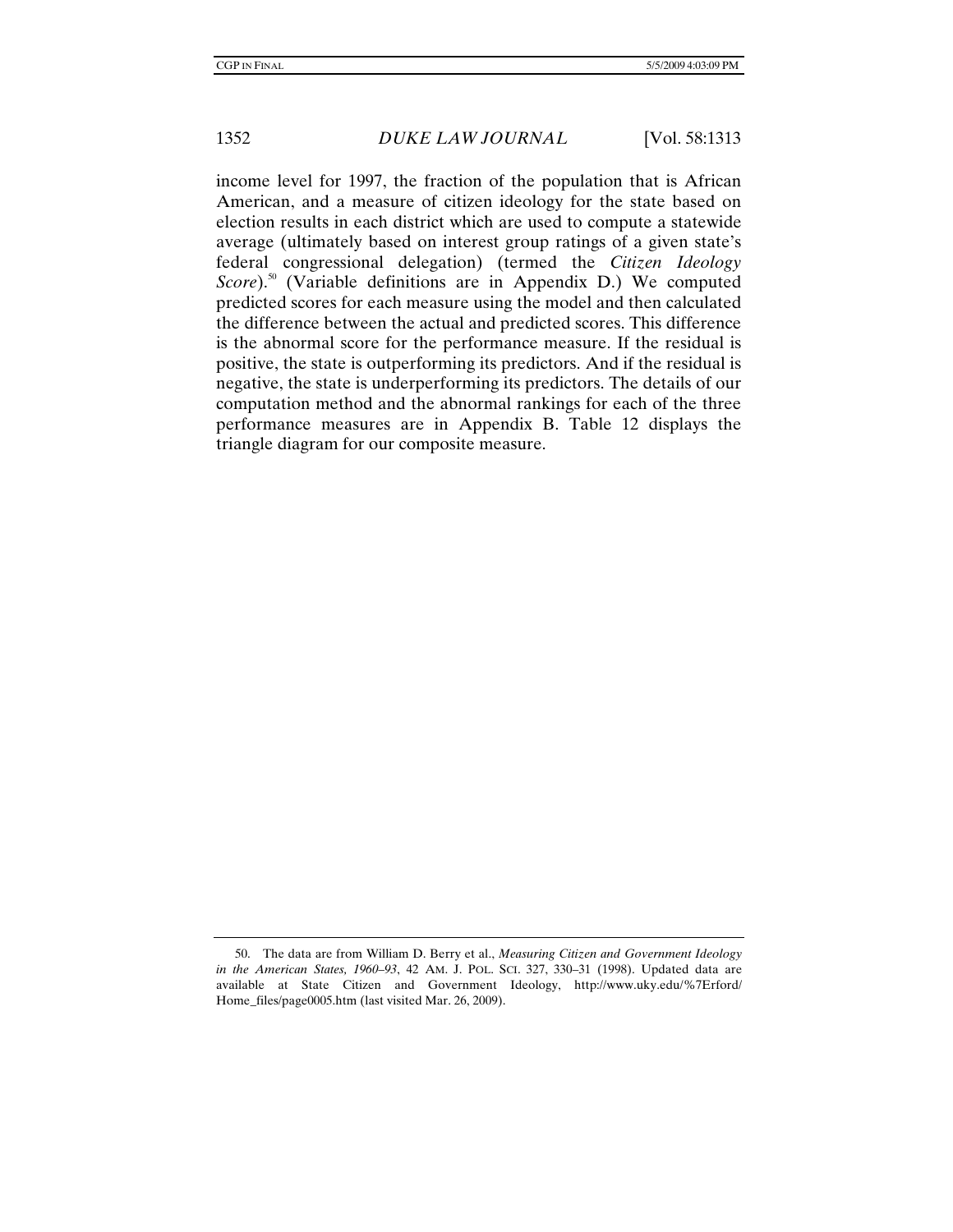*Table 12. Linear Combinations of Influence, Productivity, and Independence for All Subject Matter Areas Using Abnormal Rankings (Productivity, Opinion Quality, Independence)* 

> **[Productivity] GA**, OH, AR, PA, MT  $(1,0,0)$

|                   | GA, OH, AR,                                             |                 | $GA$ , OH, AR,                 |                                |
|-------------------|---------------------------------------------------------|-----------------|--------------------------------|--------------------------------|
|                   | MT, PA                                                  |                 | PA, ND                         |                                |
|                   | (.75, .25, 0)                                           |                 | (.75,0,.25)                    |                                |
|                   |                                                         | $GA$ , OH, AR,  |                                |                                |
|                   |                                                         | MT, PA          |                                |                                |
|                   | CA, MT, AR,                                             | (.67, .16, .16) |                                | $GA$ , OH, AR,                 |
| GA, OH            |                                                         |                 |                                | PA, NE                         |
| (.5,.5,0)         |                                                         |                 |                                | (.5,0,.5)                      |
|                   | CA, MT, AR,                                             |                 | <b>OH, GA, AR,</b>             |                                |
|                   | GA, OH                                                  |                 | PA, CA                         |                                |
|                   | (.42, .42, .16)                                         |                 | CA, AR, OH, (0.42, 0.16, 0.42) |                                |
|                   |                                                         | MT, GA          |                                |                                |
| CA, MT, AR,       |                                                         | (.33, .33, .33) |                                | NY, OK_CIV, OR,                |
| ND, WA            | CA, MT, AR,                                             |                 | $NY, OK_CIV, NH,$              | NH, RI                         |
| (.25, .75, 0)     | WA, ND                                                  | NE, OH          |                                | (.25,0,.75)                    |
|                   | $(.16, .67, .16)$ <b>CA</b> , AR, MT, $(.16, .16, .67)$ |                 |                                |                                |
|                   | OH, NE                                                  |                 |                                |                                |
|                   | (.16, .42, .42)                                         |                 |                                |                                |
| CA, MT, DE,       | CA, MT, WA,                                             | CA, KS, NE      |                                | NY, OK_CIV, NH, OK_CIV, NY, NH |
| WA, AR            | KS, AR                                                  | WA, AR          | CA, NE                         | RI, OR                         |
| (0,1,0)           | (0, 75, 25)                                             | (0, 5, 5)       | (0, 25, 75)                    | (0,0,1)                        |
| [Opinion Quality] |                                                         |                 |                                | [Independence]                 |

 We did not control for state court characteristics (such as judge selection system, number of clerks, presence of an intermediate appellate court, and so on) in our abnormal rankings. We treated these variables, unlike the state-specific factors, as part of the choice set available to a state when designing its state court system. The abnormal rankings therefore give a measure of how well a state is doing based on its own court system–related choices while controlling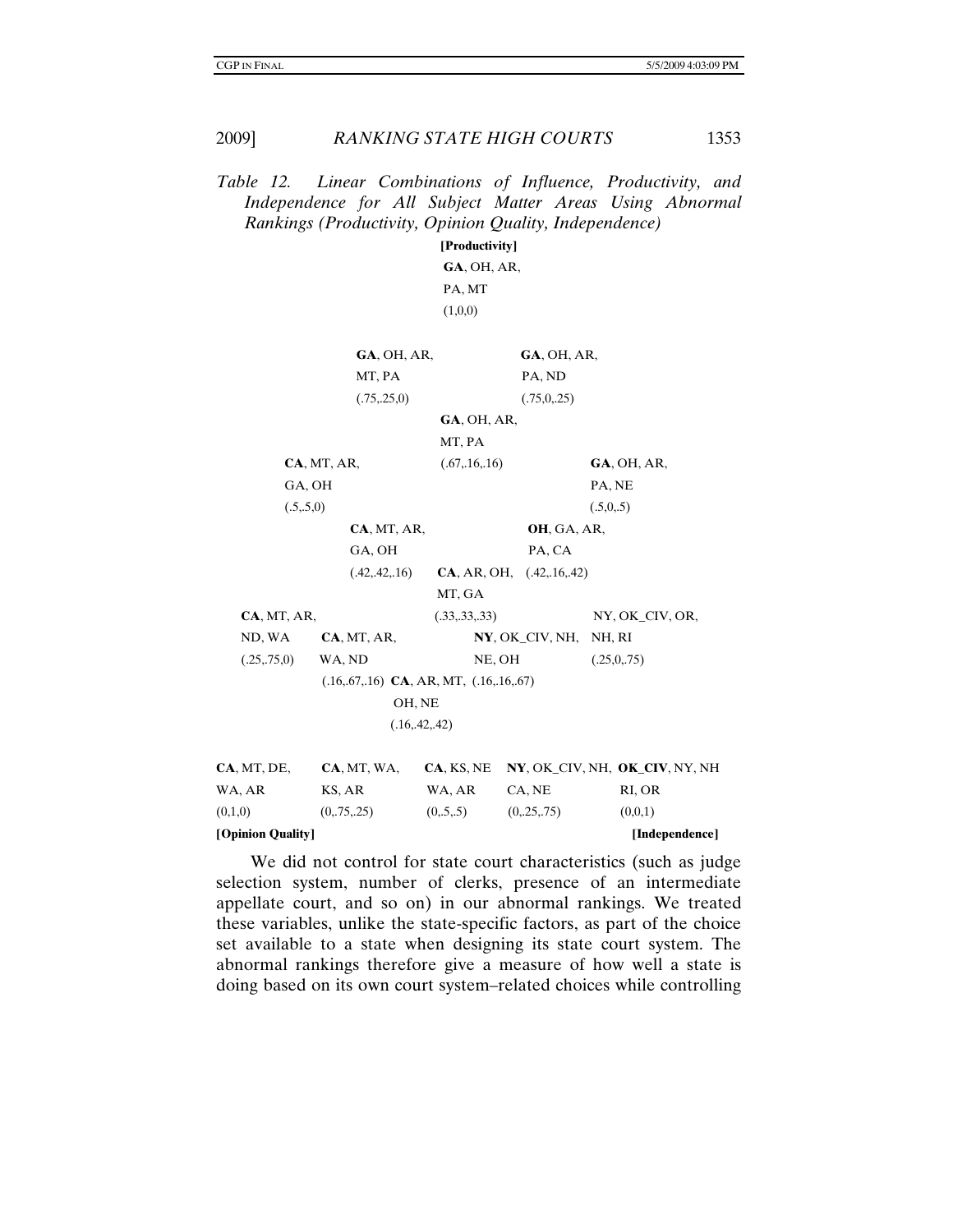for factors out of the control of a state-level decisionmaker (such as state population).

Table 12 reveals that the composite results do not differ much from our "normal" rankings, and the correlation coefficients for each of the rankings are high (correlation coefficient  $= 0.8548$ ; significant at the <1 percent level) (see Appendix B). California has the highest number of number one rankings under both our original composite rankings (in Table 9) and our abnormal composite rankings in Table 12.

#### *E. The U.S. Chamber of Commerce Study: Some Observations*

Why do the Chamber of Commerce's surveys differ from our results? The methodologies are different, of course. Our study measures productivity, influence and quality, and independence. The Chamber of Commerce surveys senior lawyers at corporations that have annual revenues of at least \$100 million. A problem with the Chamber of Commerce survey is that the attitudes of business lawyers probably tell us more about the value of a judicial system for business than about its overall quality.51 Plus the Chamber of Commerce is hardly a neutral organization; it is a lobbying group that even becomes involved in individual elections, spending large sums attacking and supporting different candidates.<sup>52</sup> Still, our methodology has problems as well; the relevant question is which methodology is more accurate?

To probe the differences between methodologies, we ran regressions of the Chamber of Commerce 2002 overall scores (CC Score) and rankings (CC Rank) on various state and court variables to see whether we could predict a significant portion of the Chamber's rankings using variables proxying for political affiliation or conservative bias.

We used an ordinary least squares model where the dependent variable is the Chamber of Commerce overall score for a state and an ordered logit when the dependent variable is the ordinal overall rank. We included a set of independent variables to assess the importance of politics in the ranking: *Republican Governor* (defined to equal 1 if the governor is Republican and 0 otherwise); *Legis. Republican* (defined

 <sup>51.</sup> For related criticisms of U.S. Chamber of Commerce studies, see Elizabeth G. Thornburg, *Judicial Hellholes, Lawsuit Climates and Bad Social Science: Lessons from West Virginia*, 110 W. VA. L. REV. 1097, 1100–07 (2008).

<sup>52</sup>*. See, e.g.*, Nina Totenberg, *Report: Spending on Judicial Elections Soaring*, NAT'L PUB. RADIO, May 18, 2008, http://www.npr.org/templates/story/story.php?storyId=10253213.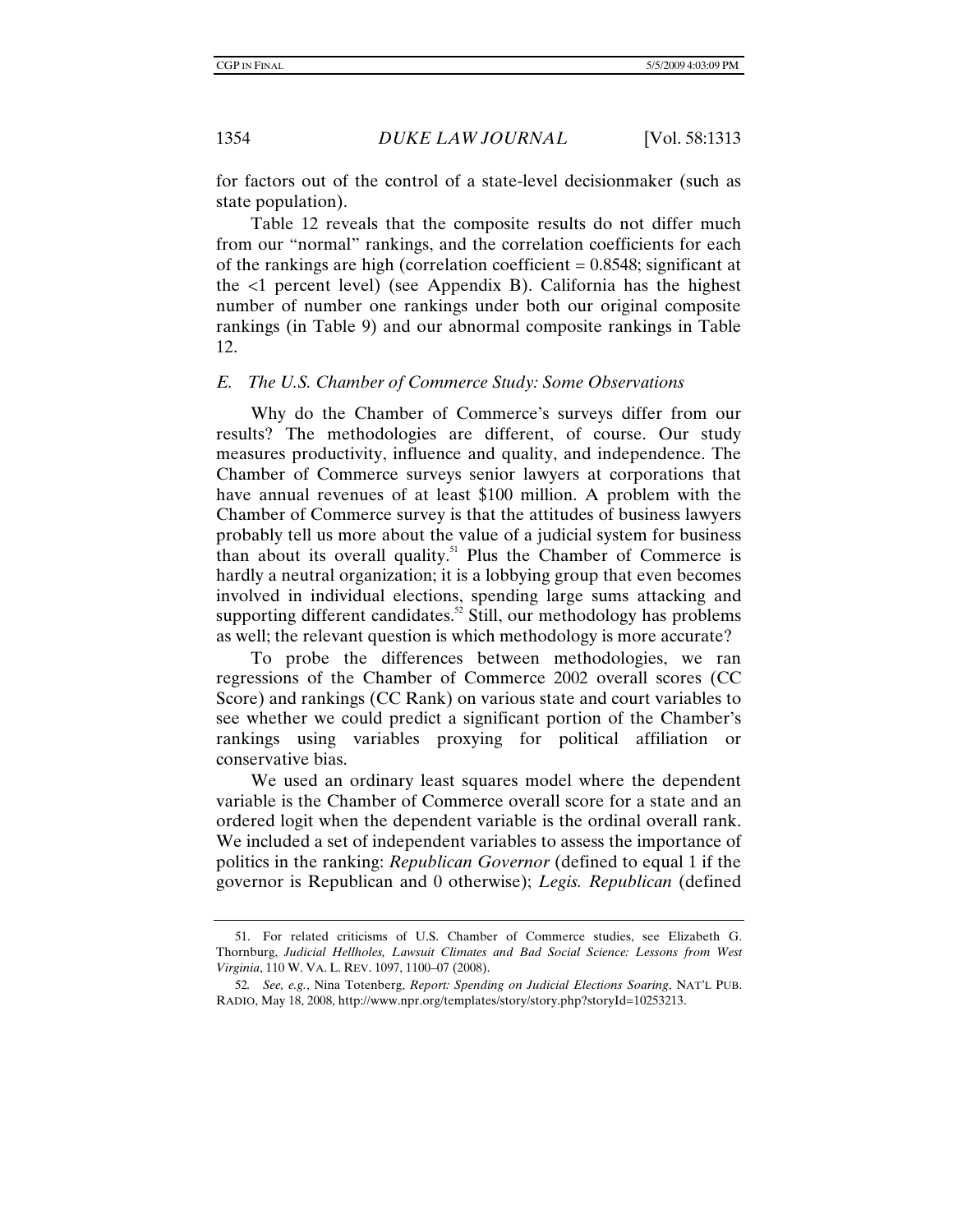to equal 1 if the legislature is controlled by Republicans); and *Legis. Democrat* (defined to equal 1 if the legislature is controlled by Democrats). We used legislatures with split control between Democrats and Republicans as the base category for *Legis. Republican* and *Legis. Democrat*. We also included a variable, *Common Law*, defined as the number of property, torts, and commercial law opinions divided by all opinions for a particular state from 1998 to 2000. The Chamber of Commerce survey may look more favorably on states that focus their attention on private law issues important to the business constituency of the Chamber. For state-level independent variables, we used the same variables we used in our abnormal performance model discussed above.

We also added a number of court-level independent variables. We included an indicator variable for whether the state selects high court judges through partisan election, nonpartisan election, or merit selection (with appointment states as the base category). We included measures for the average high court associate justice salary (*Adjusted Associate Justice Salary*) and the average partner salary in the state (*Adjusted Partner Salary*). The salary variables were adjusted for the cost of living for the metro area in which the high court is located. We included an indicator variable for whether the judges on the high court remained the same throughout our sample time period from 1998 to 2000 (*Stable Court*) and the size of the bench during the 1998 to 2000 period (*Number of Active Judges on Bench*). We included an indicator variable for whether the judges in a specific court do not face mandatory retirement (*No Mandatory Retirement*). As a measure of resources available to high court judges, we included the average number of clerks per judge for the 1998 to 2000 period (*Number of Clerks per Judge*) and an indicator variable for whether the clerks are tenured for at least one year (*Long-Term Clerk*). To capture the opportunity cost of being a law clerk, the difference between the average salary of an entering associate at law firm in that state and the law clerk salary was used (Law Clerk Opportunity Cost). We included the log of the number of trial cases in the state measured in 1998 (*ln(Number of Trial Cases in the State)*) and an indicator variable for the presence of an intermediate appellate court (*Intermediate Appellate Court*). Specific court rules may affect the workload that judges face, affecting the level of judicial output. We lastly included an indicator variable for whether judges face a mandatory publication rule (*Mandatory Publication*). (Variable definitions are in Appendix D.) Table 13 provides the results.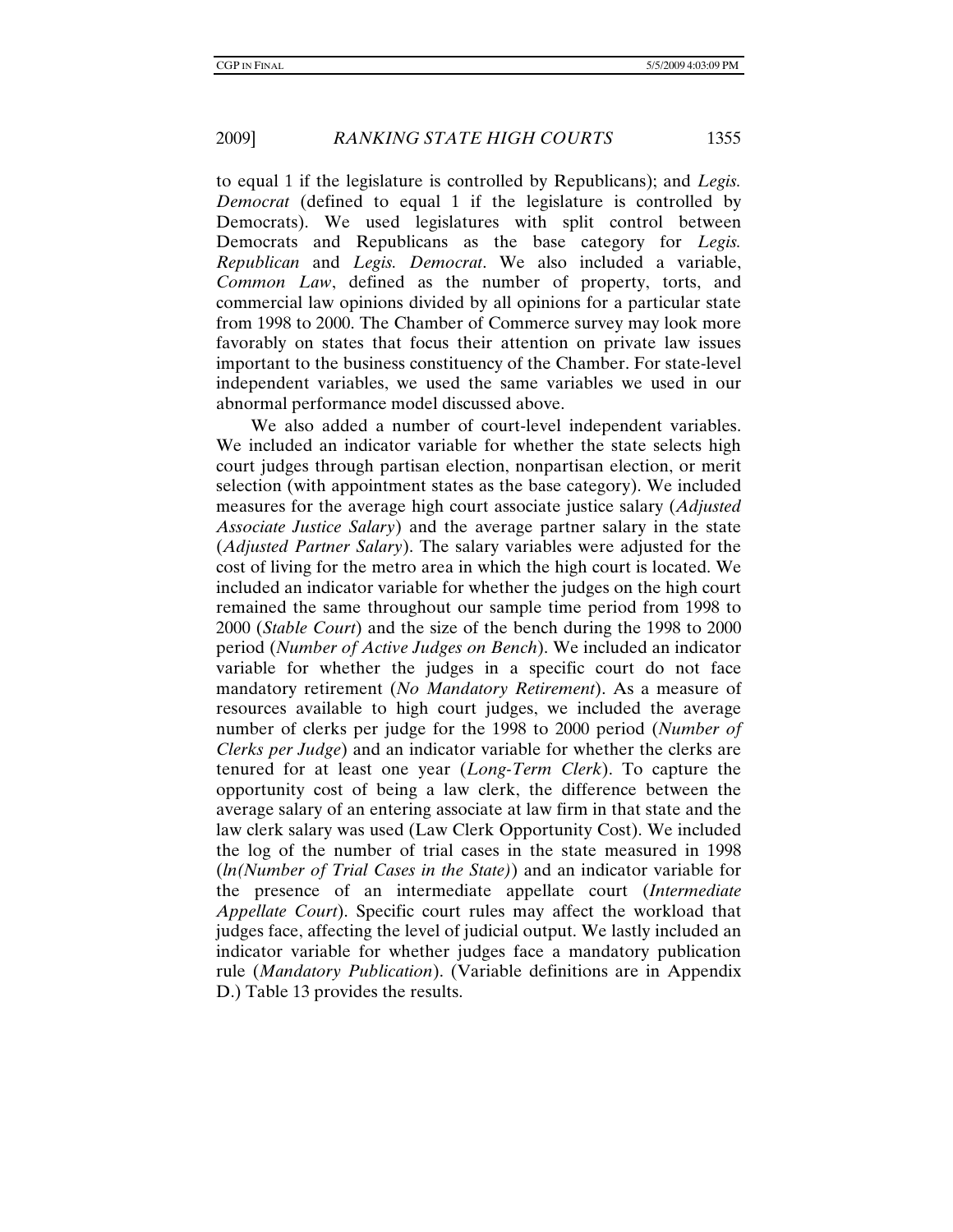|                                  | Model 1<br><b>OLS</b>  | Model 2<br><b>OLS</b> | Model 3<br>Ordered<br>Logit | Model 4<br>Ordered<br>Logit |
|----------------------------------|------------------------|-----------------------|-----------------------------|-----------------------------|
| Dependent Variable               | CC Score               | CC Score              | CC Rank                     | CC Rank                     |
| <b>Independent Variables</b>     |                        |                       |                             |                             |
| Republican Governor              | 0.005                  | 0.051                 | $-0.223$                    | $-0.249$                    |
|                                  | (0.06)                 | (0.33)                | $(-0.36)$                   | $(-0.22)$                   |
| Legis. Republican                | 0.030                  | $-0.018$              | 0.334                       | $-0.031$                    |
|                                  | (0.28)                 | $(-0.17)$             | (0.45)                      | $(-0.03)$                   |
| Legis. Democrat                  | $-0.216$ **            | $-0.037$              | $1.591**$                   | 0.345                       |
|                                  | $(-2.14)$              | $(-0.24)$             | (2.22)                      | (0.27)                      |
| Common Law                       | 0.487                  | $1.164***$            | $-6.720$ **                 | $-20.279$ ***               |
|                                  | (0.89)                 | (3.10)                | $(-2.17)$                   | $(-4.54)$                   |
| State Age                        | $0.004*$               | $0.005$ **            | $-0.015$                    | $-0.043$ **                 |
|                                  | (1.77)                 | (2.54)                | $(-1.26)$                   | $(-2.47)$                   |
| In(State Population)             | $-0.833$               | $-0.801$ <sup>*</sup> | 5.281                       | $11.941$ **                 |
|                                  | $(-1.68)$              | $(-2.03)$             | (1.61)                      | (2.39)                      |
| In(Pop. in Border States)        | 0.075                  | $-0.045$              | $-0.739$ <sup>*</sup>       | $-0.505$                    |
|                                  | (1.18)                 | $(-0.63)$             | $(-1.76)$                   | $(-0.74)$                   |
| Crime Index                      | $0.000^{**}$           | $0.000^{**}$          | $-0.001$ <sup>*</sup>       | $-0.001$ **                 |
|                                  | (2.10)                 | (2.16)                | $(-1.94)$                   | $(-2.49)$                   |
| Median Age of Population         | 0.012                  | 0.026                 | $-0.159$                    | $-0.272$                    |
|                                  | (0.48)                 | (1.03)                | $(-0.95)$                   | $(-1.15)$                   |
| In(Gross State Product)          | 0.754                  | $0.726$ <sup>**</sup> | $-4.712$                    | $-11.435$ **                |
|                                  | (1.53)                 | (2.15)                | $(-1.46)$                   | $(-2.47)$                   |
| <b>State Median Income</b>       | 0.000                  | 0.000                 | 0.000                       | 0.000                       |
|                                  | (0.70)                 | (1.17)                | $(-1.3)$                    | $(-1.58)$                   |
| <b>Black Population Fraction</b> | $-2.477$ <sup>**</sup> | $-2.664$ ***          | 14.197**                    | 34.060***                   |
|                                  | $(-2.47)$              | $(-3.31)$             | (2.38)                      | (3.48)                      |
| Citizen Ideology Score           | $-0.004$               | $-0.004$              | $0.058*$                    | $0.082*$                    |
|                                  | $(-0.81)$              | $(-1.02)$             | (1.83)                      | (1.78)                      |
| <b>Election Partisan</b>         |                        | 0.098                 |                             | $-0.237$                    |
|                                  |                        | (0.51)                |                             | $(-0.17)$                   |

*Table 13. Chamber of Commerce Models*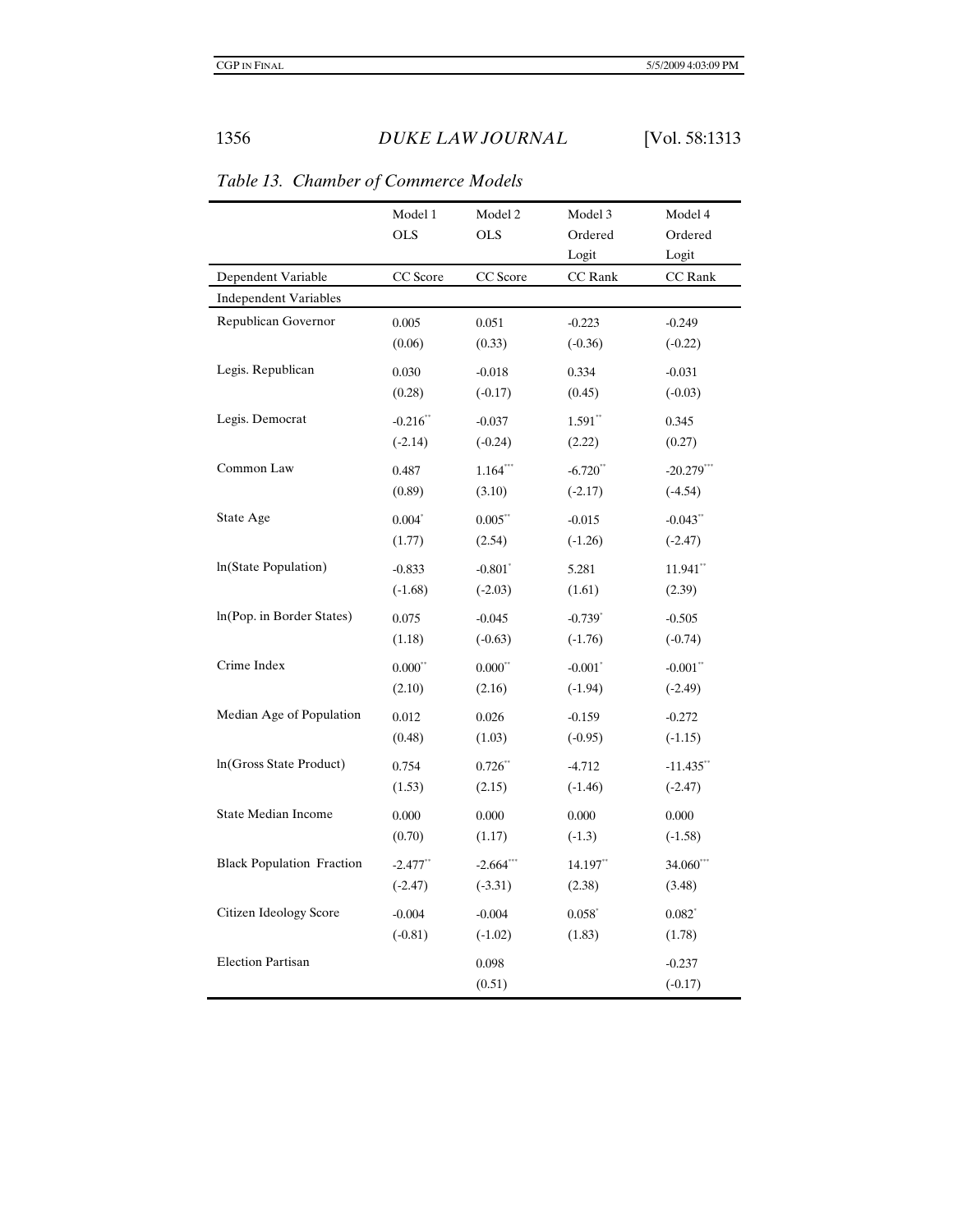| N<br>Adjusted $R^2$ or Pseudo $R^2$ | 50                    | 49<br>0.721              | 50 | 49                                 |
|-------------------------------------|-----------------------|--------------------------|----|------------------------------------|
| Constant                            | $-7.360$<br>$(-1.66)$ | $-9.139**$<br>$(-2.52)$  |    |                                    |
| Mandatory Publication               |                       | $-0.002$<br>$(-0.02)$    |    | $-1.092$<br>$(-0.99)$              |
| Intermediate Appellate              |                       | 0.094<br>(0.42)          |    | $-0.444$<br>$(-0.24)$              |
|                                     |                       | (2.68)                   |    | $(-2.52)$                          |
| In(Trial Cases in the State)        |                       | $(-2.07)$<br>$0.162**$   |    | (2.56)<br>$-2.198$ **              |
| Law Clerk Opportunity Cost          |                       | $-0.004$ <sup>*</sup>    |    | $0.068**$                          |
| Number of Clerks per Judge          |                       | $-0.262***$<br>$(-3.83)$ |    | $3.764***$<br>(4.51)               |
| Long-Term Clerk                     |                       | 0.012<br>(0.14)          |    | 0.262<br>(0.34)                    |
| No Mandatory Retirement             |                       | 0.126<br>(1.10)          |    | $-1.826$<br>$(-1.41)$              |
| Number of Active Judges             |                       | $-0.083***$<br>$(-2.87)$ |    | $0.857**$<br>(2.07)                |
| Stable Court                        |                       | $-0.058$<br>$(-0.65)$    |    | $-1.075$<br>$(-0.99)$              |
| <b>Adjusted Partner Salary</b>      |                       | 0.000<br>(1.40)          |    | $-0.002$ <sup>*</sup><br>$(-1.73)$ |
| Adj. Associate Justice Salary       |                       | 0.000<br>$(-0.19)$       |    | 0.003<br>(0.67)                    |
| Merit Plan                          |                       | 0.199<br>(1.51)          |    | $-3.388$ **<br>$(-2.40)$           |
|                                     |                       | $0.238*$<br>(1.79)       |    | $(-1.21)$                          |

The significance levels for the coefficients are as follows:  $10\%$  level;  $5\%$  level;  $4\%$  level.

Models 1 and 2 use the raw Chamber of Commerce score (from 0 to 4, best), while Models 3 and 4 use the Chamber of Commerce ranking (from 1, best, to 50). Because high scores are good and low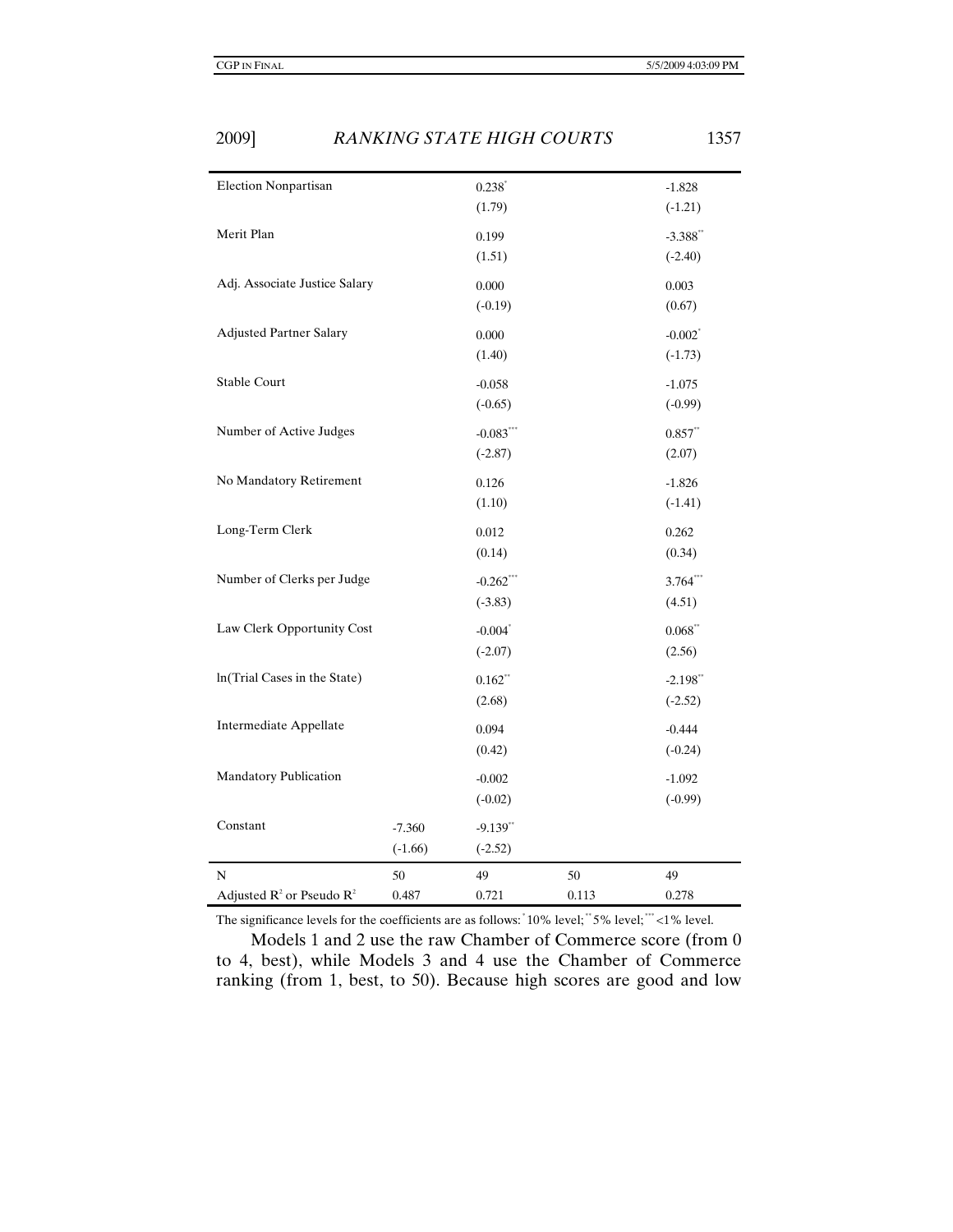ranks are bad, the coefficients should have opposite signs (and they do). Models 1 and 3 control for state-specific factors only; Models 2 and 4 control for court-specific factors as well.

The following types of states do worse in Chamber of Commerce surveys: those with Democratic legislatures (in Models 1 and 3);<sup>53</sup> those with fewer common law cases (as a proportion of all cases); younger states; more populous states; poorer states; states with larger African-American populations; and states with more liberal populations (in Models 3 and 4). As for institutional factors, states with more judges who are active on the bench do worse; so do states with more law clerks, and so do states with fewer trials. $54$ 

It is not surprising that business lawyers do not like the judicial systems in more liberal and poorer states.<sup>55</sup> Most likely, in these states populist tendencies affect the performance of judges or result in the appointment or election of judges who place less weight on the interests of large businesses than judges in more conservative, commercial, or wealthier states.

#### III. COURTS OR JUDGES?

As argued above, ranking courts is a necessary, even if difficult, exercise. Courts perform important public functions and there is good reason to believe that the institutional design of courts can contribute to the quality of their work. Consider, by way of comparison, efforts to identify municipal police departments that successfully reduce crime. Admired police departments are identified, and then other police departments send representatives to learn about the factors that contribute to success. Similarly, judiciaries ought to pay attention to

 <sup>53.</sup> Democratic legislatures do worse compared with the base category of split legislatures in Models 1 and 3. The coefficient on *Legis. Democrat* loses significance, however, once state court– level controls are added. In addition, the difference between *Legis. Democrat* and *Legis. Republican* is significant at the 10 percent level for Model 1 (although the difference is insignificant in the other models).

 <sup>54.</sup> A study by Professors Russell Sobel and Joshua Hall, Sobel & Hall, *supra* note 27, at 75, runs a similar regression but finds that states with electoral systems have the lowest Chamber of Commerce ratings. We suspect that our inclusion of a number of control variables that are correlated with the type of selection system explains the difference (they also used Chamber of Commerce ratings from 2004, whereas we used 2002 ratings). They also found that Republicancontrolled state supreme courts during their period had a higher judicial quality rating than Democratic-controlled state supreme courts. *Id.* at 77.

 <sup>55.</sup> We also checked whether the partisan composition of the bench affected Chamber of Commerce scores. A variable equal to the fraction of Republican judges is not significantly different from zero for all four of the models in Table 13: Chamber of Commerce Models.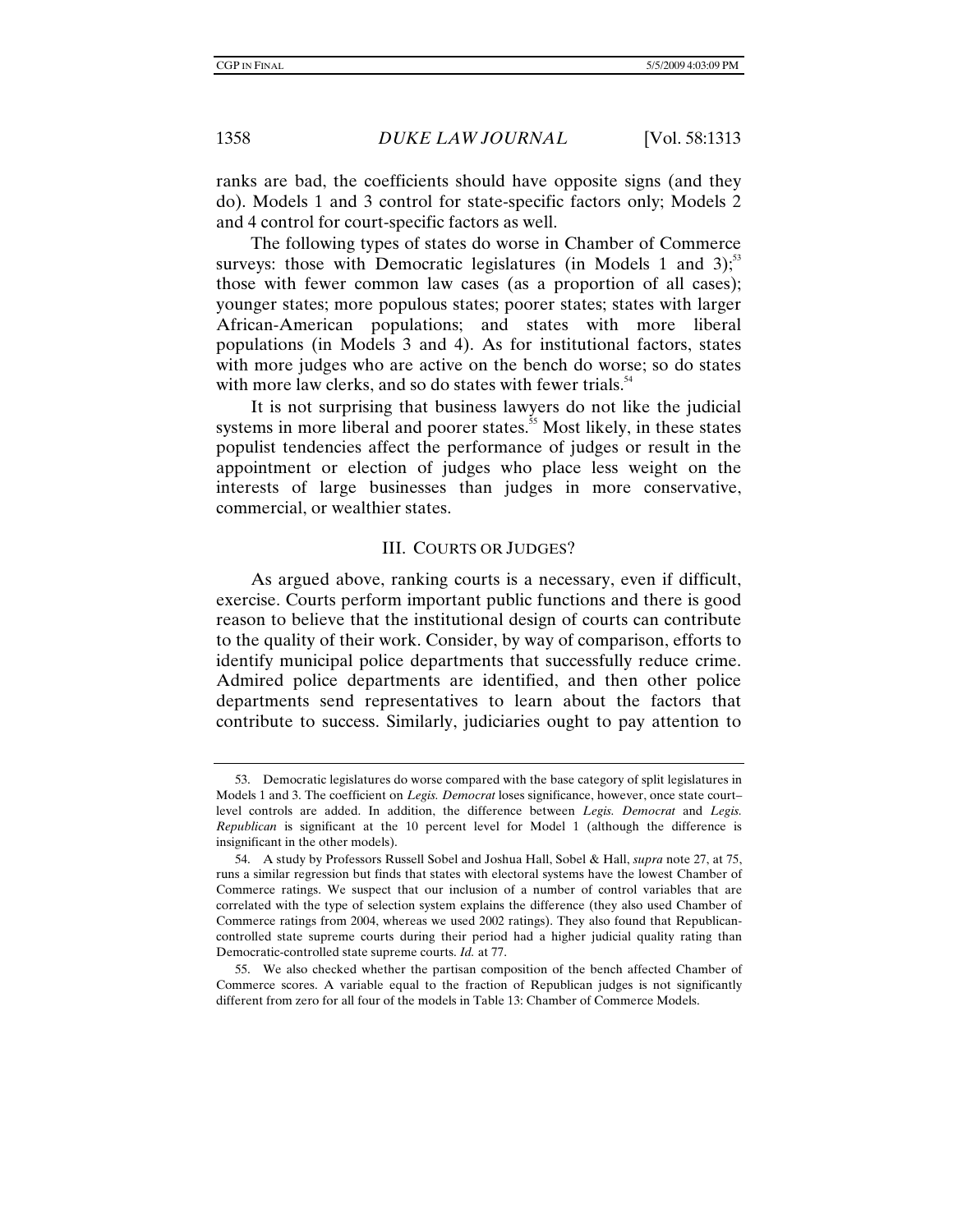what other judiciaries do, and the best courts probably have something to teach less successful courts.

The question arises whether state judges should be ranked as well. Prior work has ranked federal judges.<sup>56</sup> Care should be taken in interpreting such rankings. People who read rankings often mistakenly assume that rankings reflect uniform quality differences, when in fact they do not. On the other hand, where a judge consistently scores at the bottom of objective rankings, those reviewing the judge's performance (whether for promotion to a higher judgeship or for reelection in a state with judicial elections) may wish to probe further to see if the judge's poor ranking correlates with general poor judicial performance.

Using our objective metrics, we identify the top judges using our composite ranking methodology. We urge scholars to take a look at their opinions and see whether these opinions stand out for their quality or independence. Table 14 provides our triangle diagram. One objection to the results in Table 14 is that it likely overweighs the importance of the numerous short dissents and concurrences that judges in certain states wrote during the period of our study. Hence, some cantankerous judges might do especially well. As an alternative, Appendix C reports the triangle using published majority opinions instead of total published opinions.

<sup>56</sup>*. E.g.*, Landes et al., *supra* note 5, at 271.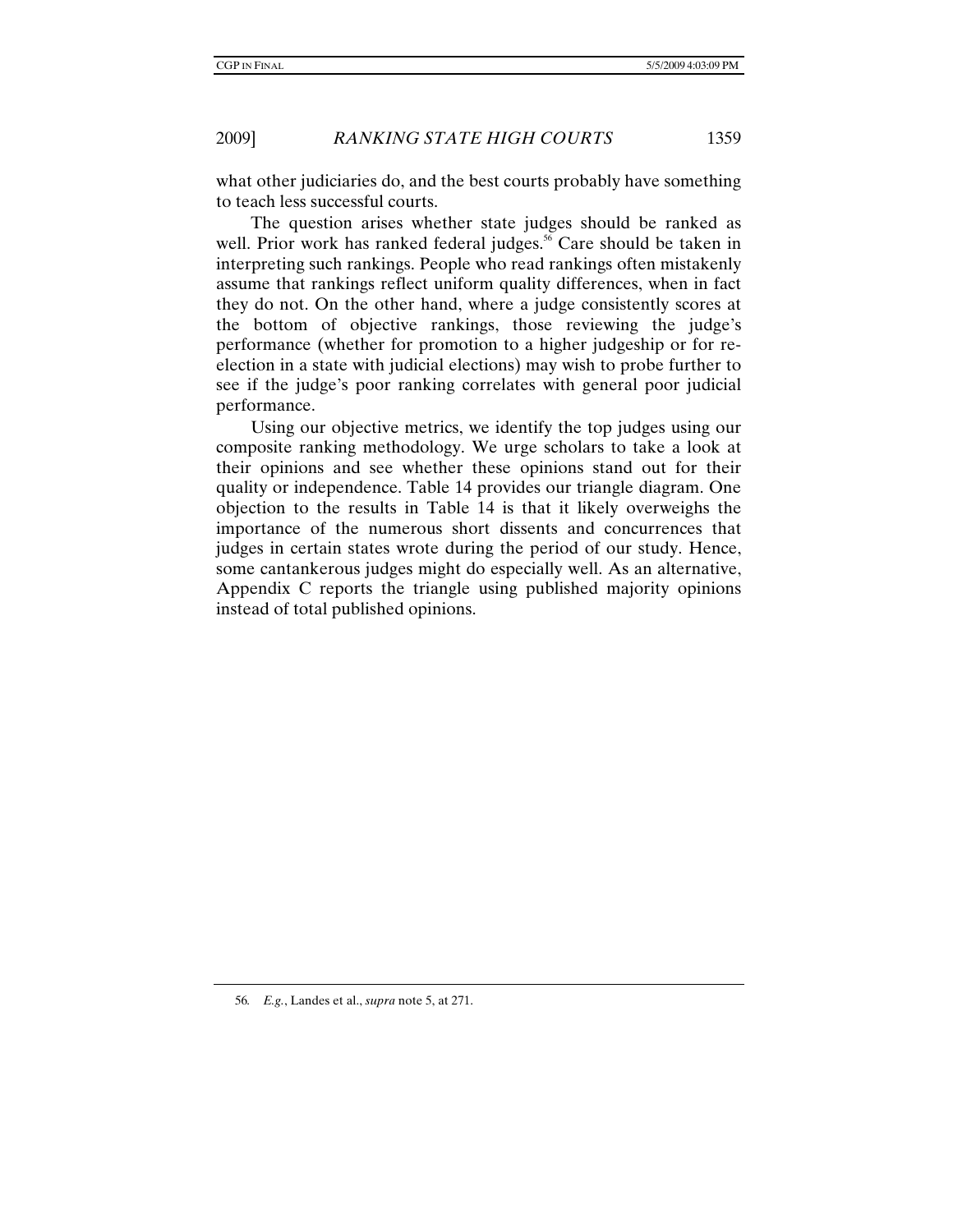*Table 14. Judge Ranking: Linear Combinations of Influence, Productivity, and Independence for All Subject Matter Areas (Productivity, Opinion Quality, Independence)* 

|                   |                   |                          | [Productivity]           |                          |                          |
|-------------------|-------------------|--------------------------|--------------------------|--------------------------|--------------------------|
|                   |                   |                          | Berdon <sup>†</sup> [CT] |                          |                          |
|                   |                   |                          | McRae [MS]               |                          |                          |
|                   |                   |                          | Johnstone [AL]           |                          |                          |
|                   |                   |                          | (1,0,0)                  |                          |                          |
|                   |                   | Berdon <sup>†</sup> [CT] |                          | Berdon <sup>†</sup> [CT] |                          |
|                   |                   | McRae [MS]               |                          | McRae [MS]               |                          |
|                   |                   | Stratton [OH]            |                          | Stratton [OH]            |                          |
|                   |                   | (.75, .25, 0)            |                          | (.75, 0, .25)            |                          |
|                   |                   |                          | Berdon <sup>†</sup> [CT] |                          |                          |
|                   |                   |                          | Stratton [OH]            |                          |                          |
|                   |                   |                          | McRae [MS]               |                          |                          |
|                   | <b>Brown [CA]</b> |                          | (.67, .16, .16)          |                          | Berdon <sup>†</sup> [CT] |
|                   | Boehm [IN]        |                          |                          |                          | Maddox <sup>†</sup> [AL] |
|                   | Stratton [OH]     |                          |                          |                          | Stratton [OH]            |
|                   | (.5,.5,0)         |                          |                          |                          | (.5,0,.5)                |
|                   |                   | <b>Brown</b> [CA]        |                          | <b>Stratton</b> [OH]     |                          |
|                   |                   | Stratton [OH]            |                          | Berdon <sup>†</sup> [CT] |                          |
|                   |                   | Boehm [XX]               |                          | Maddox <sup>†</sup> [AL] |                          |
|                   |                   | (.42, .42, .16)          |                          | (.42, .16, .42)          |                          |
|                   |                   |                          | <b>Stratton [OH]</b>     |                          |                          |
|                   |                   |                          | Brown [CA]               |                          |                          |
|                   |                   |                          | Nelson [MT]              |                          |                          |
| <b>Brown</b> [CA] |                   |                          | (.33, .33, .33)          |                          | Walsh [DE]               |
| Baxter [CA]       |                   |                          |                          |                          | Leeson $[OR]$            |
| Greaney [MA]      |                   | <b>Brown</b> [CA]        |                          | <b>Walsh [DE]</b>        | Ciparick [NY]            |
| (.25,.75,0)       |                   | Baxter [CA]              |                          | Ciparick [NY]            | (.25,0,.75)              |
|                   |                   | Greaney [MA]             |                          | Leeson $[OR]$            |                          |
|                   |                   | (.16, .67, .16)          | <b>Walsh [DE]</b>        | (.16, .16, .67)          |                          |
|                   |                   |                          | Brown [AR]               |                          |                          |
|                   |                   |                          | Baxter [CA]              |                          |                          |
|                   |                   |                          | (.16, .42, .42)          |                          |                          |
| <b>Brown</b> [CA] |                   | <b>Brown</b> [CA]        | <b>Walsh [DE]</b>        | <b>Walsh [DE]</b>        | <b>Walsh [DE]</b>        |
| Baxter [CA]       |                   | Baxter [CA]              | Brown [AR]               | Ciparick [NY]            | Leeson [OR]              |
| Johnson [WA]      |                   | Greaney [MA]             | Baxter [CA]              | Leeson [OR]              | Ciparick[NY]             |
| (0,1,0)           |                   | (0, 75, 25)              | (0, 5, 5)                | (0, 25, 75)              | (0,0,1)                  |
| [Opinion Quality] |                   |                          |                          |                          | [Independence]           |

† Judge retired prior to 2002.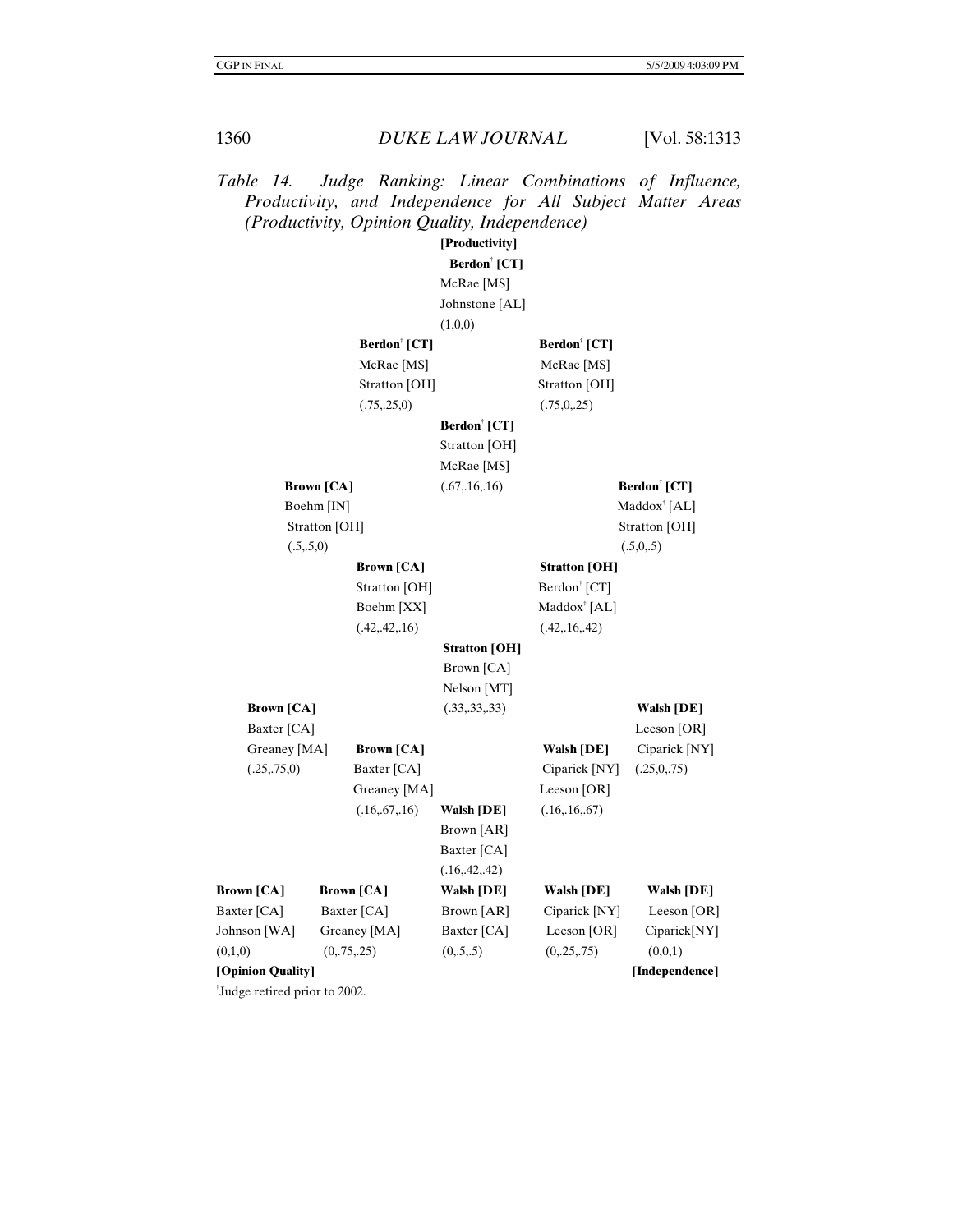We also ran regressions to identify factors that may contribute to individual judicial quality. We ran ordinary least squares regressions with the log of the total number of opinions authored (Opinions Model), the log of  $1 +$  the number of outside state citations (Citations Model) as dependent variables (both on judge-year-level data). We also estimated an ordinary least squares regression with our independence measure as the dependent variable for judge-level data (Independence Model). For all three models, we used as independent variables several judge-characteristic variables, including whether a judge is the chief judge (*Chief Judge*), the number of years the judge sat on the court (*Yrs. Court Experience*), the number of years since the judge graduated from law school (*Yrs. Legal Experience*), whether the judge retired prior to 2002 (*Retired before 2002*), the age of the judge (*Age*), the gender of the judge (*Female*), whether the judge was engaged in private practice prior to becoming a judge (*Private Prac. Exp.*), whether the judge made election-related expenditures in the year in question, an ideology score for the judge developed by Brace, Hall & Langer (ranging from 0=more conservative to 1=more liberal)  $(Judge \, Ideology)$ ,<sup>57</sup> the *U.S. News* ranking of the judge's law school measured as of 2005 (*U.S. News Law School Ranking*), and whether the judge attended an in-state law school (*Attended In-State Law School*). (Variable definitions are in Appendix D.) Table 15 provides our results.

|                              | Opinions    | Citations            | Independence |
|------------------------------|-------------|----------------------|--------------|
| Chief Judge                  | $-0.167***$ | $-0.094$             | $-0.008$     |
| <b>Yrs. Court Experience</b> | $0.016***$  | $0.011$ <sup>*</sup> | 0.003        |
| Yrs. Legal Experience        | $-0.002$    | $-0.006$             | $-0.001$     |
| Retired before 2002          | $-0.168***$ | $-0.130^*$           | 0.035        |
| Age                          | 0.004       | 0.005                | 0.000        |
| Female                       | $-0.052$    | $-0.070$             | $0.090***$   |
| Private Prac. Exp.           | $-0.025$    | 0.061                | $-0.042$     |
| Election Spending            | 0.021       | 0.021                |              |

# *Table 15. State-Fixed Effects Model*

(Judge-Year Data)

 57. *See* Paul Brace, Laura Langer & Melinda Gann Hall, *Measuring the Preferences of State Supreme Court Judges*, 62 J. POL. 387, 393–98 (2000).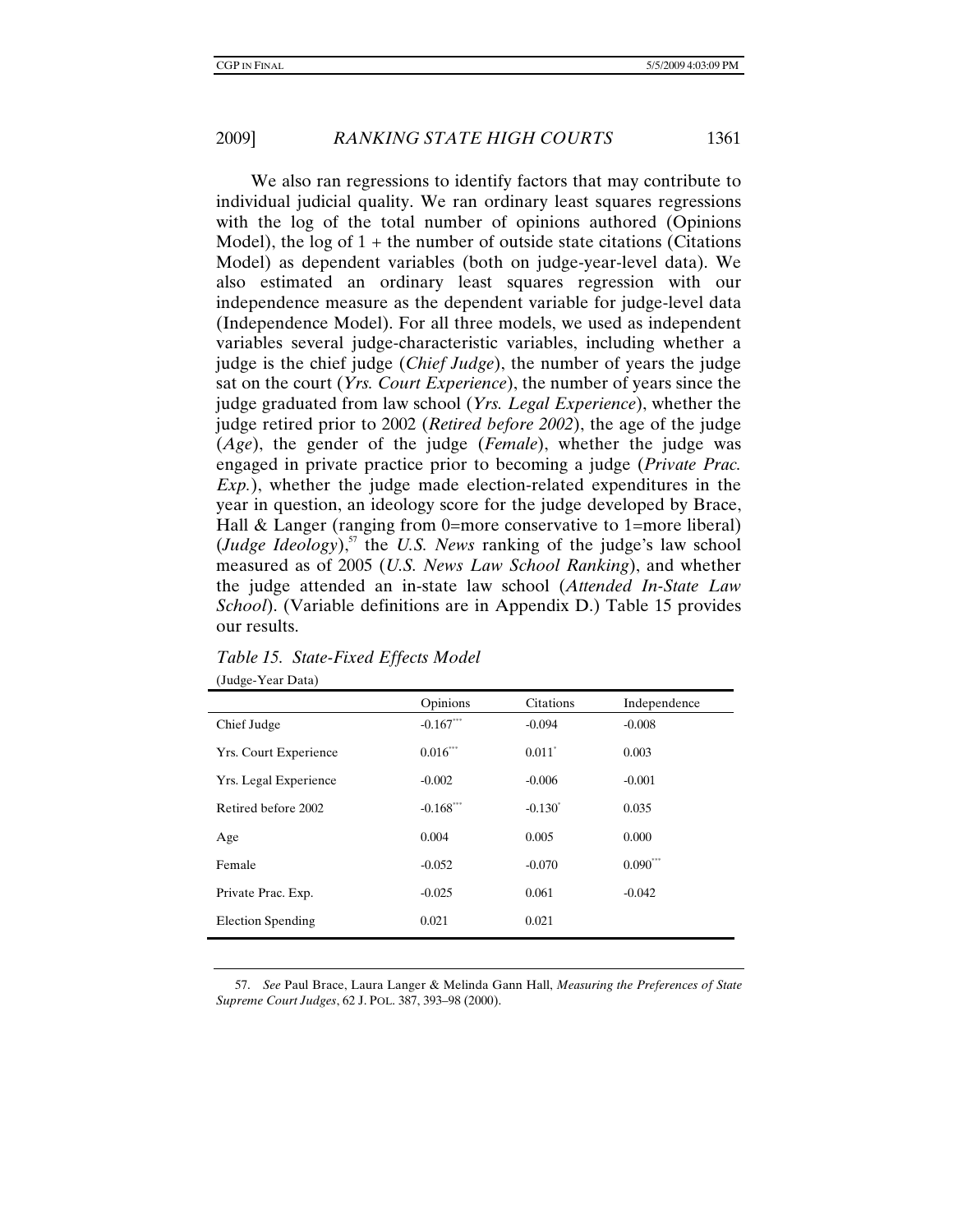| Judge Ideology               | 0.002    | 0.002                  | 0.001                 |
|------------------------------|----------|------------------------|-----------------------|
| U.S. News Law School Ranking | 0.001    | 0.000                  | $-0.001$ <sup>*</sup> |
| Attended In-State Law School | $-0.063$ | 0.062                  | 0.061                 |
| 1999 Case                    | $-0.084$ | $-0.132$ <sup>*</sup>  |                       |
| 2000 Case                    | $-0.039$ | $-0.281$ <sup>**</sup> |                       |
| <b>State-Fixed Effects</b>   | Yes      | Yes                    | Yes                   |
| N                            | 1007     | 999                    | 329                   |
| R <sup>2</sup>               | 0.38     | 0.24                   | 0.15                  |

The significance levels for the coefficients are as follows:  $10\%$  level;  $5\%$  level;  $**$  <1% level. Note: The opinions variable is the natural log of total opinions; the citations variable is the natural log of the total outside citations to all majority opinions authored by a particular judge for a specific year. South Dakota, New Mexico, Maryland, Georgia, and South Carolina judges are dropped from the independence regressions because of lack of party variation in those states.

We used fixed effects for the states, so the regression captured the effect of judge-specific characteristics, such as where a judge went to law school, on the outcomes. The model shows that chief judges write fewer opinions, no doubt because they have administrative responsibilities. Also not surprisingly, judges with more experience on the bench write more opinions and opinions that are cited more often. Judges approaching retirement slow down and write fewer opinions, but not worse opinions. Surprisingly, age, years of legal experience, private practice experience, law school ranking, and political ideology have little effect on any of the measures. We do find that female judges are significantly more independent than their male counterparts.<sup>58</sup>

We also ran the regression using the composite measure as the dependent variable; none of the independent variables was statistically significant.

 <sup>58.</sup> Putting aside the findings with respect to gender effects, our results overall are similar to those of the Landes et al. study on federal circuit judges, although they have some different variables in their regressions. They find that judges who graduate from Harvard and Yale Law Schools are cited more often than other judges, but these results are weak and do not hold for top-twenty law schools, and that race, sex, measures of academic achievement, prior experience, ideology, and ABA ratings are mostly insignificant. Landes et al., *supra* note 5, at 324–25.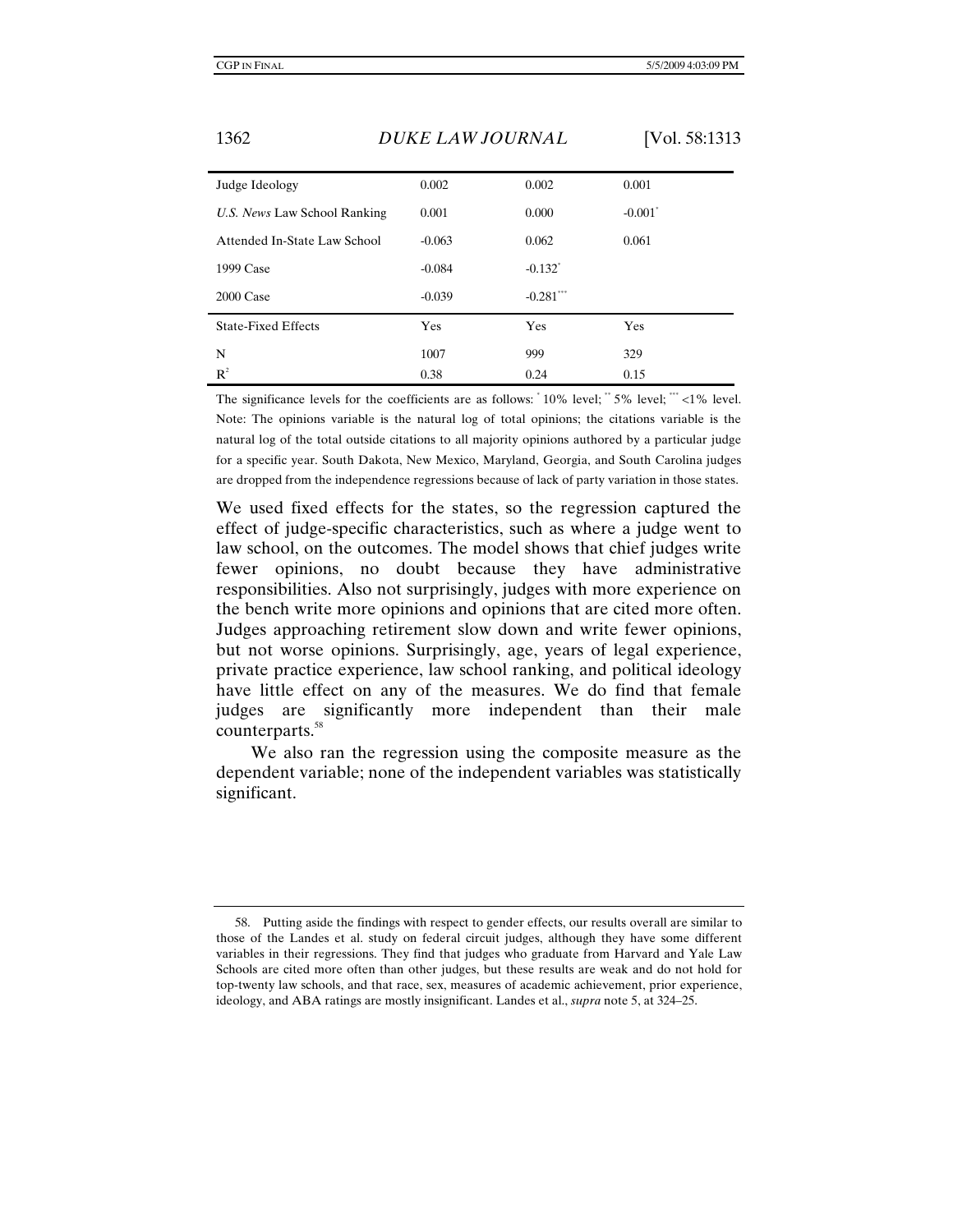#### **CONCLUSION**

Many people are uncomfortable with rankings. They argue that rankings unavoidably disregard important aspects of the ranked institution's performance and encourage people to compete with respect to only measurable aspects of performance. Competitions to perform well on rankings then prompt a downward spiral as institutions neglect important but hard-to-measure aspects of their missions to improve their rank.

We agree that rankings can be misused, but as far as state courts are concerned, the genie is out of the bottle. Not only do annual rankings of state courts such as the Chamber of Commerce survey exist, but there are at least two websites that enable the aggregation of public ratings of judges.

We have presented our rankings cautiously, recognizing that readers will weight aspects of judicial performance differently. We urge readers to treat the rankings as an *information-forcing* device. Assume that a low ranking creates a prima facie case that a state high court is low quality, but allow its defenders to advance arguments why special circumstances may account for the court's performance. If the explanations ring false in light of objective metrics of judicial performance, such as those we advance in this Article, then it might be a good idea to urge reform (or at least seek further justification for why a low ranking court is in fact performing well). And courts, other scholars, and other interested parties, we hope, will develop their own rankings. Competition to develop rankings will lead to greater information about courts. Competition will also help uncover hidden criteria used in currently non-transparent rankings, such as the U.S. Chamber of Commerce rankings, and encourage research into difficult-to-measure aspects of performance. Concern about difficultto-measure aspects of performance should encourage researchers to develop new measurement instruments, such as surveys that are distributed to a more representative sample of the population than those financed by the Chamber of Commerce. If multiple rankings converge, then the case for reform of state high courts that repeatedly appear at the bottom will be strengthened.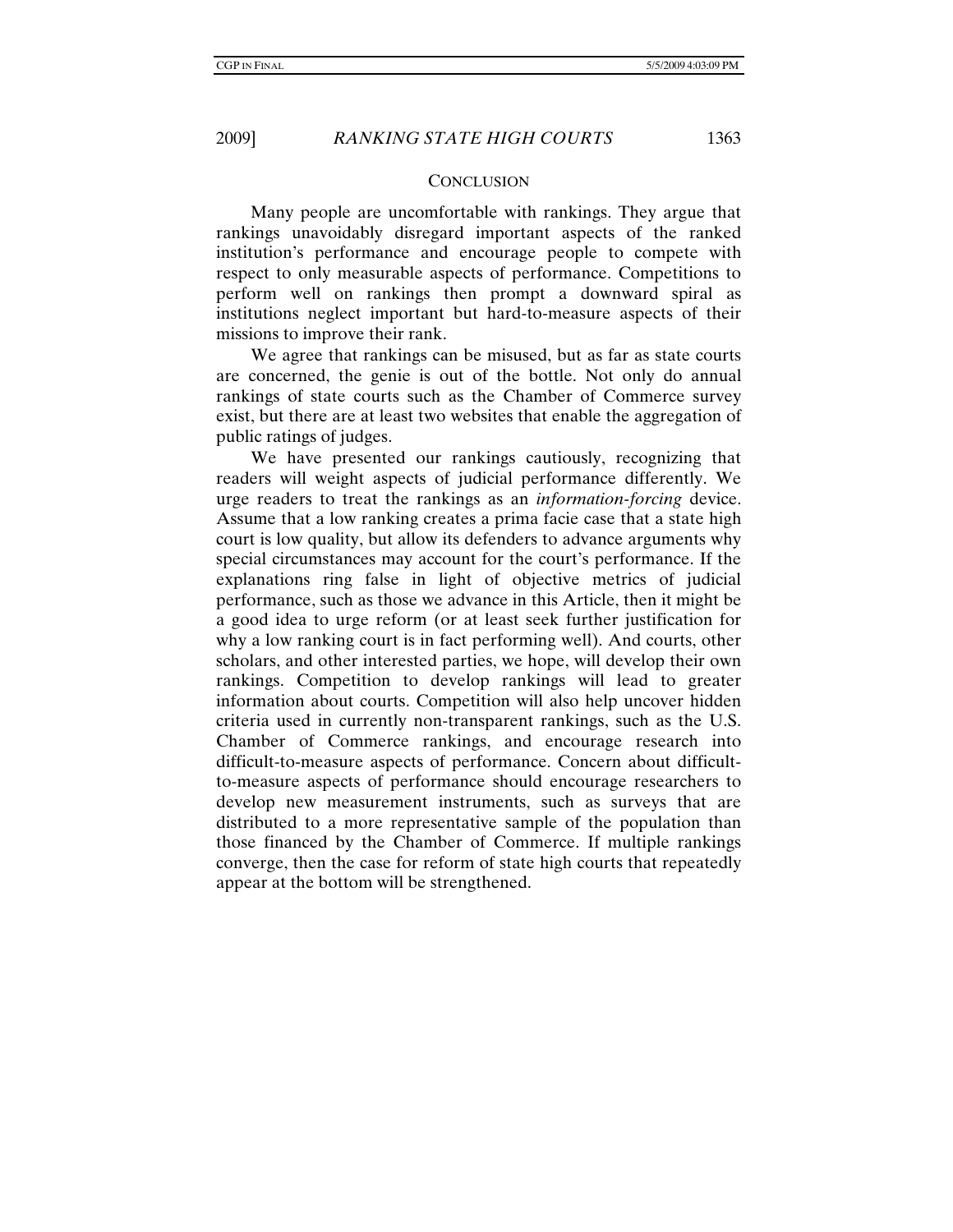# APPENDIX A: COMMON LAW AREAS ONLY

# *Number of Opinions (Common and Commercial Law Areas Only)*

| <b>State</b>           | Sel. System      | <b>Opinions</b> | Judge-Years | Opinions/  |
|------------------------|------------------|-----------------|-------------|------------|
|                        |                  |                 |             | Judge-Year |
| AL                     | PE               | 860             | 30          | 28.667     |
| MS                     | PE               | 502             | 29          | 17.310     |
| ${\sf AR}$             | PE               | 304             | 21          | 14.476     |
| MT                     | NE               | 289             | 21          | 13.762     |
| $\mathbf{PA}$          | PE               | 284             | 21          | 13.524     |
| GA                     | $\rm NE$         | 282             | 21          | 13.429     |
| $\rm ID$               | $\rm NE$         | 214             | 16          | 13.375     |
| OH                     | NE               | 276             | $21\,$      | 13.143     |
| ME                     | $\boldsymbol{A}$ | 340             | 26          | 13.077     |
| $_{\rm UT}$            | $\mathbf M$      | 211             | 17          | 12.412     |
| $\rm NE$               | $\mathbf M$      | 266             | 23          | 11.565     |
| <b>VA</b>              | $\boldsymbol{A}$ | 236             | 21          | 11.238     |
| ND                     | NE               | $170\,$         | 16          | 10.625     |
| WY                     | $\mathbf M$      | 158             | 15          | 10.533     |
| SD                     | $\mathbf M$      | 153             | 15          | 10.200     |
| $\mathbf{A}\mathbf{K}$ | $\mathbf M$      | 157             | 18          | 8.722      |
| CT                     | $\mathbf{A}$     | 199             | 23          | 8.652      |
| $\rm IA$               | $\mathbf M$      | 232             | 28          | 8.286      |
| TX_CIV                 | $\rm PE$         | 211             | 27          | 7.815      |
| ${\rm LA}$             | NE               | 183             | 24          | 7.625      |
| MD                     | $\mathbf M$      | 166             | 22          | 7.545      |
| WI                     | $\rm NE$         | 157             | 21          | 7.476      |
| $\mathbf{R}\mathbf{I}$ | $\mathbf{A}$     | 112             | 15          | 7.467      |
| $\bold{NY}$            | $\mathbf{A}$     | 159             | 22          | 7.227      |
| CA                     | M                | 150             | 21          | 7.143      |
| $\rm NH$               | $\mathbf{A}$     | 120             | 17          | 7.059      |
| MI                     | NE               | 166             | 24          | 6.917      |
| <b>WV</b>              | PE               | 102             | 15          | 6.800      |
| IN                     | $\mathbf M$      | 99              | 15          | 6.600      |
| $\rm IL$               | $\rm PE$         | 143             | 22          | 6.500      |
| <b>WA</b>              | $\rm NE$         | 180             | 28          | 6.429      |
| ${\rm VT}$             | $\mathbf A$      | 96              | 15          | 6.400      |
| OK_CIV                 | $\mathbf M$      | 179             | 28          | 6.393      |
| KS                     | M                | 132             | 21          | 6.286      |
| MN                     | $\rm NE$         | 150             | 24          | 6.250      |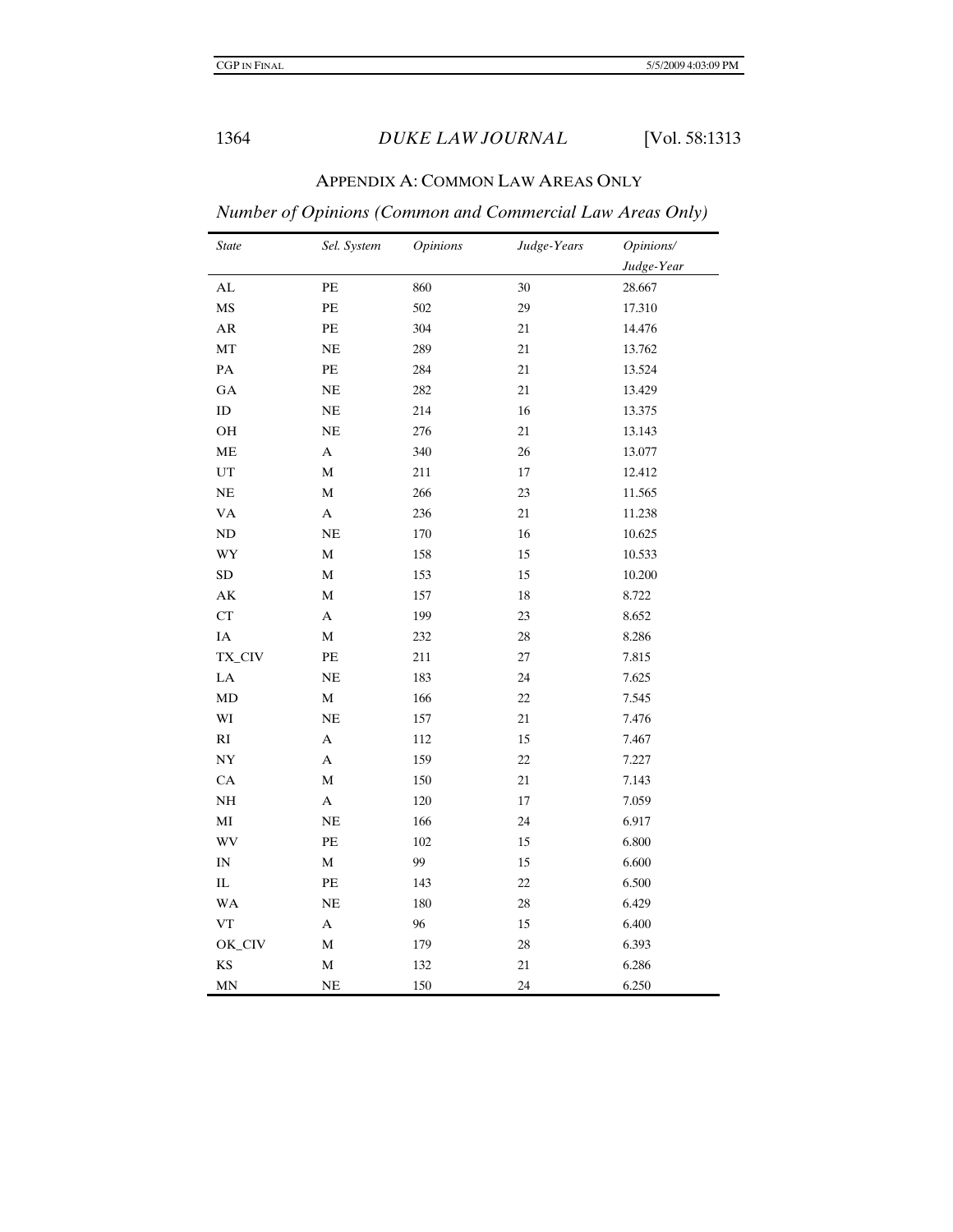| <b>SC</b> | A  | 90  | 16 | 5.625 |  |
|-----------|----|-----|----|-------|--|
| FL        | M  | 112 | 21 | 5.333 |  |
| KY        | NE | 111 | 22 | 5.045 |  |
| CO        | M  | 115 | 23 | 5.000 |  |
| MA        | A  | 114 | 23 | 4.957 |  |
| MO        | M  | 103 | 22 | 4.682 |  |
| HI        | A  | 83  | 18 | 4.611 |  |
| <b>NJ</b> | A  | 121 | 27 | 4.481 |  |
| <b>TN</b> | М  | 69  | 16 | 4.313 |  |
| DE        | A  | 61  | 15 | 4.067 |  |
| <b>OR</b> | NE | 77  | 21 | 3.667 |  |
| NC        | PE | 84  | 23 | 3.652 |  |
| <b>NV</b> | NE | 59  | 18 | 3.278 |  |
| <b>NM</b> | PE | 35  | 15 | 2.333 |  |
| AZ        | M  | 29  | 15 | 1.933 |  |

We define "Common and Commercial Law Cases" to include cases in the following subject matter areas: Contracts; Insurance; Private arbitration; Creditor v. Debtor; Lessor-Lessee; Usury Laws; Franchise v. Franchisor; Employment Contractual Disputes; Corporate Law; Piercing the Corporate Veil; Tax; Bankruptcy; Enforcement of mechanics lien; Implied warrant of merchantability; Takings claims; Zoning issues; Property rights; Property Licensing-Related or Permit-Related; Landlord-Tenant-Related; Federal Tort Related Act; Medical Malpractice; Products Liability; Wrongful Death; Libel; and other tort cases.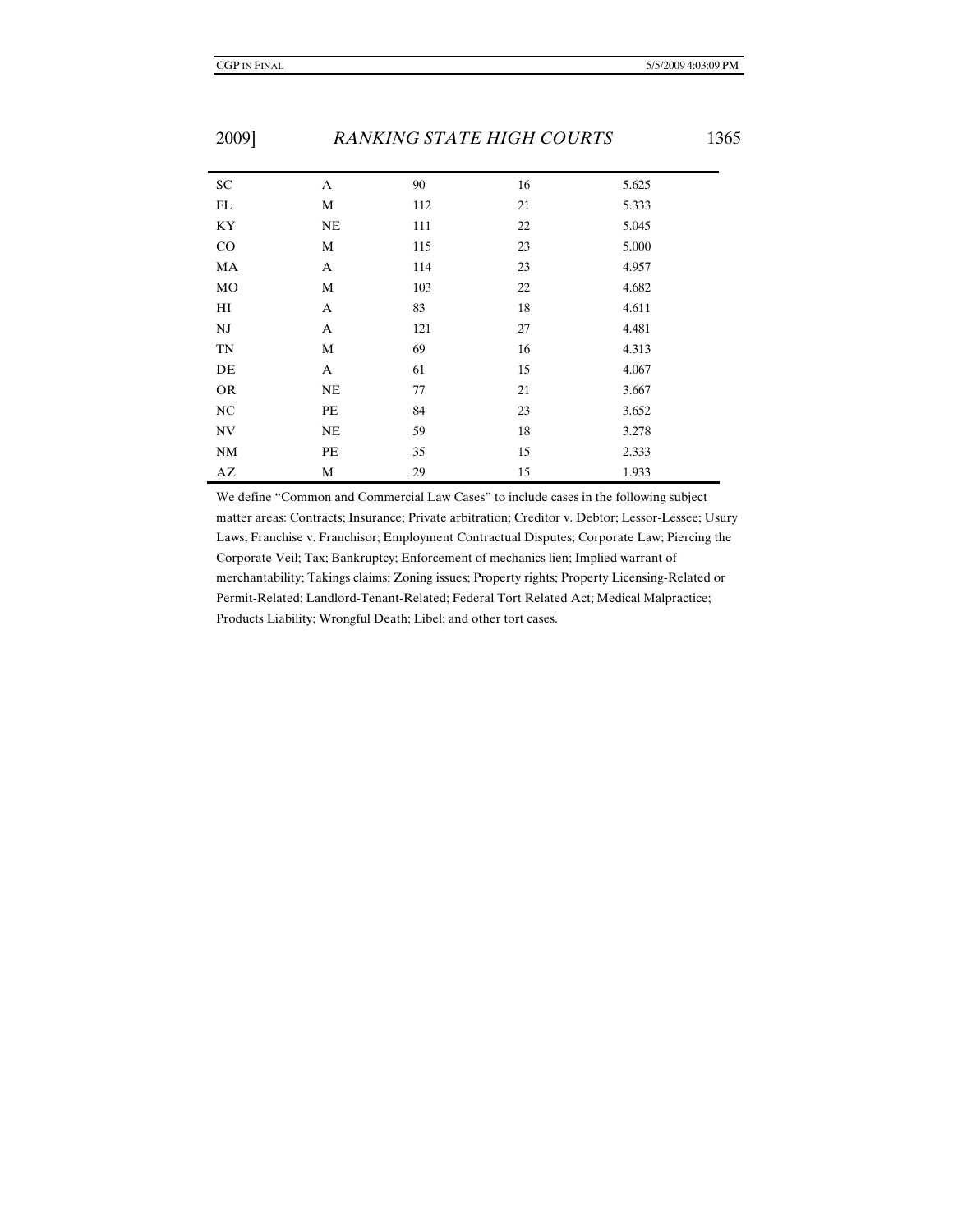| <b>State</b>               | Sel. System      | <b>Citations</b> | Judge-Years | Citations/ |
|----------------------------|------------------|------------------|-------------|------------|
|                            |                  |                  |             | Judge-Year |
| $\rm DE$                   | $\mathbf{A}$     | 246              | 15          | 16.400     |
| CA                         | $\mathbf M$      | 247              | 21          | 11.762     |
| $\rm MD$                   | $\mathbf M$      | 205              | 22          | 9.318      |
| <b>WA</b>                  | $\rm NE$         | 237              | 28          | 8.464      |
| MT                         | NE               | 170              | 21          | 8.095      |
| $\ensuremath{\text{NY}}$   | $\mathbf A$      | 175              | 22          | 7.955      |
| ${\rm AL}$                 | PE               | 237              | 30          | 7.900      |
| <b>VA</b>                  | $\boldsymbol{A}$ | 163              | 21          | 7.762      |
| $\rm{NJ}$                  | A                | 205              | 27          | 7.593      |
| ND                         | NE               | 119              | 16          | 7.438      |
| $\rm IA$                   | $\mathbf M$      | 188              | 28          | 6.714      |
| ${\cal C}{\cal T}$         | $\boldsymbol{A}$ | 153              | 23          | 6.652      |
| CO                         | $\mathbf M$      | 151              | 23          | 6.565      |
| TX_CIV                     | PE               | 176              | 27          | 6.519      |
| ${\rm IL}$                 | PE               | 138              | 22          | 6.273      |
| OH                         | $\rm NE$         | 130              | 21          | 6.190      |
| WV                         | PE               | 92               | 15          | 6.133      |
| $\mathbf{PA}$              | PE               | 126              | 21          | 6.000      |
| $\mathbf{KS}$              | $\mathbf M$      | 125              | 21          | 5.952      |
| $\mathbf{IN}$              | $\mathbf M$      | 89               | 15          | 5.933      |
| ${\sf AR}$                 | $\rm PE$         | 120              | 21          | 5.714      |
| $\rm MA$                   | $\mathbf{A}$     | 131              | 23          | 5.696      |
| $\mathbf{A}\mathbf{K}$     | $\mathbf M$      | $101\,$          | $18\,$      | 5.611      |
| <b>SD</b>                  | $\mathbf M$      | 81               | 15          | 5.400      |
| SC                         | A                | 84               | $16\,$      | 5.250      |
| ME                         | A                | 134              | 26          | 5.154      |
| MN                         | NE               | 123              | 24          | 5.125      |
| WI                         | NE               | 104              | 21          | 4.952      |
| <b>TN</b>                  | $\mathbf M$      | 77               | 16          | 4.813      |
| $\rm NE$                   | $\mathbf M$      | 110              | 23          | 4.783      |
| ${\rm FL}$                 | $\mathbf M$      | 98               | 21          | 4.667      |
| WY                         | $\mathbf M$      | 69               | 15          | 4.600      |
| $\mathbf{M}\mathbf{S}$     | PE               | 131              | 29          | 4.517      |
| $\ensuremath{\mathrm{UT}}$ | $\mathbf M$      | 74               | 17          | 4.353      |
| $\rm ID$                   | NE               | 67               | 16          | 4.188      |
| MI                         | $\rm NE$         | 99               | 24          | 4.125      |

*Out-of-State Citations to Majority Opinions (Common and Commercial Law Areas Only)*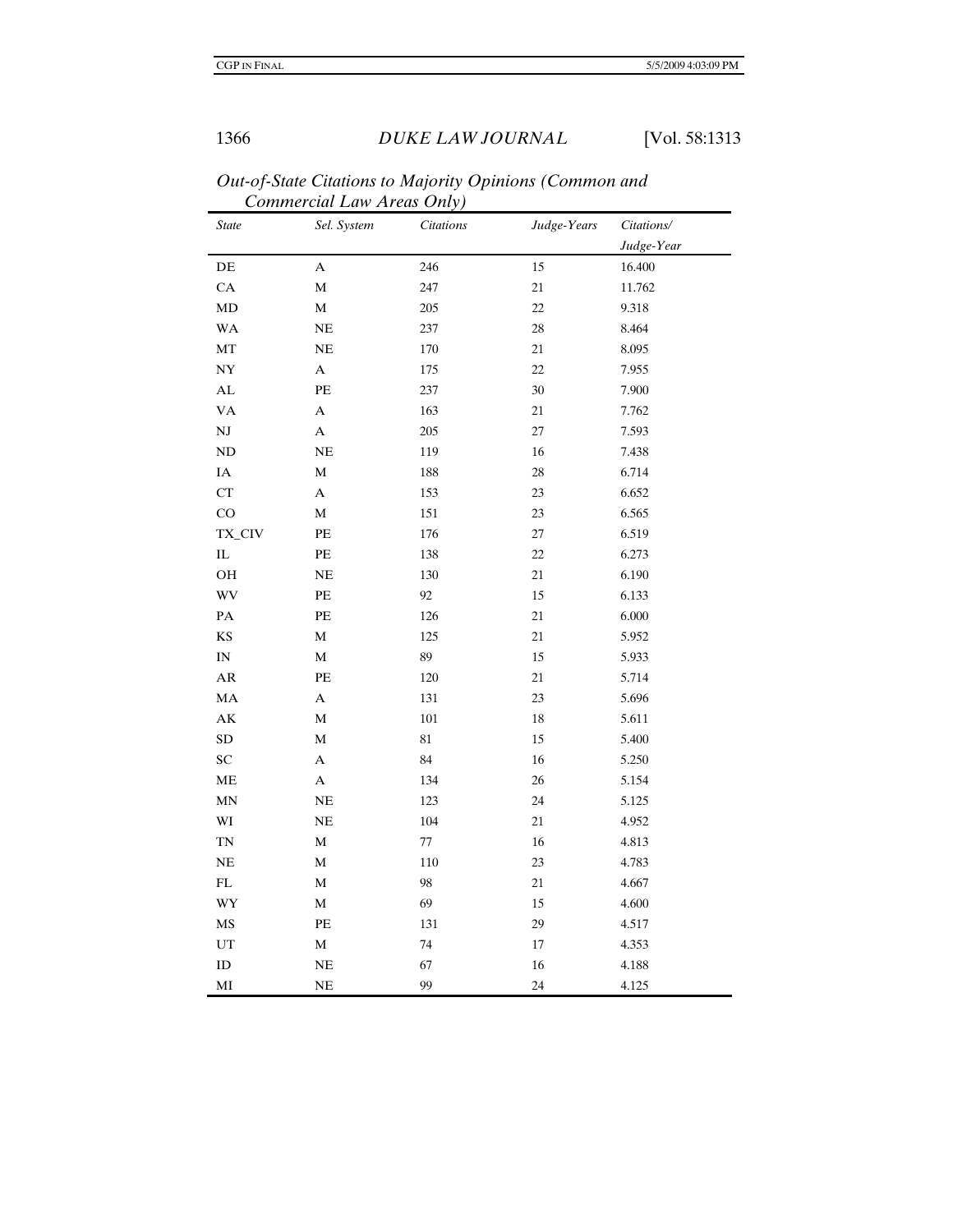| 2002      |           | <u>KARKING STATE HIGH COUNTS</u> |    |       | 1J V |
|-----------|-----------|----------------------------------|----|-------|------|
| HI        | A         | 74                               | 18 | 4.111 |      |
| RI        | A         | 61                               | 15 | 4.067 |      |
| <b>VT</b> | A         | 57                               | 15 | 3.800 |      |
| NH        | A         | 62                               | 17 | 3.647 |      |
| AZ        | M         | 52                               | 15 | 3.467 |      |
| <b>NM</b> | PE        | 49                               | 15 | 3.267 |      |
| <b>OR</b> | NE        | 68                               | 21 | 3.238 |      |
| <b>NV</b> | NE        | 58                               | 18 | 3.222 |      |
| GA        | <b>NE</b> | 65                               | 21 | 3.095 |      |
| OK_CIV    | М         | 84                               | 28 | 3.000 |      |
| <b>NC</b> | PE        | 65                               | 23 | 2.826 |      |
| LA        | <b>NE</b> | 59                               | 24 | 2.458 |      |
| MO        | M         | 51                               | 22 | 2.318 |      |
| KY        | NE        | 37                               | 22 | 1.682 |      |

We define "Common and Commercial Law Cases" to include cases in the following subject matter areas: Contracts; Insurance; Private arbitration; Creditor v. Debtor; Lessor-Lessee; Usury Laws; Franchise v. Franchisor; Employment Contractual Disputes; Corporate Law; Piercing the Corporate Veil; Tax; Bankruptcy; Enforcement of mechanics lien; Implied warrant of merchantability; Takings claims; Zoning issues; Property rights; Property Licensing-Related or Permit-Related; Landlord-Tenant-Related; Federal Tort Related Act; Medical Malpractice; Products Liability; Wrongful Death; Libel; and other tort cases.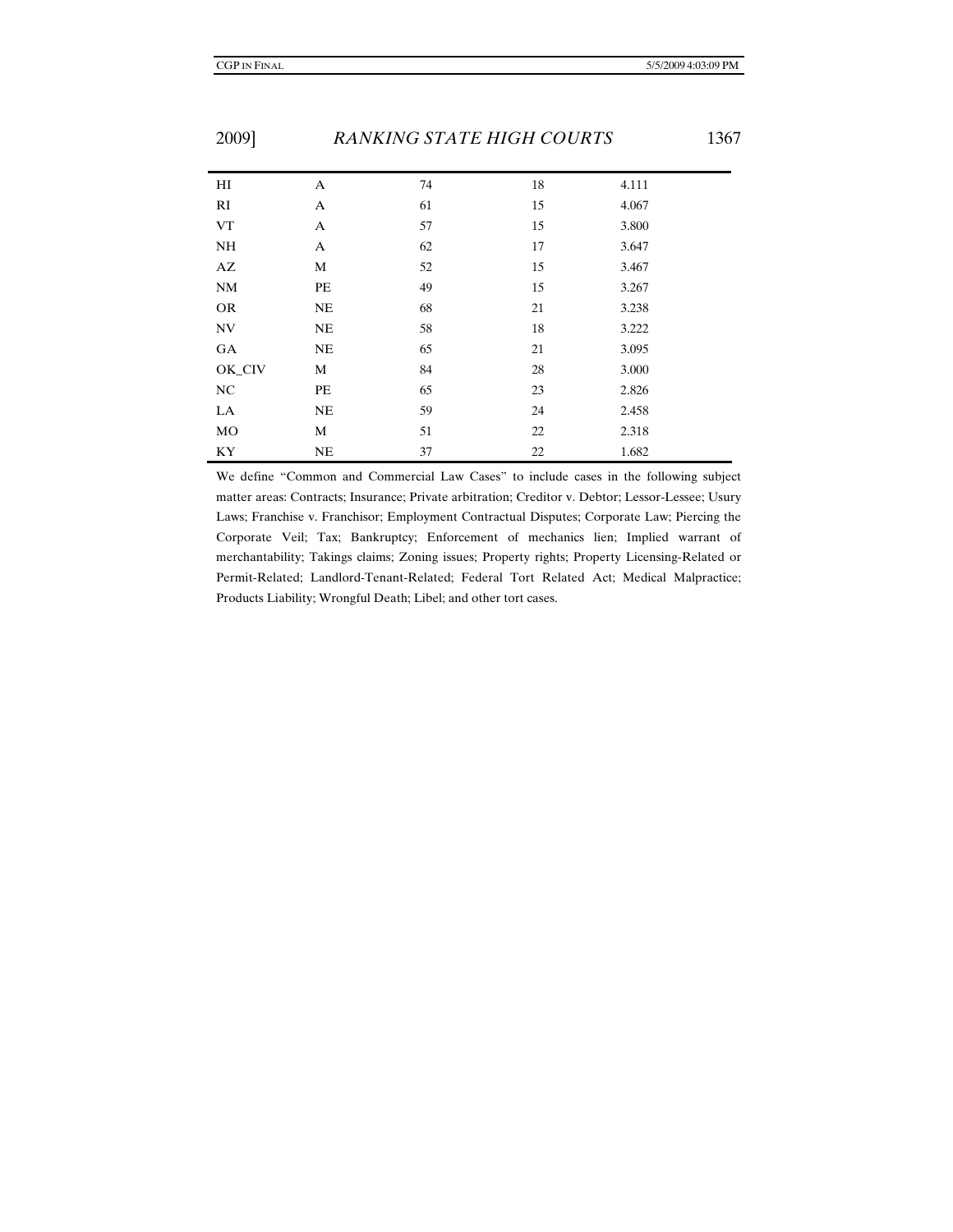| <b>State</b> | Standard Dev. of | Standard Dev. of | Standard Dev.   | Equal-Weight |
|--------------|------------------|------------------|-----------------|--------------|
|              | Total-Opinion    | Outside-Citation | of Indep. Score | Composite    |
|              | Score            | Score            |                 | Score        |
| AL           | 4.417            | 1.417            | $-0.608$        | 1.742        |
| MS           | 1.957            | 0.810            | 0.641           | 1.136        |
| NY           | $-0.228$         | 1.427            | 1.950           | 1.050        |
| UT           | 0.895            | 0.781            | 1.406           | 1.027        |
| RI           | $-0.176$         | 0.730            | 2.489           | 1.014        |
| AR           | 1.343            | 1.025            | 0.626           | 0.998        |
| OH           | 1.054            | 1.110            | 0.670           | 0.945        |
| MT           | 1.188            | 1.452            | $-0.340$        | 0.766        |
| ND           | 0.508            | 1.334            | 0.400           | 0.748        |
| CA           | $-0.246$         | 2.110            | 0.363           | 0.742        |
| PA           | 1.136            | 1.076            | $-0.030$        | 0.728        |
| NE           | 0.712            | 0.858            | 0.565           | 0.712        |
| TX_CIV       | $-0.100$         | 1.169            | 0.789           | 0.619        |
| GA           | 1.116            | 0.555            | $-0.016$        | 0.552        |
| MD           | $-0.159$         | 1.672            | $-0.016$        | 0.499        |
| ME           | 1.040            | 0.925            | $-0.487$        | 0.492        |
| OK_CIV       | $-0.408$         | 0.538            | 1.284           | 0.471        |
| VA           | 0.641            | 1.392            | $-0.622$        | 0.471        |
| WV           | $-0.320$         | 1.100            | 0.625           | 0.468        |
| IL           | $-0.385$         | 1.125            | 0.632           | 0.457        |
| <b>SD</b>    | 0.416            | 0.969            | $-0.016$        | 0.456        |
| NH           | $-0.264$         | 0.654            | 0.963           | 0.451        |
| IA           | 0.002            | 1.204            | 0.113           | 0.440        |
| <b>OR</b>    | $-0.999$         | 0.581            | 1.724           | 0.435        |
| <b>WA</b>    | $-0.401$         | 1.518            | 0.018           | 0.379        |
| DE           | $-0.912$         | 2.942            | $-1.007$        | 0.341        |
| KS           | $-0.432$         | 1.068            | 0.183           | 0.273        |
| LA           | $-0.141$         | 0.441            | 0.411           | 0.237        |
| WY           | 0.489            | 0.825            | $-0.678$        | 0.212        |
| FL           | $-0.638$         | 0.837            | 0.429           | 0.209        |
| MA           | $-0.720$         | 1.022            | 0.297           | 0.200        |
| ${\rm VT}$   | $-0.407$         | 0.682            | 0.287           | 0.187        |
| ID           | 1.104            | 0.751            | $-1.364$        | 0.164        |
| TN           | $-0.859$         | 0.863            | 0.461           | 0.155        |
| NJ           | $-0.822$         | 1.362            | $-0.098$        | 0.147        |

*Common and Commercial Law–Only Equal-Weight Composite Ranking*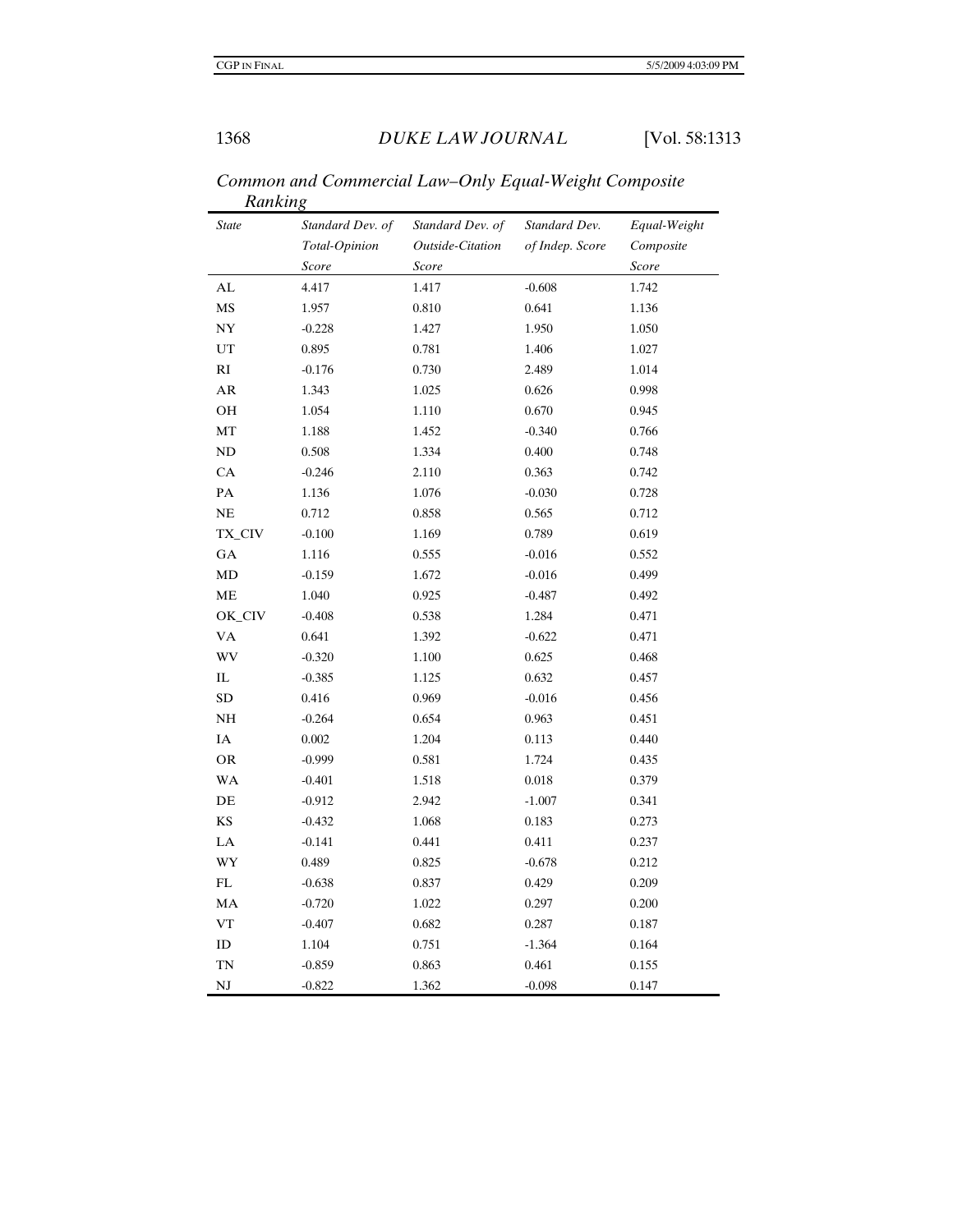| AК        | 0.096    | 1.007 | $-0.711$ | 0.131    |
|-----------|----------|-------|----------|----------|
| MN        | $-0.439$ | 0.919 | $-0.095$ | 0.128    |
| SC        | $-0.575$ | 0.942 | $-0.016$ | 0.117    |
| $\rm CO$  | $-0.710$ | 1.178 | $-0.497$ | $-0.010$ |
| AZ        | $-1.374$ | 0.622 | 0.592    | $-0.053$ |
| HI        | $-0.794$ | 0.737 | $-0.116$ | $-0.058$ |
| <b>CT</b> | 0.081    | 1.193 | $-1.687$ | $-0.138$ |
| KY        | $-0.700$ | 0.302 | $-0.216$ | $-0.205$ |
| NM        | $-1.288$ | 0.586 | $-0.016$ | $-0.239$ |
| WI        | $-0.174$ | 0.888 | $-1.440$ | $-0.242$ |
| <b>NV</b> | $-1.083$ | 0.578 | $-0.272$ | $-0.259$ |
| IN        | $-0.364$ | 1.064 | $-2.056$ | $-0.452$ |
| <b>MO</b> | $-0.779$ | 0.416 | $-1.245$ | $-0.536$ |
| NC        | $-1.002$ | 0.507 | $-1.158$ | $-0.551$ |
| МI        | $-0.295$ | 0.740 | $-3.111$ | $-0.889$ |

We use the common and commercial law productivity and opinion quality rankings for the composite rankings. Due to the relatively small number of opposing opinions available to calculate the independence ranking, we use the independence ranking based on all opinions.

For each measure (total opinions per judge-year, outside citations per judge-year, and independence) we computed the standard deviation from the mean of the sample for each state. For those states without an independence score, we substituted the mean independence score for the other states in computing the standard deviation. We then combined the three standard deviation scores with equal weights to generate the equal-weight composite score.

Correlation coefficient between common law composite rankings and composite rankings (all subject matter areas) in Table  $9 = 0.754$  (t-statistic = 8.811; significant at the <1 percent level).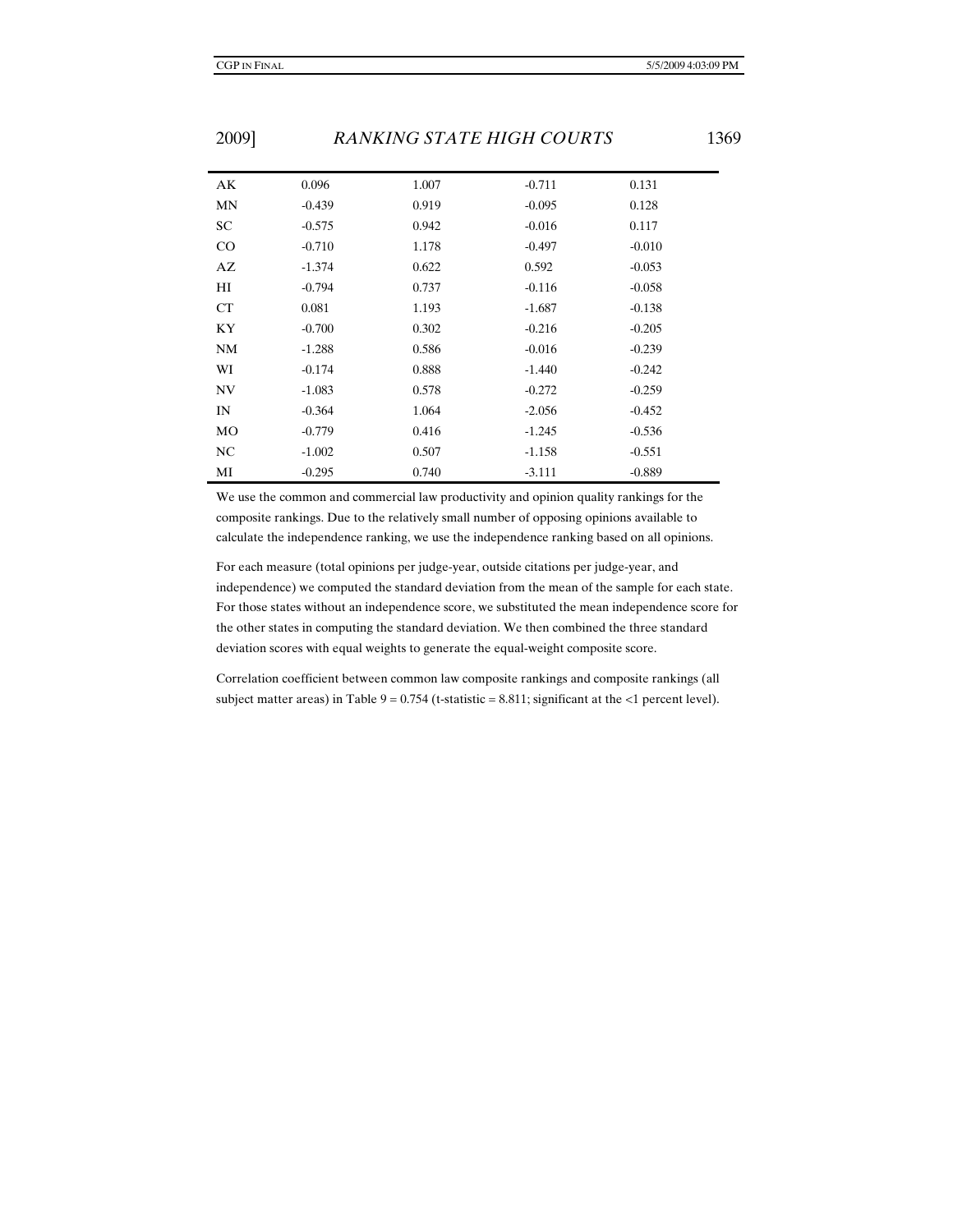| <b>APPENDIX B: ABNORMAL SCORE RANKINGS</b> |  |
|--------------------------------------------|--|
|--------------------------------------------|--|

*Number of Opinions (Abnormal Score)* 

| <b>State</b>               | Sel. System | <b>Opinions</b> | Judge-Years | Ab. Opinions per |
|----------------------------|-------------|-----------------|-------------|------------------|
|                            |             |                 |             | Judge-Year       |
| $_{\mathrm{GA}}$           | $\rm NE$    | 1225            | 21          | 29.712           |
| OH                         | $\rm NE$    | 989             | 21          | 21.263           |
| ${\sf AR}$                 | PE          | 1038            | 21          | 18.589           |
| $\mathbf{PA}$              | $\rm PE$    | 941             | 21          | 16.909           |
| MT                         | $\rm NE$    | 968             | 21          | 15.231           |
| $\mathbf{IN}$              | M           | 573             | 15          | 13.831           |
| ${\cal C}{\cal T}$         | ${\bf AP}$  | 707             | 23          | 13.418           |
| ND                         | $\rm NE$    | 703             | 16          | 13.145           |
| WY                         | $\mathbf M$ | 548             | 15          | 12.623           |
| $\mathop{\rm FL}\nolimits$ | $\mathbf M$ | 709             | 21          | 11.214           |
| $\mathbf{AL}$              | $\rm PE$    | 1417            | 30          | 10.754           |
| MA                         | ${\bf AP}$  | 608             | 23          | 7.800            |
| $_{\rm UT}$                | $\mathbf M$ | 420             | 17          | 6.501            |
| $\rm IL$                   | PE          | 642             | 22          | 6.372            |
| NE                         | $\mathbf M$ | 699             | 23          | 5.298            |
| CA                         | M           | 605             | 21          | 4.451            |
| MS                         | PE          | 1437            | 29          | 3.082            |
| $\mathbf{A}\mathbf{K}$     | $\mathbf M$ | 446             | 18          | 2.201            |
| $\ensuremath{\text{NV}}$   | NE          | 259             | $18\,$      | 2.174            |
| <b>WA</b>                  | NE          | 578             | $28\,$      | 2.096            |
| IA                         | $\mathbf M$ | 715             | $28\,$      | $1.076\,$        |
| ${\rm ID}$                 | NE          | 477             | 16          | $-0.054$         |
| $\mathbf{A}\mathbf{Z}$     | $\mathbf M$ | $172\,$         | 15          | $-1.335$         |
| <b>OR</b>                  | $\rm NE$    | 245             | $21\,$      | $-1.384$         |
| TN                         | $\mathbf M$ | 373             | $16\,$      | $-2.386$         |
| <b>MN</b>                  | NE          | 452             | 24          | $-2.716$         |
| CO                         | $\mathbf M$ | 386             | 23          | $-2.792$         |
| MD                         | $\mathbf M$ | 523             | 22          | $-3.084$         |
| KS                         | $\mathbf M$ | 483             | $21\,$      | $-3.276$         |
| TX_CRIM                    | PE          | 583             | 26          | $-3.396$         |
| ${\rm SD}$                 | $\mathbf M$ | 366             | $15\,$      | $-4.101$         |
| ME                         | ${\bf AP}$  | 718             | 26          | $-4.741$         |
| NM                         | $\rm PE$    | 151             | $15\,$      | $-5.087$         |
| $\mathbf{R}\mathbf{I}$     | ${\bf AP}$  | 273             | $15\,$      | $-6.133$         |
| H <sub>I</sub>             | ${\bf AP}$  | 225             | 18          | $-6.422$         |
| DE                         | ${\bf AP}$  | 163             | 15          | $-6.525$         |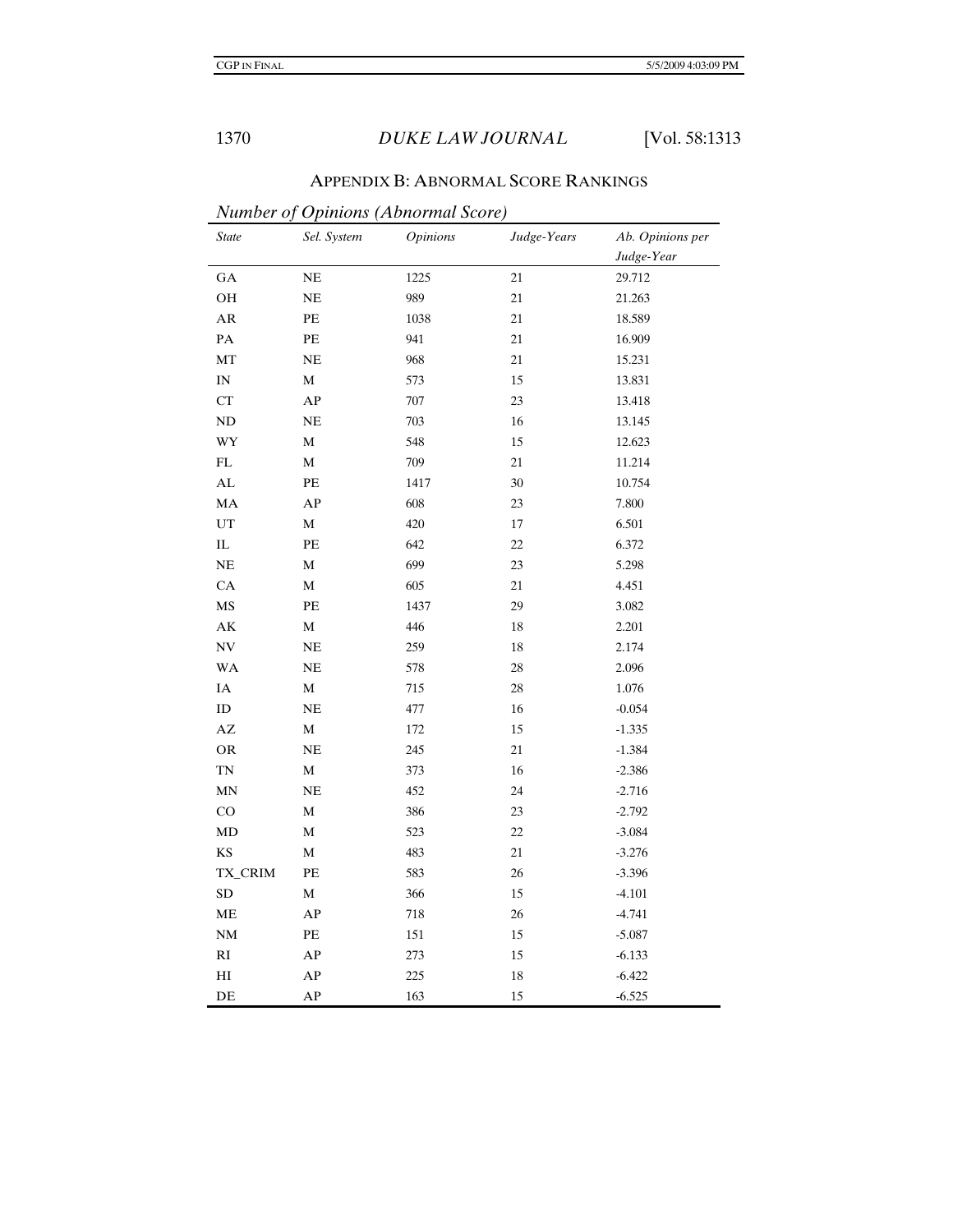| WI      | NE | 386 | 21 | $-6.733$  |
|---------|----|-----|----|-----------|
| VT      | AP | 274 | 15 | $-6.746$  |
| NH      | AP | 366 | 17 | $-6.881$  |
| NJ      | AP | 376 | 27 | $-7.715$  |
| SC      | AP | 387 | 16 | $-8.702$  |
| NY      | AP | 380 | 22 | $-8.963$  |
| WV      | PE | 346 | 15 | $-9.003$  |
| MI      | NE | 389 | 24 | $-9.120$  |
| OK_CIV  | М  | 435 | 28 | $-10.752$ |
| LA      | NE | 525 | 24 | $-10.913$ |
| VA      | AP | 413 | 21 | $-11.563$ |
| OK_CRIM | M  | 230 | 16 | $-11.912$ |
| KY.     | NE | 411 | 22 | $-12.525$ |
| TX_CIV  | PE | 347 | 27 | $-12.967$ |
| MO      | M  | 252 | 22 | $-13.324$ |
| NC      | PE | 262 | 23 | $-16.490$ |

Abnormal total opinions per judge-year was calculated by first estimating a model using total opinions per judge-year as the dependent variable and state-level controls for the age of the state, the log of the population, the log of the aggregate population of neighboring states, the state's crime rate, the median age of the population, the log of gross state product, the median income level for 1997, the black fraction of the population, and a measure of citizen ideology for the state based on election results in each district which are used to compute a statewide average (ultimately based on interest group ratings of a given state's federal congressional delegation) (from Berry et al. 1998) (the Citizen Ideology Score). (See Appendix D for definitions.) We estimated the model using pooled state-level data over the 1998 to 2000 sample period using ordinary least square as follows:

Total opinions per judge-year<sub>i</sub> =  $\alpha + \sum_{i} B_{i}$ State-Level Controls<sub>i</sub> +  $\varepsilon$ <sub>i</sub>

Second, we computed predicted scores for total opinions per judge-year using the model and then calculated the difference between the actual and predicted scores. We term this residual the "abnormal" score for total opinions per judge-year (for example, the abnormal total opinions per judge-year for a state = the actual total opinions per judge-year minus the predicted total opinions per judge-year).

Correlation coefficient between abnormal opinions per judge-year score and opinions per judgeyear score (all subject matter areas) in Table  $4 = 0.8548$  (t-statistic = 11.64; significant at the  $\langle$ 1 percent level).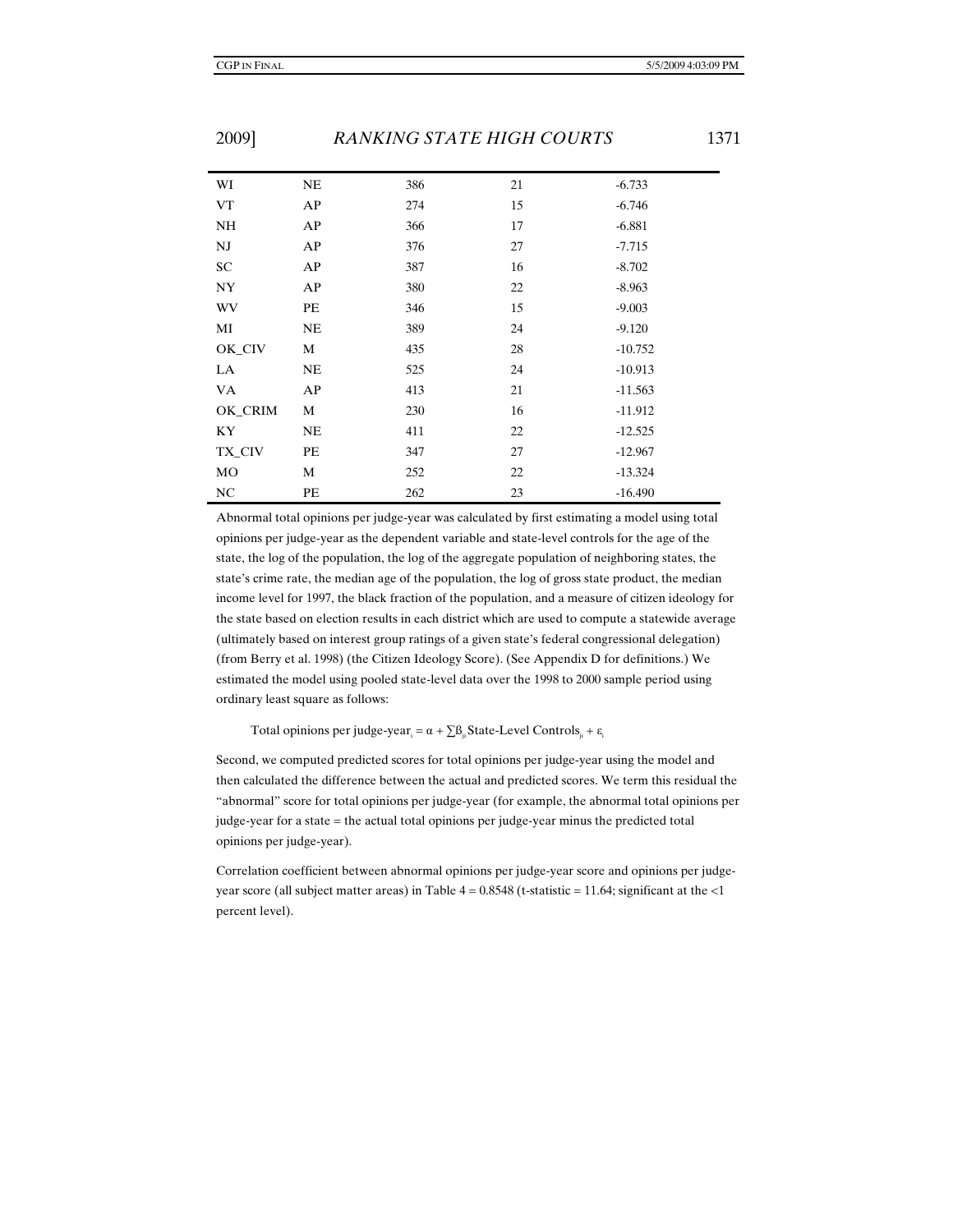| <b>State</b>               | Sel. System | Citations | Judge-Years | Ab. Citations per |
|----------------------------|-------------|-----------|-------------|-------------------|
|                            |             |           |             | Judge-Year        |
| CA                         | $\mathbf M$ | 709       | 21          | 18.472            |
| MT                         | NE          | 468       | $21\,$      | 10.720            |
| $\rm DE$                   | ${\bf AP}$  | 336       | 15          | 7.309             |
| <b>WA</b>                  | NE          | 611       | 28          | 7.047             |
| AR                         | PE          | 337       | $21\,$      | 5.968             |
| $\mathbf{K}\mathbf{S}$     | $\mathbf M$ | 388       | 21          | 5.800             |
| $\rm ND$                   | <b>NE</b>   | 316       | 16          | 5.300             |
| MD                         | $\mathbf M$ | 448       | 22          | 4.597             |
| TN                         | $\mathbf M$ | 242       | 16          | 4.475             |
| SC                         | AP          | 245       | 16          | 4.142             |
| $\rm NE$                   | $\mathbf M$ | 371       | 23          | 3.483             |
| $\mathbf{A}\mathbf{Z}$     | $\mathbf M$ | 187       | 15          | 3.467             |
| $\mathbf{IN}$              | $\mathbf M$ | 244       | 15          | 3.224             |
| MA                         | AP          | 469       | 23          | 2.811             |
| OH                         | NE          | 337       | 21          | 2.411             |
| NM                         | PE          | 143       | 15          | 1.790             |
| $\rm CO$                   | $\mathbf M$ | 382       | 23          | 1.743             |
| IA                         | $\mathbf M$ | 403       | 28          | 1.153             |
| $\rm IL$                   | PE          | 354       | 22          | 0.970             |
| PA                         | PE          | 336       | 21          | 0.631             |
| $\mathbf{W}\mathbf{V}$     | PE          | 206       | 15          | 0.526             |
| $\overline{\text{MS}}$     | PE          | 322       | 29          | 0.334             |
| GA                         | NE          | 262       | $21\,$      | 0.269             |
| ${\rm SD}$                 | $\mathbf M$ | 196       | 15          | 0.155             |
| ${\rm VT}$                 | AP          | 206       | 15          | 0.042             |
| WY                         | $\mathbf M$ | 184       | 15          | $-0.001$          |
| $\mathbf{AL}$              | PE          | 325       | 30          | $-0.523$          |
| ${\cal C}{\cal T}$         | ${\bf AP}$  | 405       | 23          | $-0.647$          |
| $\mathbf{N}\mathbf{J}$     | ${\bf AP}$  | 474       | 27          | $-0.708$          |
| AK                         | $\mathbf M$ | 273       | 18          | $-1.021$          |
| UT                         | M           | 134       | 17          | $-1.294$          |
| $\mathop{\rm FL}\nolimits$ | $\mathbf M$ | 208       | 21          | $-1.428$          |
| ${\rm ID}$                 | $\rm NE$    | 148       | 16          | $-1.436$          |
| $_{\mathrm{NY}}$           | ${\bf AP}$  | $301\,$   | 22          | $-2.526$          |
| MN                         | NE          | 321       | 24          | $-2.573$          |
| $\rm NH$                   | AP          | 225       | 17          | $-2.925$          |
| LA                         | NE          | 159       | 24          | $-3.178$          |

*Out-of-State Citations to Majority Opinions (Abnormal Score)*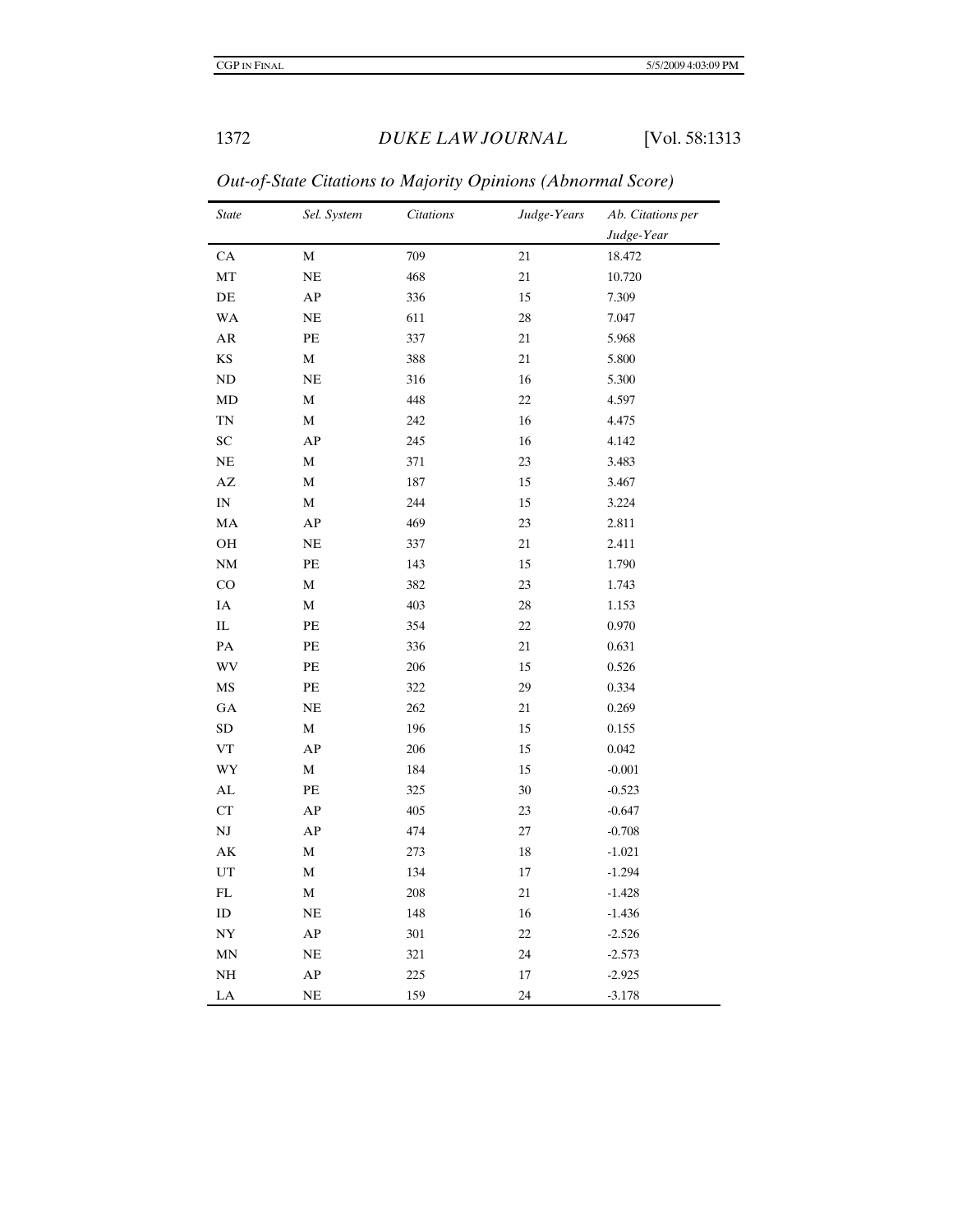| <b>VA</b> | AP        | 261 | 21 | $-3.310$ |
|-----------|-----------|-----|----|----------|
| <b>NV</b> | NE        | 157 | 18 | $-3.345$ |
| WI        | <b>NE</b> | 256 | 21 | $-3.381$ |
| TX_CIV    | PE        | 243 | 27 | $-3.451$ |
| OK_CIV    | M         | 160 | 28 | $-3.621$ |
| <b>OR</b> | NE        | 137 | 21 | $-4.398$ |
| ME        | AP        | 284 | 26 | $-4.547$ |
| NC        | PE        | 170 | 23 | $-5.181$ |
| KY        | NE        | 145 | 22 | $-5.323$ |
| OK_CRIM   | M         | 59  | 16 | $-5.648$ |
| RI        | AP        | 131 | 15 | $-5.895$ |
| MI        | NE        | 208 | 24 | $-6.027$ |
| MO        | M         | 115 | 22 | $-7.277$ |
| TX_CRIM   | PE        | 105 | 26 | $-8.412$ |
| HI        | AP        | 150 | 18 | $-8.763$ |

We calculated abnormal outside state citations per judge-year by first estimating a model using outside state citations per judge-year as the dependent variable and state-level controls for the age of the state, the log of the population, the log of the aggregate population of neighboring states, the state's crime rate, the median age of the population, the log of gross state product, the median income level for 1997, the black fraction of the population, and a measure of citizen ideology for the state based on election results in each district which are used to compute a statewide average (ultimately based on interest group ratings of a given state's federal congressional delegation) (from Berry et al. 1998) (the Citizen Ideology Score). (See Appendix D for definitions.) We estimated the model using pooled state-level data for our dependent variables over the 1998 to 2000 sample period using ordinary least square as follows:

Outside citations per judge-year<sub>i</sub> =  $\alpha + \sum \beta_{ji}$ State-Level Controls<sub>ji</sub> +  $\varepsilon$ <sub>i</sub>

Second, we computed predicted scores for outside state citations per judge-year using the model and then calculated the difference between the actual and predicted scores. We term this residual the "abnormal" score for the outside-state citations per judge-year.

Correlation coefficient between abnormal independence score and independence score (all subject matter areas) in Table  $5 = 0.8905$  (t-statistic = 13.84; significant at the <1 percent level).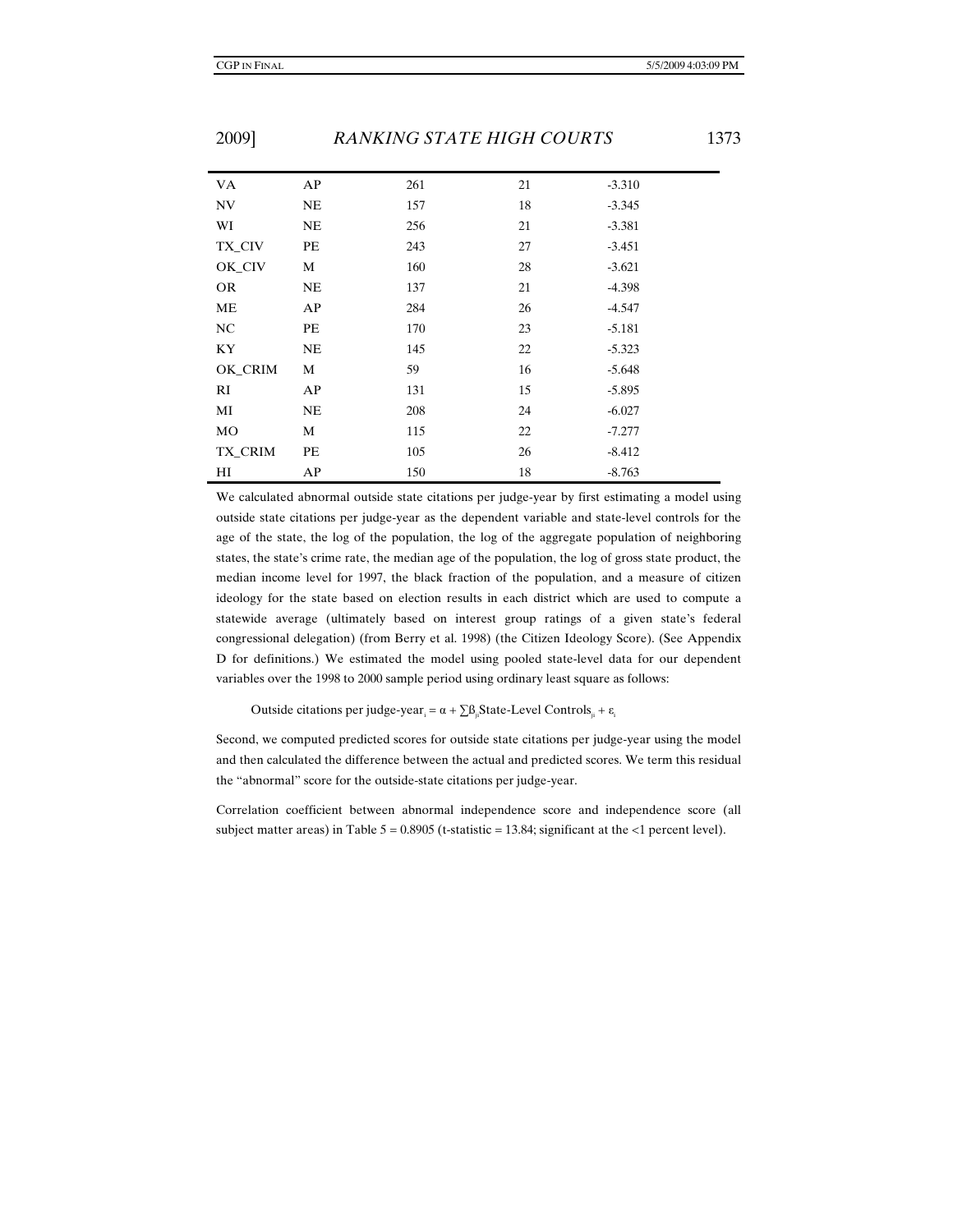| <b>State</b>               | Sel. System    | Independence | Judge-Years | Ab. Indep. |
|----------------------------|----------------|--------------|-------------|------------|
| OK_CIV                     | M              | 0.086        | 28          | 0.154      |
| $\ensuremath{\text{NY}}$   | ${\bf AP}$     | 0.146        | $22\,$      | 0.150      |
| $\rm NH$                   | AP             | 0.057        | $17\,$      | 0.138      |
| $\mathbf{R}\mathbf{I}$     | AP             | 0.194        | 15          | 0.135      |
| <b>OR</b>                  | NE             | 0.126        | $21\,$      | 0.125      |
| $\rm NE$                   | $\mathbf M$    | 0.022        | 23          | $0.087\,$  |
| MS                         | PE             | 0.028        | 29          | 0.075      |
| ${\rm IL}$                 | PE             | 0.028        | 22          | 0.065      |
| $\mathbf{N}\mathbf{J}$     | ${\bf AP}$     | $-0.038$     | $27\,$      | $0.061\,$  |
| OH                         | NE             | 0.031        | $21\,$      | 0.059      |
| $\mathbf{K}\mathbf{S}$     | $\mathbf M$    | $-0.013$     | 21          | 0.053      |
| <b>WV</b>                  | PE             | 0.027        | 15          | 0.037      |
| MD                         | $\mathbf M$    | $-0.030$     | $22\,$      | 0.037      |
| $\mathop{\rm FL}\nolimits$ | M              | 0.009        | $21\,$      | 0.036      |
| ${\rm LA}$                 | NE             | 0.008        | 24          | 0.033      |
| $\rm IA$                   | $\mathbf M$    | $-0.019$     | 28          | 0.032      |
| $\mathbf{A}\mathbf{Z}$     | $\mathbf M$    | 0.024        | 15          | 0.032      |
| UT                         | M              | 0.097        | 17          | 0.029      |
| ${\sf AR}$                 | PE             | 0.027        | 21          | 0.028      |
| $\mathbf{A}\mathbf{K}$     | $\mathbf M$    | $-0.093$     | $18\,$      | 0.027      |
| $\mathbf{PA}$              | PE             | $-0.032$     | 21          | 0.026      |
| <b>WA</b>                  | $\rm NE$       | $-0.027$     | 28          | 0.026      |
| TX_CIV                     | PE             | 0.042        | 27          | 0.025      |
| $\mathbf{TN}$              | $\mathbf M$    | 0.012        | 16          | $0.017\,$  |
| ND                         | NE             | 0.007        | 16          | $0.017\,$  |
| MN                         | $\rm NE$       | $-0.038$     | 24          | $0.015\,$  |
| CA                         | $\mathbf M$    | 0.003        | $21\,$      | $0.008\,$  |
| <b>VA</b>                  | AP             | $-0.085$     | $21\,$      | 0.006      |
| $\rm HI$                   | AP             | $-0.039$     | 18          | 0.000      |
| ${\rm SD}$                 | $\overline{M}$ | $-0.030$     | $15\,$      | $-0.004$   |
| GA                         | $\rm NE$       | $-0.030$     | $21\,$      | $-0.005$   |
| CO                         | $\mathbf M$    | $-0.074$     | 23          | $-0.009$   |
| $\mathbf{K}\mathbf{Y}$     | NE             | $-0.048$     | 22          | $-0.010$   |
| MA                         | ${\bf AP}$     | $-0.002$     | $23\,$      | $-0.011$   |
| N <sub>V</sub>             | $\rm NE$       | $-0.053$     | 18          | $-0.012$   |
| WY                         | $\mathbf M$    | $-0.090$     | 15          | $-0.018$   |
| SC                         | AP             | $-0.030$     | 16          | $-0.028$   |
| AL                         | PE             | $-0.084$     | 30          | $-0.037$   |

*Independence (Abnormal Score)*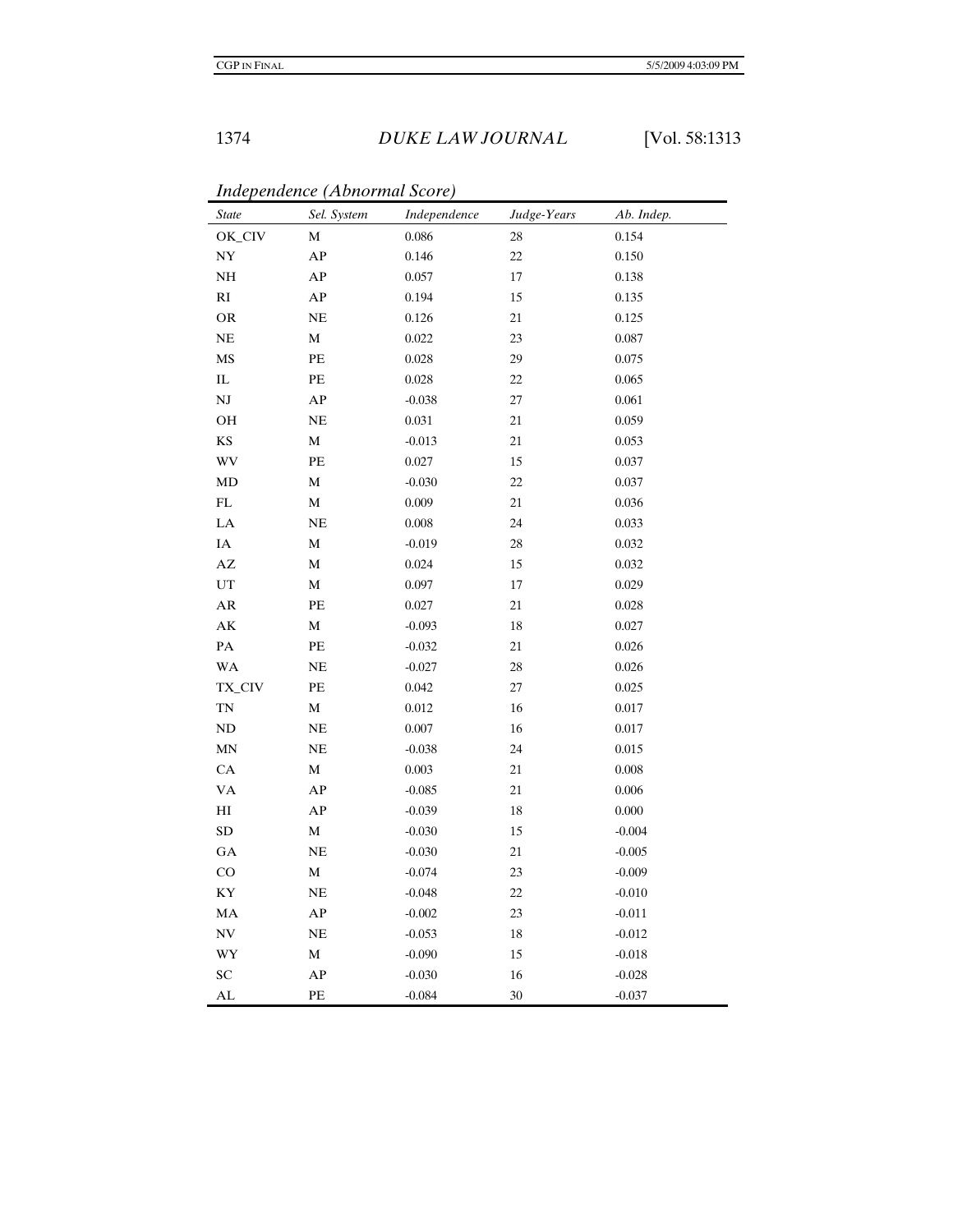| <b>VT</b> | AP        | $-0.003$ | 15 | $-0.039$ |
|-----------|-----------|----------|----|----------|
| TX CRIM   | PЕ        | $-0.032$ | 26 | $-0.049$ |
| MT        | NE        | $-0.060$ | 21 | $-0.050$ |
| DE        | AP        | $-0.119$ | 15 | $-0.054$ |
| <b>NM</b> | PЕ        | $-0.030$ | 15 | $-0.064$ |
| OK CRIM   | М         | $-0.140$ | 16 | $-0.073$ |
| WI        | NE        | $-0.158$ | 21 | $-0.088$ |
| <b>CT</b> | AP        | $-0.180$ | 23 | $-0.101$ |
| ME        | AP        | $-0.073$ | 26 | $-0.108$ |
| ID        | <b>NE</b> | $-0.151$ | 16 | $-0.110$ |
| <b>NC</b> | PE        | $-0.133$ | 23 | $-0.114$ |
| MO        | М         | $-0.141$ | 22 | $-0.115$ |
| IN        | М         | $-0.213$ | 15 | $-0.175$ |
| MI        | NE        | $-0.308$ | 24 | $-0.259$ |

We calculated the abnormal independence score by first estimating a model using the independence score as the dependent variable and state-level controls for the age of the state, the log of the population, the log of the aggregate population of neighboring states, the state's crime rate, the median age of the population, the log of gross state product, and the median income level for 1997, the black fraction of the population, and a measure of citizen ideology for the state based on election results in each district which are used to compute a statewide average (ultimately based on interest group ratings of a given state's federal congressional delegation) (from Berry et al. 1998) (the Citizen Ideology Score). (See Appendix D for definitions.) We estimated the model using pooled state-level data for our dependent variables over the 1998 to 2000 sample period using ordinary least square as follows:

Independence<sub>i</sub> = α +  $\sum B_{ij}$ State-Level Controls<sub>ji</sub> + ε<sub>i</sub>

Second, we computed predicted scores for independence using the model and then calculated the difference between the actual and predicted scores. For those states without an independence score, we substituted the mean independence score for the other states as the actual independence score. We term this residual the "abnormal" score for independence.

Correlation coefficient between abnormal independence score and independence score (all subject matter areas) in Table  $8 = 0.905$  (t-statistic = 15.04; significant at the <1 percent level).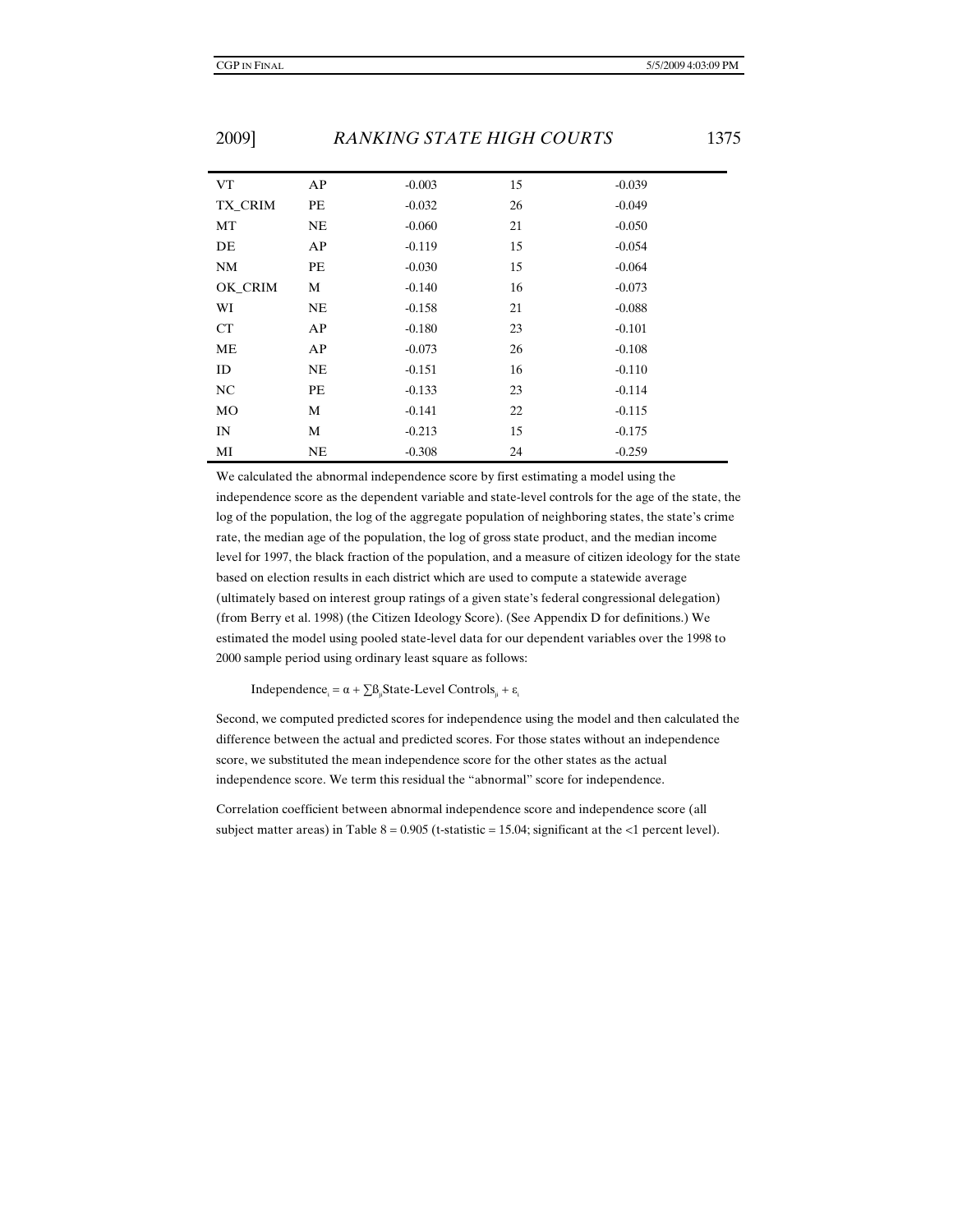|                            | Abhormai Lyuai-weight Composite Kanking |                       |                  |              |
|----------------------------|-----------------------------------------|-----------------------|------------------|--------------|
| <i>State</i>               | Standard Dev.                           | Standard Dev.         | Standard Dev. of | Equal-Weight |
|                            | of Abnormal                             | of Abnormal           | Abnormal Indep.  | Composite    |
|                            | Total-Opinion                           | Outside-              | Score            | Score        |
|                            | Score                                   | <b>Citation Score</b> |                  |              |
| CA                         | 0.432                                   | 3.702                 | 0.102            | 1.412        |
| AR                         | 1.806                                   | 1.196                 | 0.355            | 1.119        |
| OH                         | 2.065                                   | 0.483                 | 0.742            | 1.097        |
| MT                         | 1.479                                   | 2.149                 | $-0.629$         | 1.000        |
| GA                         | 2.886                                   | 0.054                 | $-0.060$         | 0.960        |
| $\rm ND$                   | 1.277                                   | 1.062                 | 0.211            | 0.850        |
| $\rm NE$                   | 0.515                                   | 0.698                 | 1.092            | 0.768        |
| PA                         | 1.642                                   | 0.127                 | 0.329            | 0.699        |
| <b>WA</b>                  | 0.204                                   | 1.412                 | 0.322            | 0.646        |
| $\rm IL$                   | 0.619                                   | 0.194                 | 0.813            | 0.542        |
| $\mathbf{KS}$              | $-0.318$                                | 1.163                 | 0.662            | 0.502        |
| $\mathbf{M}\mathbf{S}$     | 0.299                                   | 0.067                 | 0.937            | 0.434        |
| $\mathop{\rm FL}\nolimits$ | 1.089                                   | $-0.286$              | 0.448            | 0.417        |
| MA                         | 0.758                                   | 0.563                 | $-0.135$         | 0.395        |
| MD                         | $-0.300$                                | 0.921                 | 0.463            | 0.361        |
| WY                         | 1.226                                   | 0.000                 | $-0.227$         | 0.333        |
| $\mathbf{A}\mathbf{Z}$     | $-0.130$                                | 0.695                 | 0.395            | 0.320        |
| $\mathbf{TN}$              | $-0.232$                                | 0.897                 | 0.213            | 0.293        |
| UT                         | 0.631                                   | $-0.259$              | 0.364            | 0.245        |
| $\rm IA$                   | 0.104                                   | 0.231                 | 0.397            | 0.244        |
| OR                         | $-0.134$                                | $-0.882$              | 1.562            | 0.182        |
| NY                         | $-0.871$                                | $-0.506$              | 1.872            | 0.165        |
| ${\rm AL}$                 | 1.045                                   | $-0.105$              | $-0.457$         | $0.161\,$    |
| $\rm NH$                   | $-0.668$                                | $-0.586$              | 1.722            | 0.156        |
| $\mathbf{A}\mathbf{K}$     | 0.214                                   | $-0.205$              | 0.337            | 0.115        |
| DE                         | $-0.634$                                | 1.465                 | $-0.677$         | 0.052        |
| OK_CIV                     | $-1.044$                                | $-0.726$              | 1.923            | 0.051        |
| $\rm CO$                   | $-0.271$                                | 0.349                 | $-0.118$         | $-0.013$     |
| $\mathbf{R}\mathbf{I}$     | $-0.596$                                | $-1.182$              | 1.693            | $-0.028$     |
| ${\cal C}{\cal T}$         | 1.303                                   | $-0.130$              | $-1.266$         | $-0.031$     |
| $\mathbf{N}\mathbf{J}$     | $-0.749$                                | $-0.142$              | 0.757            | $-0.045$     |
| IN                         | 1.343                                   | 0.646                 | $-2.184$         | $-0.065$     |
| WV                         | $-0.874$                                | 0.105                 | 0.467            | $-0.101$     |
| SC                         | $-0.845$                                | 0.830                 | $-0.349$         | $-0.121$     |

*Abnormal Equal-Weight Composite Ranking*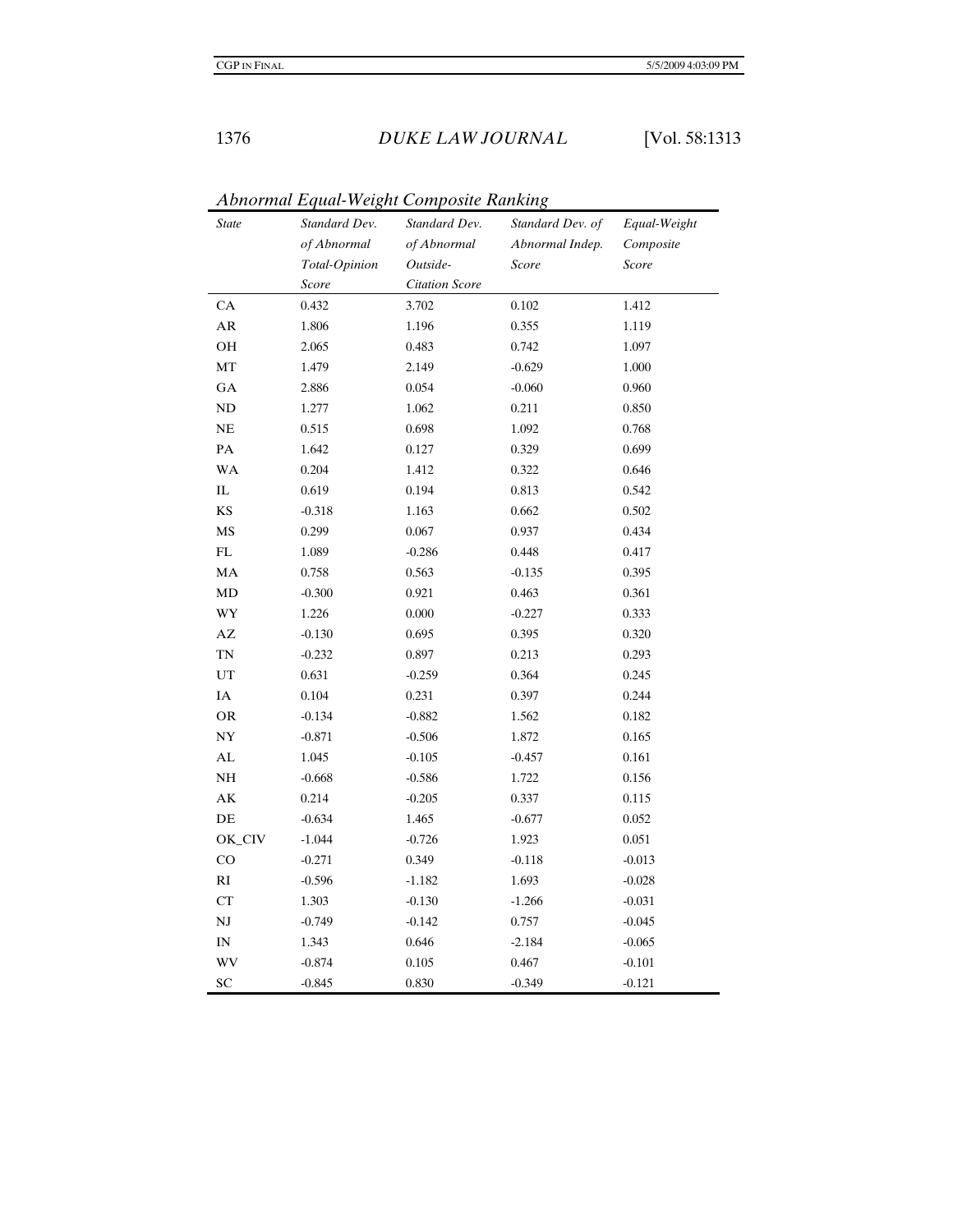| <b>SD</b> | $-0.398$ | 0.031    | $-0.046$ | $-0.138$ |
|-----------|----------|----------|----------|----------|
| MN        | $-0.264$ | $-0.516$ | 0.186    | $-0.198$ |
| NV        | 0.211    | $-0.670$ | $-0.146$ | $-0.202$ |
| <b>NM</b> | $-0.494$ | 0.359    | $-0.794$ | $-0.310$ |
| VT        | $-0.655$ | 0.008    | $-0.482$ | $-0.376$ |
| LA        | $-1.060$ | $-0.637$ | 0.414    | $-0.428$ |
| TX_CIV    | $-1.260$ | $-0.692$ | 0.307    | $-0.548$ |
| ID        | $-0.005$ | $-0.288$ | $-1.378$ | $-0.557$ |
| <b>VA</b> | $-1.123$ | $-0.663$ | 0.071    | $-0.572$ |
| HI        | $-0.624$ | $-1.756$ | 0.003    | $-0.792$ |
| KY        | $-1.217$ | $-1.067$ | $-0.126$ | $-0.803$ |
| WI        | $-0.654$ | $-0.678$ | $-1.100$ | $-0.811$ |
| TX_CRIM   | $-0.330$ | $-1.686$ | $-0.618$ | $-0.878$ |
| ME        | $-0.461$ | $-0.911$ | $-1.350$ | $-0.907$ |
| OK_CRIM   | $-1.157$ | $-1.132$ | $-0.909$ | $-1.066$ |
| NC        | $-1.602$ | $-1.038$ | $-1.431$ | $-1.357$ |
| MO        | $-1.294$ | $-1.459$ | $-1.434$ | $-1.396$ |
| MI        | $-0.886$ | $-1.208$ | $-3.241$ | $-1.778$ |

For each measure (abnormal total opinions per judge-year, abnormal outside citations per judgeyear, and abnormal independence), we computed the standard deviation from the mean of the sample for each state. We then combined the three standard deviation scores with equal weights to generate the equal-weight composite score.

Correlation coefficient between abnormal composite rankings and composite rankings (all subject matter areas) in Table  $9 = 0.936$  (t-statistic = 18.84; significant at the <1 percent level).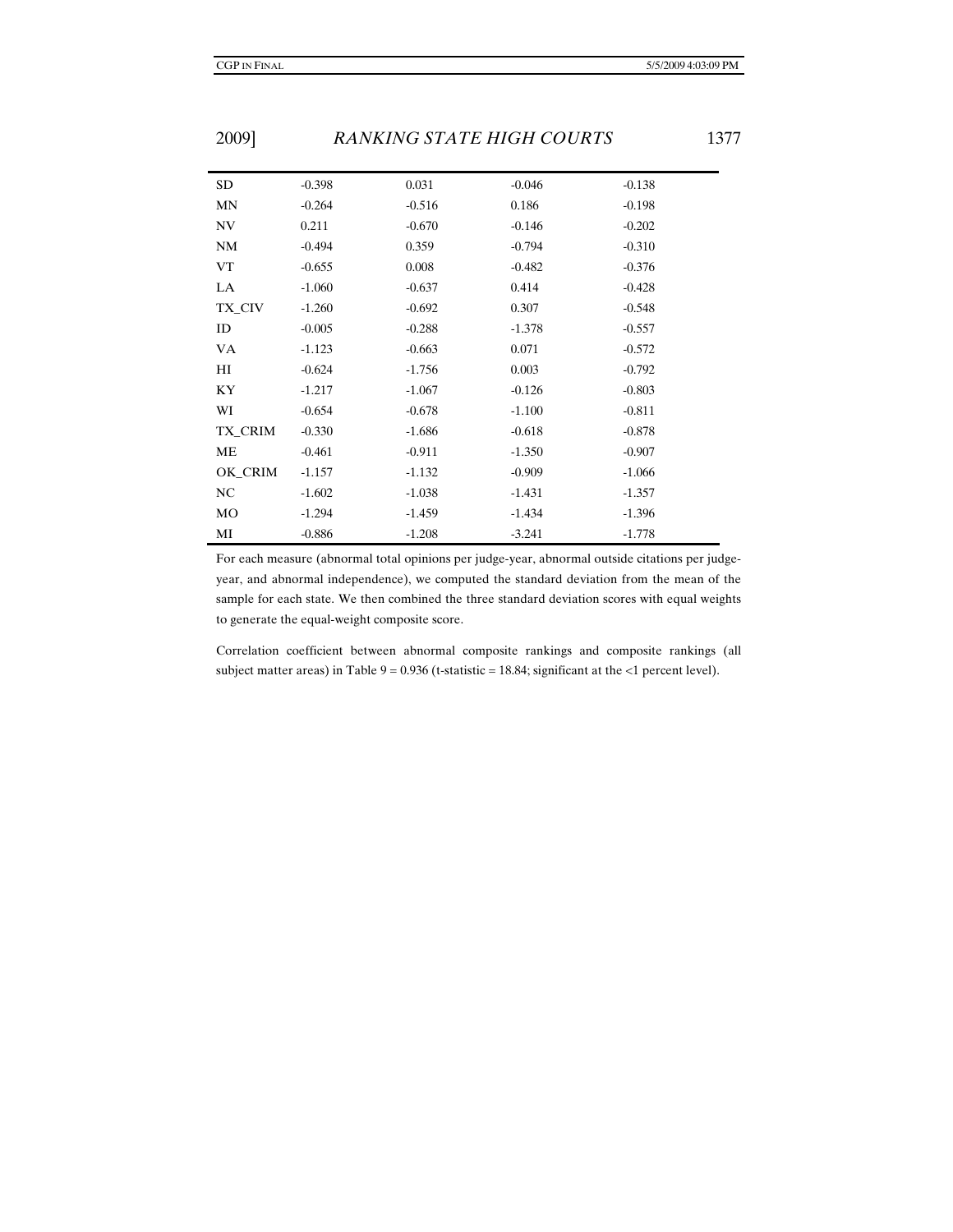#### APPENDIX C: JUDGE RANKING USING MAJORITY OPINION PRODUCTIVITY MEASURE

### *Linear Combinations of Influence, Productivity, and Independence For All Subject Matter Areas (Productivity, Opinion Quality, Independence)*

|                   |                   | [Productivity]    |                         |                          |
|-------------------|-------------------|-------------------|-------------------------|--------------------------|
|                   |                   | <b>Boehm</b> [IN] |                         |                          |
|                   |                   | Houston [AL]      |                         |                          |
|                   |                   | Fletcher [GA]     |                         |                          |
|                   |                   | (1,0,0)           |                         |                          |
|                   | <b>Boehm</b> [IN] |                   | <b>Boehm</b> [IN]       |                          |
|                   | Hunstein [GA]     |                   | Hunstein [GA]           |                          |
|                   | Houston [AL]      |                   | Fletcher [GA]           |                          |
|                   | (.75, .25, 0)     |                   | (.75,0,.25)             |                          |
|                   |                   | <b>Boehm</b> [IN] |                         |                          |
|                   |                   | Hunstein [GA]     |                         |                          |
|                   |                   | Carley [GA]       |                         |                          |
| <b>Boehm</b> [IN] |                   | (.67, .16, .16)   |                         | <b>Maddox</b> [CT]       |
| Brown [CA]        |                   |                   |                         | Walsh [AL]               |
| Nelson [MT]       |                   |                   |                         | Wathen <sup>†</sup> [ME] |
| (.5,.5,0)         |                   |                   |                         | (.5,0,.5)                |
|                   | <b>Boehm</b> [IN] |                   | Walsh [CT]              |                          |
|                   | Nelson [MT]       |                   | $Maddox^{\dagger}$ [AL] |                          |
|                   | Brown [CA]        |                   | Boehm [IN]              |                          |
|                   | (.42, .42, .16)   |                   | (.42, .16, .42)         |                          |
|                   |                   | <b>Boehm</b> [CA] |                         |                          |
|                   |                   | Nelson [MT]       |                         |                          |
|                   |                   | Walsh [NY]        |                         |                          |
| <b>Brown</b> [CA] |                   | (.33, .33, .33)   |                         | <b>Walsh [DE]</b>        |
| Baxter [CA]       |                   |                   |                         | Ciparick [NY]            |
| Boehm [IN]        | <b>Brown</b> [CA] |                   | <b>Walsh [DE]</b>       | Leeson [OR]              |
| (.25, .75, 0)     | Baxter [CA]       |                   | Ciparick [NY]           | (.25,0,.75)              |
|                   | Greaney [MA       |                   | Leeson [OR]             |                          |
|                   | (.16, .67, .16)   | <b>Walsh [DE]</b> | (.16, .16, .67)         |                          |
|                   |                   | Brown [CA]        |                         |                          |
|                   |                   | Baxter [CA]       |                         |                          |
|                   |                   | (.16, .42, .42)   |                         |                          |
| <b>Brown</b> [CA] | <b>Brown</b> [CA] | <b>Walsh [DE]</b> | <b>Walsh [DE]</b>       | <b>Walsh [DE]</b>        |
| Baxter [CA]       | Baxter [CA]       | Brown [CA]        | Ciparick [NY]           | Leeson $[OR]$            |
| Johnson [WA]      | Greaney [MA]      | Baxter [CA]       | Leeson [OR]             | Ciparick [NY]            |
| (0,1,0)           | (0, 75, 25)       | (0, 5, 5)         | (0, 25, 75)             | (0,0,1)                  |
| [Opinion Quality] |                   |                   |                         | [Independence]           |

† Judge retired prior to 2002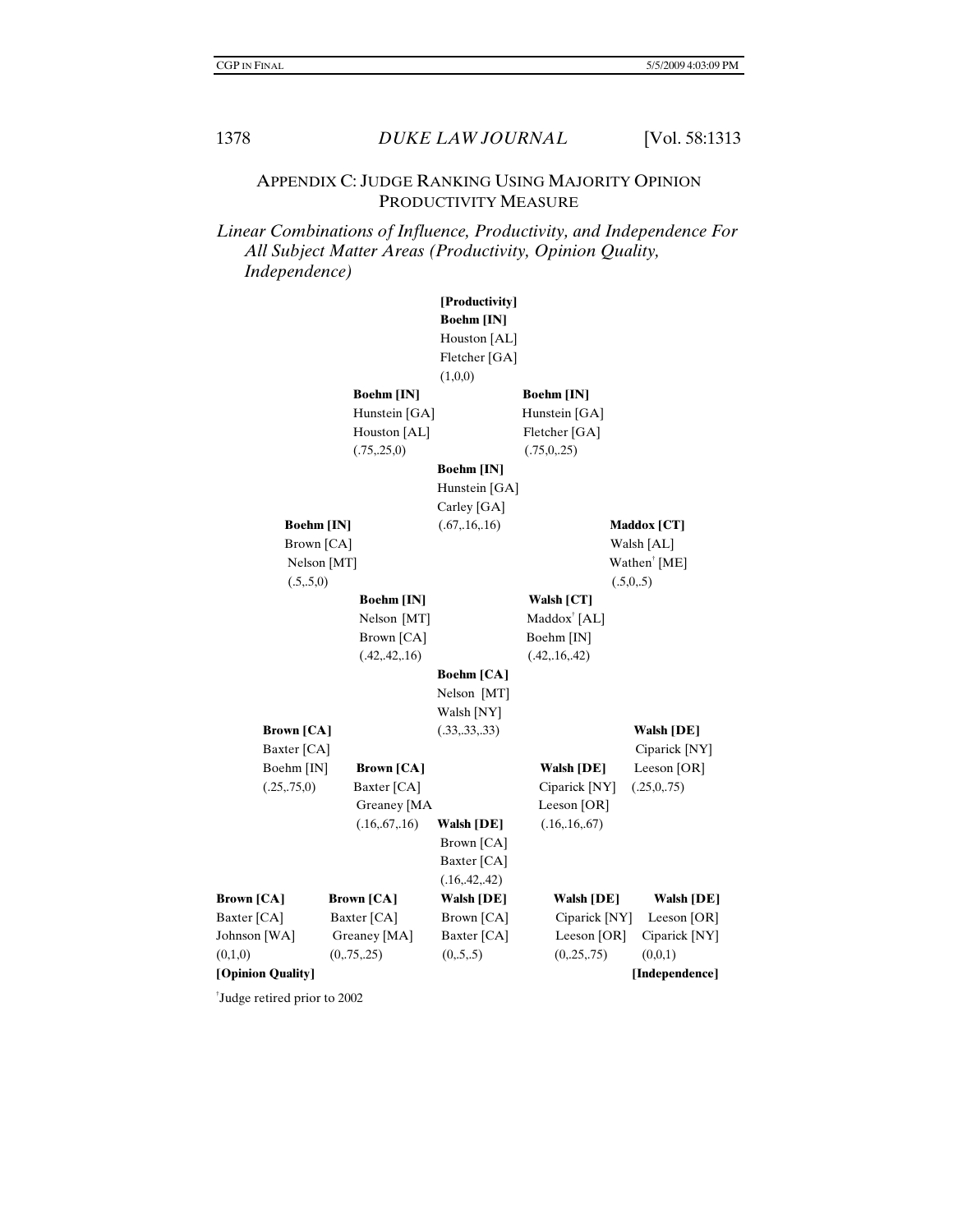# APPENDIX D: VARIABLE DEFINITIONS

# *Court-Level Variable Definitions*

| Variable                               | Definition                                                                                                                                                                                                                                                                                                                                                                                                                        |  |
|----------------------------------------|-----------------------------------------------------------------------------------------------------------------------------------------------------------------------------------------------------------------------------------------------------------------------------------------------------------------------------------------------------------------------------------------------------------------------------------|--|
| <b>Adjusted Associate</b>              | The associate justice salary reported in 1997 divided by the cost                                                                                                                                                                                                                                                                                                                                                                 |  |
| Justice Salary                         | of living adjustment for 1998 (in thousands of dollars).                                                                                                                                                                                                                                                                                                                                                                          |  |
| Adjusted Partner                       | The average partner salary in 1998 divided by the cost of living                                                                                                                                                                                                                                                                                                                                                                  |  |
| Salary                                 | adjustment for 1998 (in thousands of dollars).                                                                                                                                                                                                                                                                                                                                                                                    |  |
| Stable Court                           | Indicator variable equal to 1 if the state high court justices stayed<br>the same from 1998 to 2000 and 0 otherwise.                                                                                                                                                                                                                                                                                                              |  |
| Number of Active                       | Number of judges who were active at any time from 1998 to 2000                                                                                                                                                                                                                                                                                                                                                                    |  |
| Judges on Bench                        | for the state in question.                                                                                                                                                                                                                                                                                                                                                                                                        |  |
| No Mandatory                           | Indicator variable equal to 1 if the judges on the state high court                                                                                                                                                                                                                                                                                                                                                               |  |
| Retirement                             | do not face mandatory retirement and 0 otherwise.                                                                                                                                                                                                                                                                                                                                                                                 |  |
| Long-Term Clerk                        | Indicator variable equal to 1 if state clerks are tenured for more<br>than one year and 0 if tenure is 1 year or less.                                                                                                                                                                                                                                                                                                            |  |
| Number of Clerks                       | Average number of clerks per judge in the 1998 to 2000 time                                                                                                                                                                                                                                                                                                                                                                       |  |
| per Judge                              | period.                                                                                                                                                                                                                                                                                                                                                                                                                           |  |
| Law Clerk<br><b>Opportunity Cost</b>   | The difference between the average salary of an entering<br>associate at law firm in that state and the law clerk salary (in<br>thousands of dollars).                                                                                                                                                                                                                                                                            |  |
| Number of Trial<br>Cases in the State  | Number of trial cases in the entire state in 1998 (in thousands).                                                                                                                                                                                                                                                                                                                                                                 |  |
| <b>Intermediate</b><br>Appellate Court | Indicator variable equal to 1 if the opinion is in opposition to the<br>opinion of another judge in the same case and 0 otherwise. In the<br>case of a dissenting opinion written by the judge, the opinion is<br>treated as in active opposition to the majority opinion. In the case<br>of a majority opinion by the judge in question, active opposition<br>exists if the majority opinion is opposed by a dissenting opinion. |  |
| <b>Mandatory</b>                       | Indicator variable equal to 1 if judges on the state high court face                                                                                                                                                                                                                                                                                                                                                              |  |
| Publication                            | a mandatory publication rule and 0 otherwise.                                                                                                                                                                                                                                                                                                                                                                                     |  |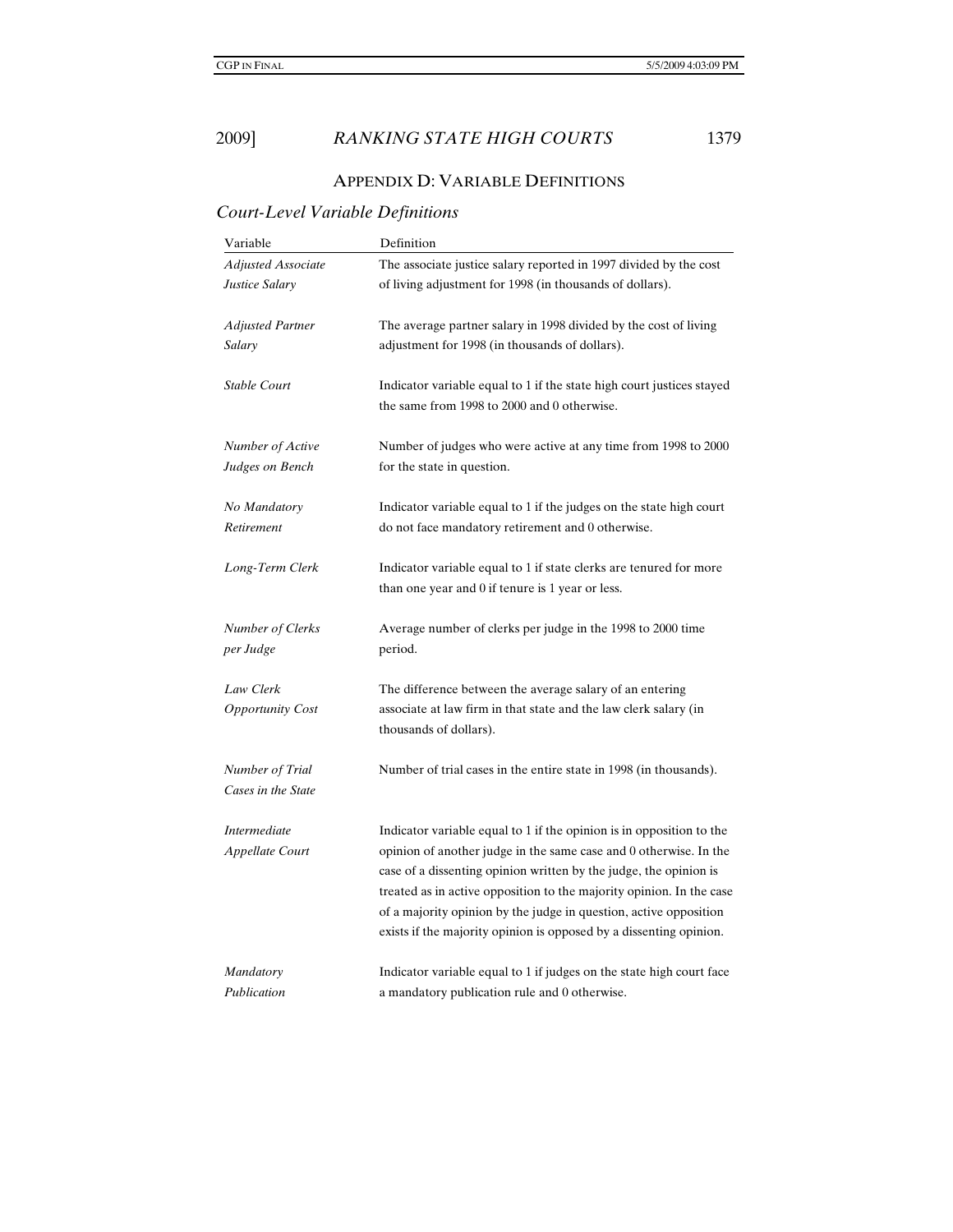# Variable Definition *State Age* Age of the state in 1998. *State Population* The population of the state in millions measured in 1997. *Border Population* Total population of all bordering states of the state in question (measured as of 1997 in millions). *Crime Index* Overall crime rate for the state (including property and violent crime) per 100,000 people from the FBI Uniform Crime Report for 1997, available at http://www.fbi.gov/ucr/97cius.htm. *Gross State Product* Gross State Product (measured as of 1998 in billion of dollars).

*Median Age of Population* Median age of state population (2000 U.S. Census).

#### *State-Level Variable Definitions*

| Census in thousands of dollars).                                                          |
|-------------------------------------------------------------------------------------------|
| Black Population Fraction Fraction of the population comprised of blacks as obtained from |
| the 2000 Census.                                                                          |

*State Median Income* Median per capita income of the state population (2000 U.S.

```
Citizen Ideology Score Measure of citizen ideology based on election results in each 
              district, which are then used to compute a statewide average 
              (ultimately based on interest group ratings of a given state's 
              federal congressional delegation) (from Berry et al. 1998).
```